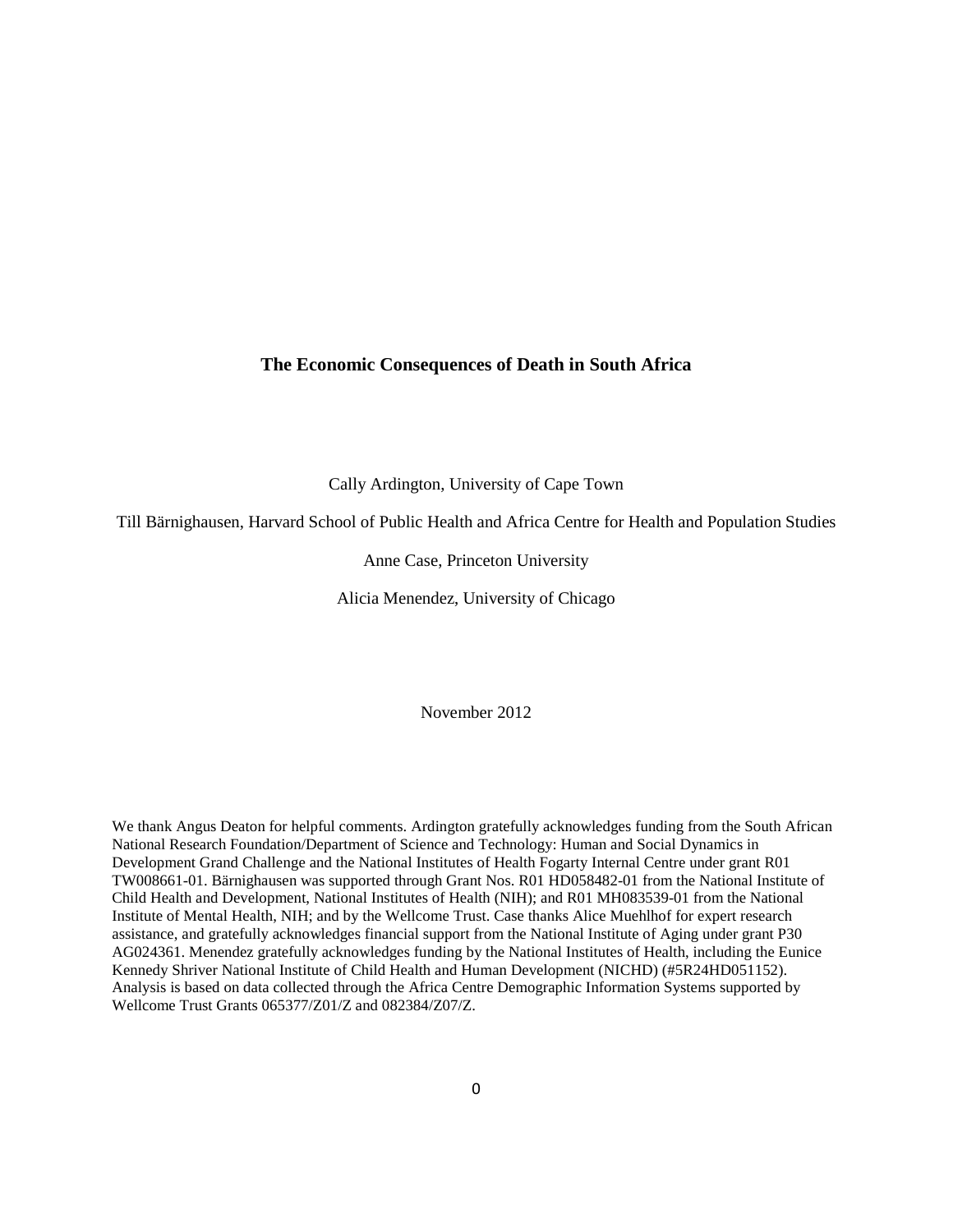#### **Abstract**

We quantify the impact of adult deaths, from AIDS and from other causes, on household economic wellbeing, using a large longitudinal dataset spanning more than a decade. Verbal autopsies allow us to distinguish AIDS mortality from that due to other causes. We find that households in which members die of AIDS are systematically poorer than other households, measured using members' educations, household assets, and self-assessed poverty. The timing of the lower SES observed for these households and their AIDS deaths suggests that the socioeconomic gradient in AIDS mortality is being driven primarily by poor households being at higher risk for AIDS, rather than AIDS impoverishing the households. Moreover, we find, using reports on asset holdings and households' self-reports of poverty, that households that experience a death from any cause are systematically poorer following a death. Funeral expenses born by the deceased's household can explain some of the impoverishing effects of death in the household. We find no evidence that poverty following an adult death is due to the loss of an employed household member and his or her earnings. The scale-up of antiretroviral therapy (ART), late in our study period, has begun to change the age profile of mortality in the DSA. However, to date, ART has not changed the socioeconomic status gradient observed in AIDS deaths.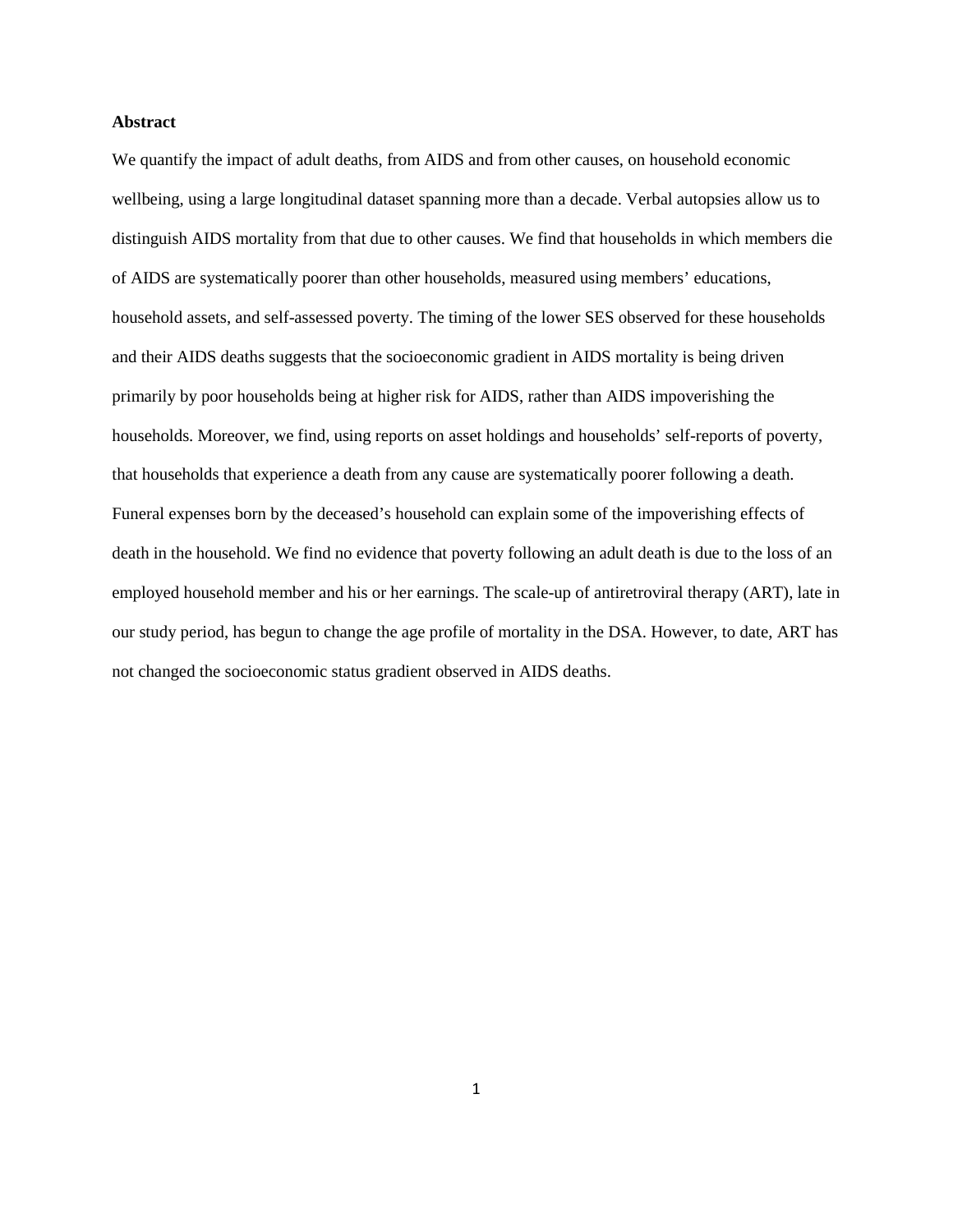#### **1. Introduction**

The AIDS epidemic has increased the economic vulnerability of households in many parts of sub-Saharan Africa. AIDS deaths are often preceded by a period of illness, in which household members provide care to those who have fallen ill, and contribute toward their medical expenses (McIntyre et al. 2005). AIDS illness and death also often reduce household income, through the loss of a prime aged worker or through changes in work patterns for prime aged caregivers. In addition, in many parts of Africa, even poor households are expected to host elaborate funerals, adding to the financial burden the household shoulders (Collins and Leibbrandt 2007, Case and Menendez 2011, Case et al. 2012).

Quantifying households' economic vulnerability following an adult death in general, and an AIDS death in particular, serves many purposes. Policy makers need to know, for example, how death affects household functioning. NGOs and other groups who provide services to households where members are HIV positive, and those that have experienced an AIDS death, would benefit from a better understanding of the ways in which such households are vulnerable.

To date, quantification of the impact of an AIDS death on household economic wellbeing has been limited by the quality and quantity of data available. Beegle and De Weerdt (2008) highlight the challenges researchers face. Very few data sets can distinguish AIDS morbidity and mortality from that of other causes. Households with members who die from AIDS may be systematically different from other households, limiting the usefulness of comparisons between such households. In addition, spillover effects from households in which deaths occur to other households may lead to underestimates of the impact of AIDS deaths, if comparisons are made between households in the same community. While more longitudinal data are becoming available, very few datasets cover a long enough period of time to look outside of a narrow window before and after a death occurs.

In this paper, we quantify the economic impact of adult deaths from AIDS, and from other causes, using data that overcome many of these concerns. The Africa Centre for Health and Population Studies began collecting data in January 2000 on the lives of approximately 87,000 people in 11,000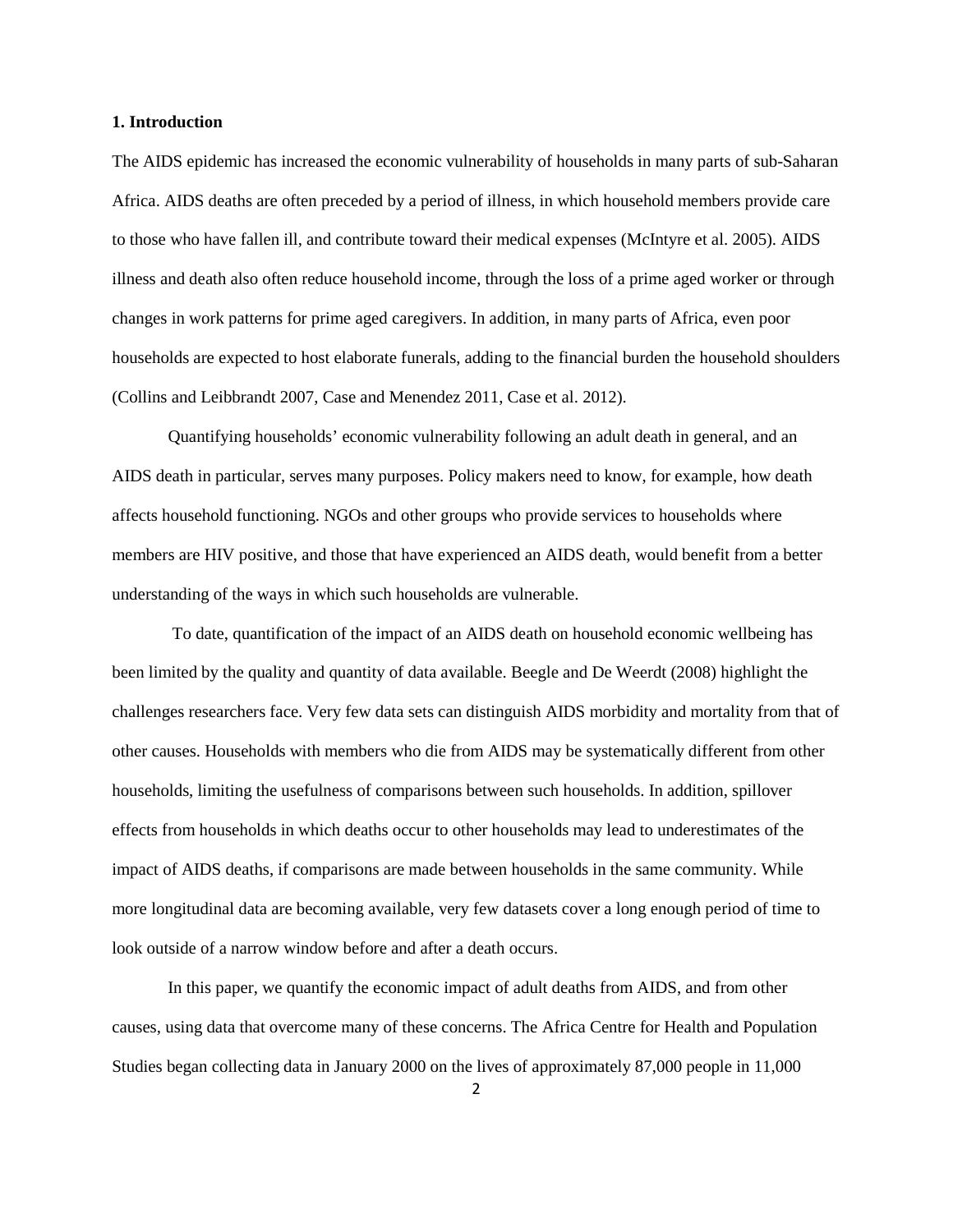households in Northern KwaZulu-Natal, South Africa. Data are collected twice annually on births, deaths, marriages, residency status and household membership status for each individual under surveillance in the demographic surveillance area (DSA). Verbal autopsies, described in the next section, are performed for every death, allowing us to distinguish AIDS deaths from deaths due to other chronic illnesses and sudden health related or accidental deaths. That these households have been followed since 2000 gives us a wider window to assess the impact of illness and death. In addition, eight rounds of a socioeconomic survey provide markers for household socioeconomic status over the entire period, allowing us to examine outcomes in households in which deaths occur and to compare them both to other households in the DSA, and to their own economic status prior to a death.

We find that households in which members die of AIDS are systematically poorer than other households, measured using members' educations, household assets, and self-assessed poverty. However, these households were poorer long before members fell ill with AIDS. The timing of the lower SES observed for these households and their AIDS deaths suggests that the socioeconomic gradient in AIDS mortality is being driven primarily by poor households being at higher risk for AIDS, rather than AIDS impoverishing the households. Following a death, households that experienced an AIDS death are observed being poorer still. However, the additional socioeconomic loss following an AIDS death is very similar to the loss observed from all other types of death. We investigate possible mechanisms by which death leads to lower asset holdings and higher self-assessed reports of poverty for the household, and find that funeral expenses born by the deceased's household can explain some of the impoverishing effects of death in the household. In contrast, the loss of an employed member cannot. We find no evidence that poverty following an adult death is due to the loss of an employed household member and his or her earnings. The scale-up of antiretroviral therapy (ART), late in our study period, has begun to change the age profile of mortality in the DSA, lowering the mortality rate of infants and young children, and that of adults aged 20 to 40. However, we find that adults who die of AIDS in 2008 and 2009—after the scale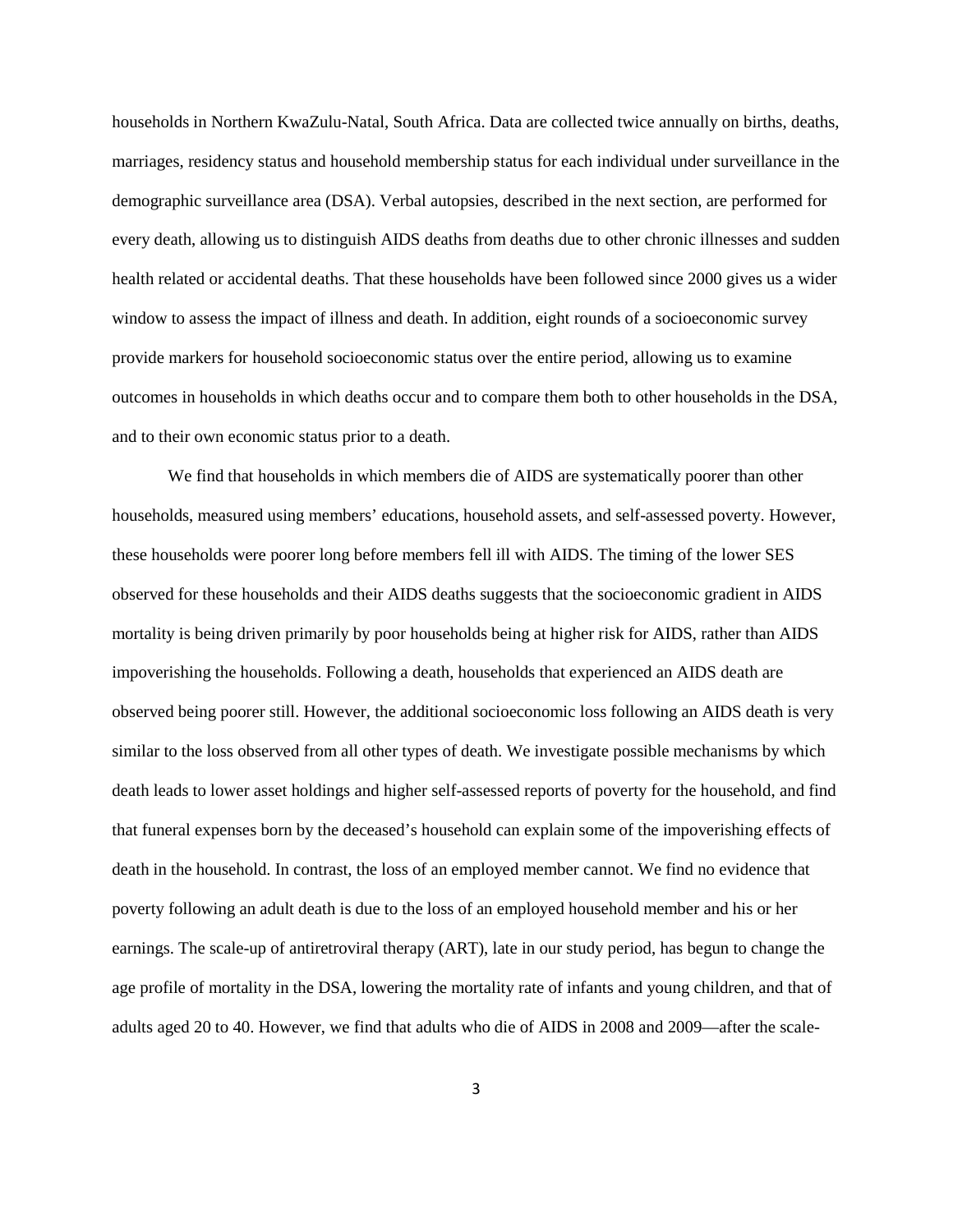up—continue to be drawn systematically from poorer households. To date, ART has not changed the socioeconomic status gradient observed in AIDS deaths.

We begin by introducing the Africa Centre data we use in our analysis, before turning to examine the socioeconomic correlates and consequences of death in the DSA.

### **2. The Africa Centre for Health and Population Studies**

The Africa Centre maintains a database on all individuals who live in, or who are reported to be members of, households that reside in the DSA. A knowledgeable household member reports on current members, whether or not they are resident in a homestead in the DSA at the time of the household interview.<sup>[1](#page-4-0)</sup>

#### *Verbal autopsies*

Upon learning of the death of a household member, a verbal autopsy nurse is sent to interview the deceased's primary caregiver.<sup>[2](#page-4-1)</sup> Symptoms and healthcare seeking behaviors of the deceased are recorded, and sent to two clinicians, who independently assess the information and, where possible, assign a cause of death. Using medical records from local hospitals, the Africa Centre's verbal autopsy data have been validated, and shown to have high sensitivity, specificity, and predictive value for both AIDS and non-AIDS causes of deaths (Hosegood et al. 2004).

#### *Socioeconomic data*

Over the period from 2000 to 2011, eight household socioeconomic surveys (HSE) were conducted for all households in the DSA. These occurred in 2001, 2003/04, 2005, 2006, 2007, and annually between 2009

<span id="page-4-0"></span> $1$  Approximately30 percent of members are non-resident at any point in time, with a large fraction of those away having migrated for employment.

<span id="page-4-1"></span><sup>&</sup>lt;sup>2</sup> In order to respect households in mourning, the verbal autopsy visit occurs with a lag of at least 6 months. For details on the protocol, visit [http://www.africacentre.ac.za.](http://www.africacentre.ac.za/)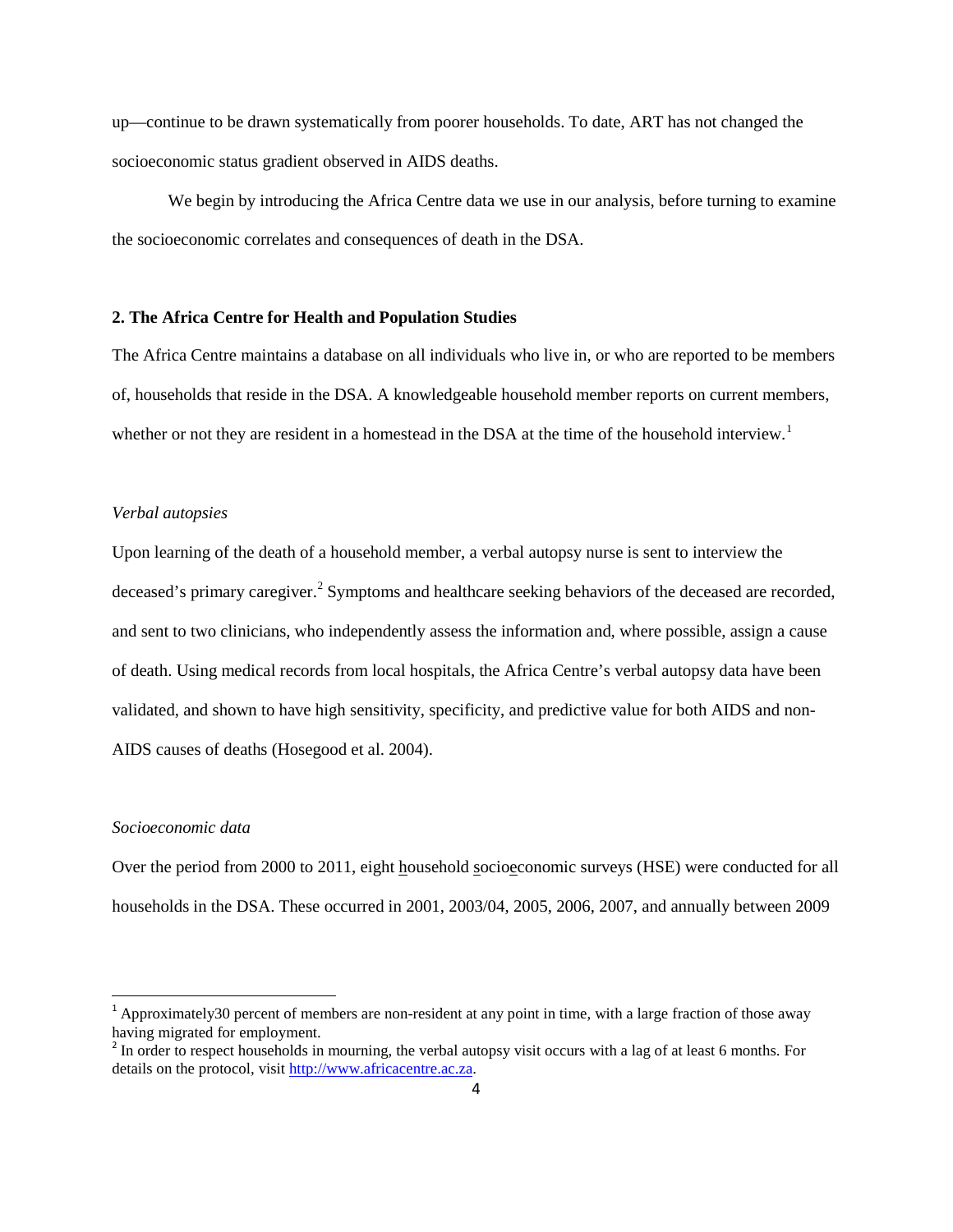and 2011. In all HSE rounds, information was collected on household ownership of specific assets and members' educations. In each round after the 2001 HSE round, information was also collected on households' own assessments of their financial position. We will use this information to look at consequences of adult deaths, with a special focus on AIDS deaths.

#### **3. Death in the Demographic Surveillance Area**

The impact of the AIDS crisis on the age-mortality profile in the DSA can be seen in Figure 1, which plots for the year 2001 the log-odds of death from all causes and the log-odds of death from all non-AIDS related causes for all individuals who were being followed by the Africa Centre demographic surveillance system on January 1, 2001. Here the log-odds of death are graphed against individuals' ages as of January 1st. As is observed in populations globally, the log-odds of non-AIDS related mortality rises approximately linearly with age beyond adolescence (Elo and Preston 1996, p. 51). The additional deaths in early and middle adulthood attributable to HIV can be seen in the deviation of all-cause mortality from non-AIDS related mortality, which is evident from ages 20 to 60.

In what follows, we analyze the impact of deaths that occurred between 2000 and 2009.<sup>[3](#page-5-0)</sup> Antiretroviral therapy roll-out in this part of KwaZulu-Natal increased markedly in 2008 (Houlihan et al. 2011), which has the potential of changing the age profile and the mean economic status of individuals who die of AIDS-related illnesses. In the discussion section, we return to examine how the arrival of ART may have changed the economic correlates and consequences of AIDS deaths.

Table 1 presents the number of deaths in the field site, by age category, from January 1, 2000 to December 31, 2009, and the fraction of these deaths by cause for each of six age categories. We have divided deaths into AIDS deaths, deaths from non-AIDS related chronic conditions, and sudden deaths, which are due to accidents (largely homicides and motor-vehicle related deaths) and to the onset of acute

<span id="page-5-0"></span><sup>&</sup>lt;sup>3</sup> Verbal autopsy diagnoses are not currently complete for 2010 or beyond.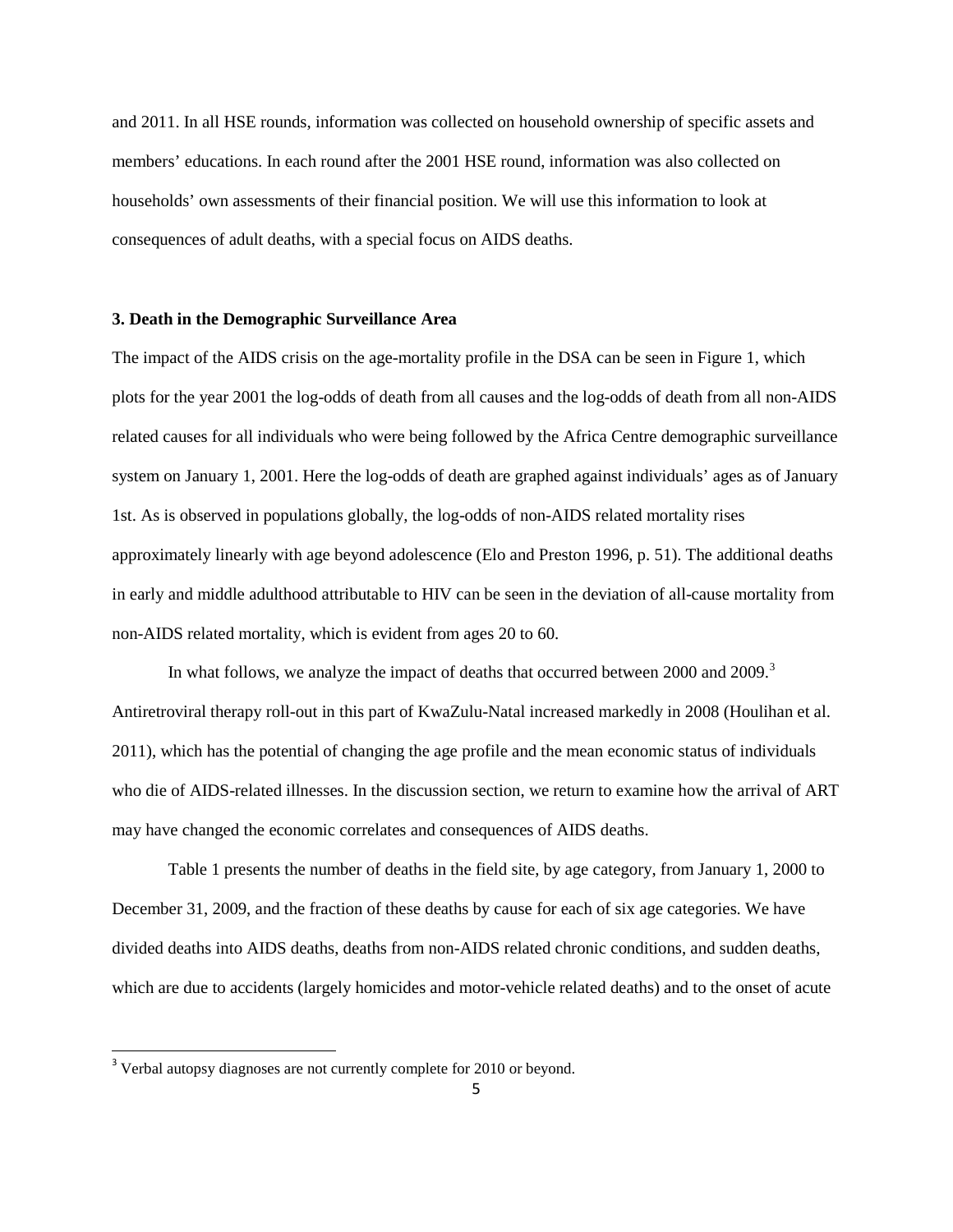health conditions (heart attack and stroke, for example).<sup>[4](#page-6-0)</sup> In this period, children largely died of diarrhea and gastroenteritis, respiratory infections, and AIDS. Almost two-thirds of all adults who died between the ages of 20 and 40 were diagnosed as having died of AIDS. The fraction of adults who died of other chronic illnesses increases from 4 percent of deaths among adults aged 20 to 39, to 27 percent of deaths of adults aged 40 or older.

The impact of deaths may vary by cause, in part because individuals who die suddenly  $-$  say, from an accident or a heart attack – generally will not have been in need of care prior to death. In contrast, when household members die of AIDS, or a chronic condition, there may have been a period of time prior to death when resources were depleted to pay for care or to provide for those who had fallen ill. In the absence of antiretroviral therapy, survival time for individuals, once they have AIDS, can generally be measured in months (Morgan et al. 2000, Morgan et al. 2002). In addition, the characteristics of people who die of a given condition – AIDS, for example – will differ from those of people who die from other causes – say, chronic illness. We present preliminary evidence on this in Table 2 where, for all adult deaths (ages 18 and older), means and standard errors are reported for age at death, the fraction female, educational attainment, and the fraction of the deceased who were reported to be employed the last time information was reported about them in an HSE round. We also report the fraction having any information reported for them in any household socioeconomic module (HSE). The majority of cases that lack any information from an HSE module died before the first round of HSE data was collected.

It is apparent from Table 2 that adults who die of AIDS are significantly younger on average (37 years old) than are those who die from chronic illnesses, sudden death, or death from unknown causes, while individuals who die from chronic conditions are significantly older. The educational attainment of younger cohorts of adults in South Africa is significantly higher on average than that attained by older

<span id="page-6-0"></span><sup>&</sup>lt;sup>4</sup> Verbal autopsies return ICD 10 codes for cause of death. We use these, with a cross walk to ICD 9 codes, and the Chronic Condition Indicator to assign death from a chronic condition. A chronic condition, by definition, is one that lasts longer than a year, and either limits self-care, social interactions or independent living, or requires on-going medical care. See <http://www.hcup-us.ahrq.gov/toolssoftware/chronic/chronic.jsp> for details. In the remainder of our paper, "chronic conditions" will refer to non-AIDS related chronic conditions.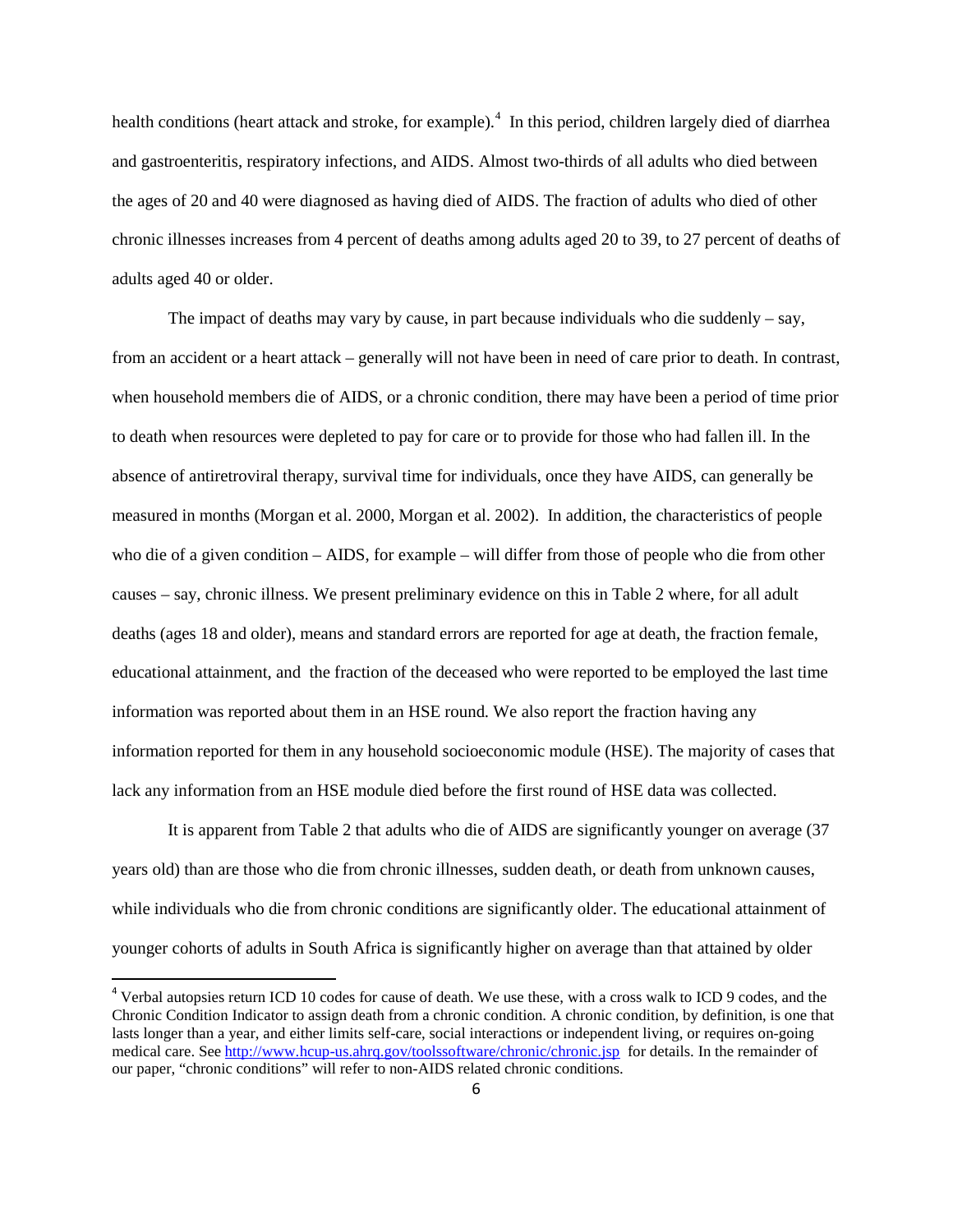cohorts, and the gap in the mean level of schooling between those who died of AIDS and those who died of other chronic conditions (7.0 versus 3.4 years) is largely due to the difference in their ages at death. This is also true for their employment status, where 40 percent of members who die of AIDS were reported to be working when last observed in an HSE – true of 20 percent of members who die of chronic conditions. In our analysis below, we will examine the extent to which differences in the characteristics of those who die contribute to differences in outcomes observed between households that experience different types of death in this period.

### **4. Socioeconomic Correlates and Consequences of Death in the DSA**

One of the challenges of examining the impact of death on household outcomes is that there are two-way links between economic status on one hand, and individuals' morbidity and mortality on the other. Poorer access to clean water, nutritious foods, and healthy work environments can lead members of poorer households to have higher morbidity and earlier mortality. At the same time, individuals who are too ill to work may stop contributing to household income and may draw down household assets to pay for expensive medical treatments. We can use the longitudinal data from the Africa Centre to examine the timing of illness and death and changes in household asset holding and self-assessed poverty to examine the mechanisms that link economic status and household members' mortality.

#### *Education and AIDS mortality*

Table 3 presents the association between death by cause and years of completed education for all members of the DSA greater than age 9, analyzed separately by ten-year age groups. The sample is drawn from all individuals observed in a socioeconomic wave between HSE1 (2001) and HSE 6 (2009). All individuals appear once in the sample for which regression results are reported. For cohorts ages 20-29, 30-39 and 40 and above, individuals are assigned the mode of the educational attainment reported for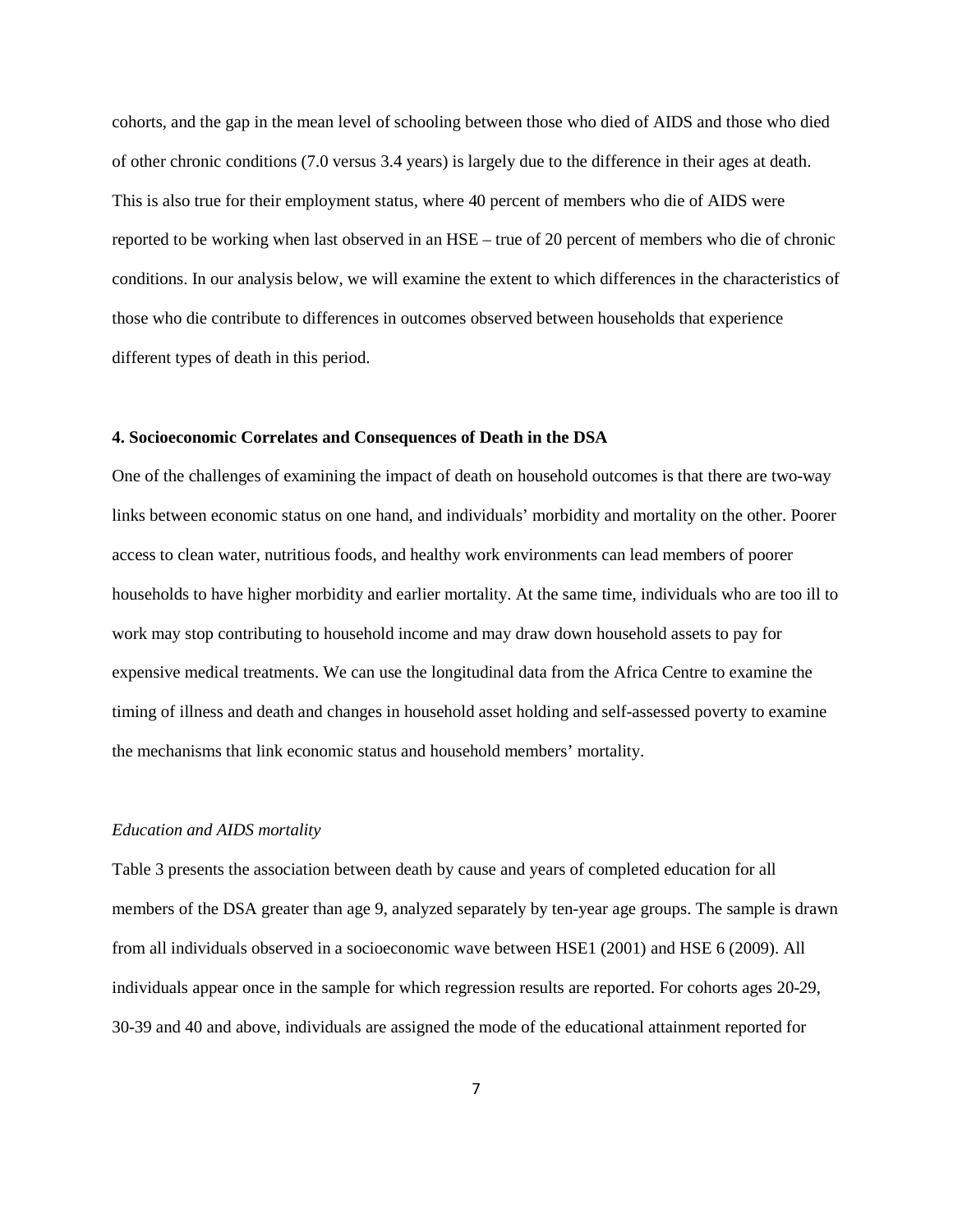them over the HSE rounds.<sup>[5](#page-8-0)</sup> For the group aged 10-19, individuals are assigned their educational attainment and age as of the last HSE round in which they appear. All regressions include controls for year of birth and an indicator for sex. For each age group, the left column reports coefficients from OLS regressions in which years of completed schooling has been regressed on indicators for types of death, with those who survive being the comparison group. The right column reports coefficients from regressions that also include a complete set of household fixed effects.

Beginning with the oldest age group – individuals aged 40 or older – we find dying of AIDS is negatively and significantly associated with individuals' educational attainment. Given that people in this age group would have finished their educations prior to the arrival of the AIDS crisis, we can eliminate explanations in which the association between education and dying of AIDS is due to illness limiting people's ability to go to school. We can also rule out explanations based on people choosing to limit their educations as a response to lower life expectancy (Fortson 2011). In the late 1980s, when the youngest members in this cohort were making their final decisions on schooling, little was known about the impact of HIV and AIDS on life expectancy. For this age group, the strong negative association between education and death from AIDS is attributable to lower education being correlated with behaviors or other characteristics that led to higher mortality risk from AIDS.

When individuals in this age group are compared to all other people of their sex and year of birth, on average those who die of AIDS have completed 0.6 fewer years of education, as can be seen in the left hand column. When compared to other members of their own households in this age group who do not die of AIDS, they have completed only 0.2 fewer years of schooling. This can be seen in the second column, where household fixed effects are included in the regression. That the coefficient in the second column is a third of the size of that in the first column, and is not statistically significant, reflects the fact that, on average, adults in households in which individuals die of AIDS have significantly less education

<span id="page-8-0"></span><sup>&</sup>lt;sup>5</sup> Changes over time in reported educational attainment for adults are more likely to reflect measurement error than true additional education.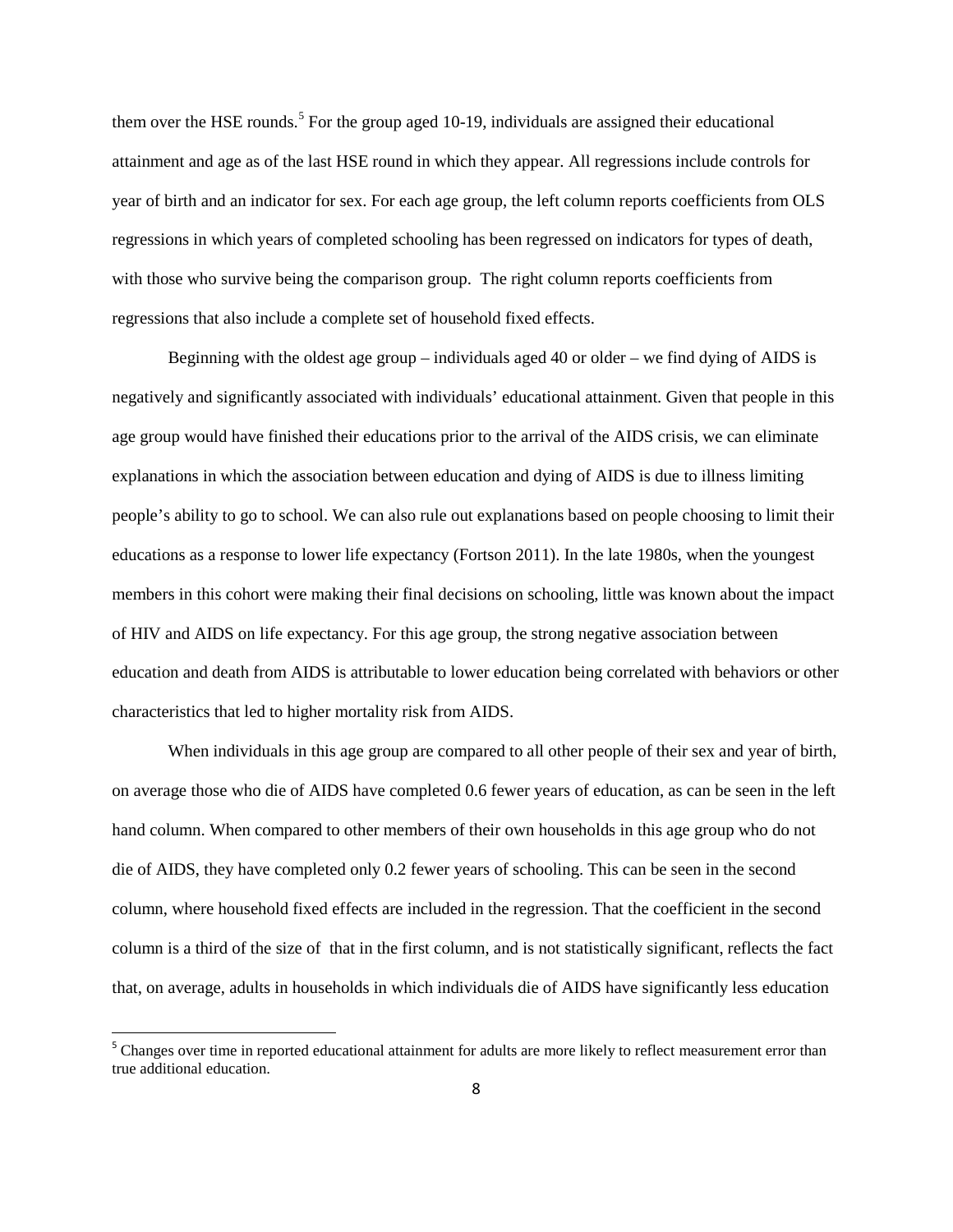than adults in other households. Note that the reason other members have completed fewer years of schooling than individuals in other households is not because they were caring for someone who would die of AIDS: these members were also finishing their educations (at the very latest) in the late 1980s, well before people had begun to fall ill from AIDS.

The coefficients on our AIDS death indicator are almost identical for regressions run on the next younger cohort – individuals 30 to 39 years old. When compared to all other people in the DSA in the same age group who did not die of AIDS, those who did had completed 0.65 fewer years of schooling on average. When compared to members of their own households in this age group, they had completed 0.37 fewer years of education. Results are similar for individuals in our 20-29 year old cohort. Again, the results suggest that adults who die from AIDS, and other adults in their households, have lower economic status, as measured by education.<sup>[6](#page-9-0)</sup>

The youngest age cohort was largely still in school when most recently observed in an HSE survey. On average, the educational attainment of members of this cohort will continue to increase as they age. For this reason, we include indicators for the HSE round in which these young adults were last observed and a variable measuring their ages at that time, in addition to one measuring their year of birth, in regressions run for the last two columns of Table 3. Coefficients on an AIDS death indicator are significantly larger for this cohort: death from AIDS is associated with 1.1 fewer years of schooling relative to other individuals living in the DSA in the same age group. This reflects in part the selection effect discussed above for older cohorts – that lower education is associated with higher mortality risk from AIDS. However, for this age group, illness prior to death may also have caused these young adults to fall behind in school. If the selection effect is roughly the same for young adults as it was for older adults (approximately 0.6 years), then half of the education deficit of those who die from AIDS in this age group may be attributable to illness, and half to selection. For this youngest cohort, death from a non-

<span id="page-9-0"></span> $6$  These results are consistent with those of Bärnighausen et al. (2007) who find education was protective against acquiring HIV between the first two waves of HIV testing in the DSA.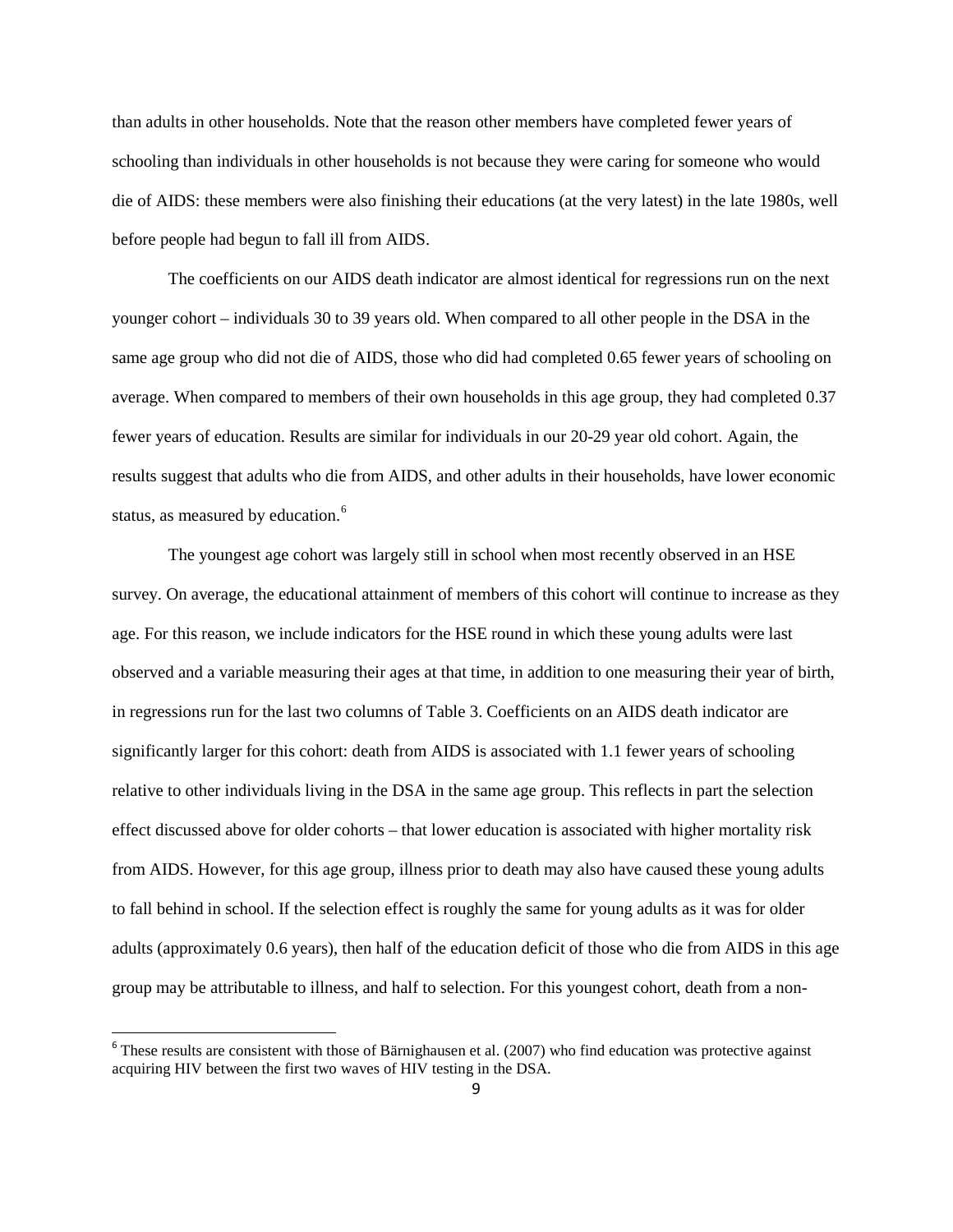AIDS related chronic condition is also associated with significantly lower educational attainment, something we do not observe for older cohorts. This may also reflect the fact that those who die in young adulthood from chronic conditions were ill during school-going ages, and may have fallen behind other students for that reason.

We further examine the timing of illness and death from AIDS and its relationship to completed education in Table 4. Here we restrict our sample to individuals observed in household economic modules from HSE 1 (2001) to HSE 4 (2006), in order to look at the association between death from AIDS at future dates and current educational attainment. In this analysis, individuals who die can appear more than once, in order to observe their progression with respect to education, and to death. Each regression includes a complete set of year of birth indicators interacted with age indicators, and indicators for sex, residency, HSE round and indicators for death from other causes (sudden death, and death from chronic conditions). To these, we add indicators that the individual will die of AIDS within a year, between 1 and 2 years, between 2 and 3 years, and at/or beyond 3 years from the current HSE round. For older age cohorts, the coefficients on indicators of future AIDS deaths look very similar to those presented in Table 3. These regressions are comparable to the first column for each age cohort in Table 3. The coefficients on future AIDS deaths in the oldest cohorts generally range between –0.5 to –0.8. This is, again, a selection effect that those who will die of AIDS completed fewer years of schooling, on average.

For the youngest cohort (ages 10 to 19), the coefficient on an indicator signaling that the person will die of AIDS in more than 3 years' time is also in this range (-0.6). Attributing this to a selection effect, it appears that three or more years prior to death, individuals have not fallen ill to the point that it is affecting their ability to attend school on average. Members of the youngest cohort fall further behind in their schooling in the years closer to death. The educational deficit for those who will die of AIDS in this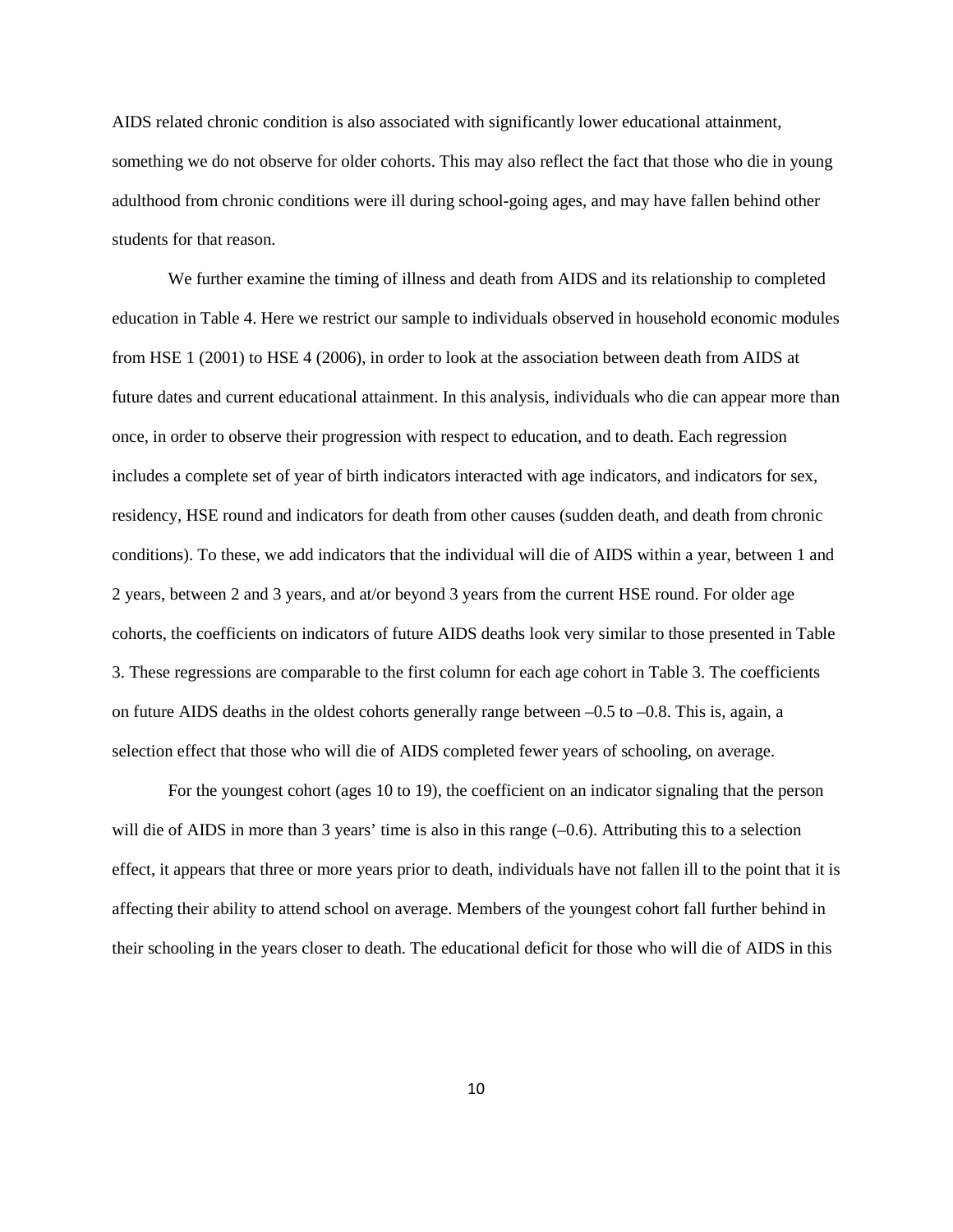youngest cohort rises from 0.6 years, to 0.8 years (2 to 3 years prior to death), to 1.5 years, and finally to 1.[7](#page-11-0) years, on average, in the year prior to death.<sup>7</sup>

#### *Households' assets and self-assessed poverty*

That households in which an adult member will die of AIDS are poorer well prior to the member's death can also be seen in Figure 2, which presents evidence on the total number of assets owned by households which either have in the past, or will in the future, experience the death of an adult member from AIDS or from another cause. Specifically, we run a regression of the form:

$$
A_{ht} = \sum_{c} \sum_{\tau=t-[5to6]}^{\tau=t+[5to6]} \beta_{cr} \text{ ind}[death = c]_{\tau} + \alpha X_{ht} + u_{ht} \tag{1}
$$

where *Aht* is the number of assets household *h* reports in the HSE module collected in year *t* . The variable *ind*  $[death = c]$ <sub>r</sub> is an indicator that the household experienced a death of type *c* in period  $\tau$ , where causes *c* are (entered separately) death from AIDS, death from a chronic illness, sudden death from a known cause, or death from a cause unknown. For each cause of death we include indicators that death occurred between 5 and 6 years before the current HSE module (the coefficient for which is marked as P56 on Figure 2), between 4 and 5 years ago (P45), through to deaths that occurred within the past year (P1). Analogously, we include indicators that a death from each cause will occur within the next year (F1), one to two years from now (F12), out to deaths that will occur between 5 and 6 years in the future  $(F56)$ .<sup>[8](#page-11-1)</sup> We also include in this regression a complete set of indicators for HSE round, and the number of

<span id="page-11-0"></span> $<sup>7</sup>$  The coefficients for this cohort are higher in Table 4 for the years closer to death than is the AIDS death coefficient</sup> in Table 3 because not every household will have an HSE round in the year prior to death. Table 3 reports on the last HSE round in which the member was observed, which could be several years in the past, while Table 4 makes a finer distinction between AIDS deaths.

<span id="page-11-1"></span><sup>&</sup>lt;sup>8</sup> We use asset information for all HSE rounds from HSE1 (2001) to HSE8 (2011) to look at the association between current asset holding and deaths that occur between 2000 and 2009 (the period for which we have complete verbal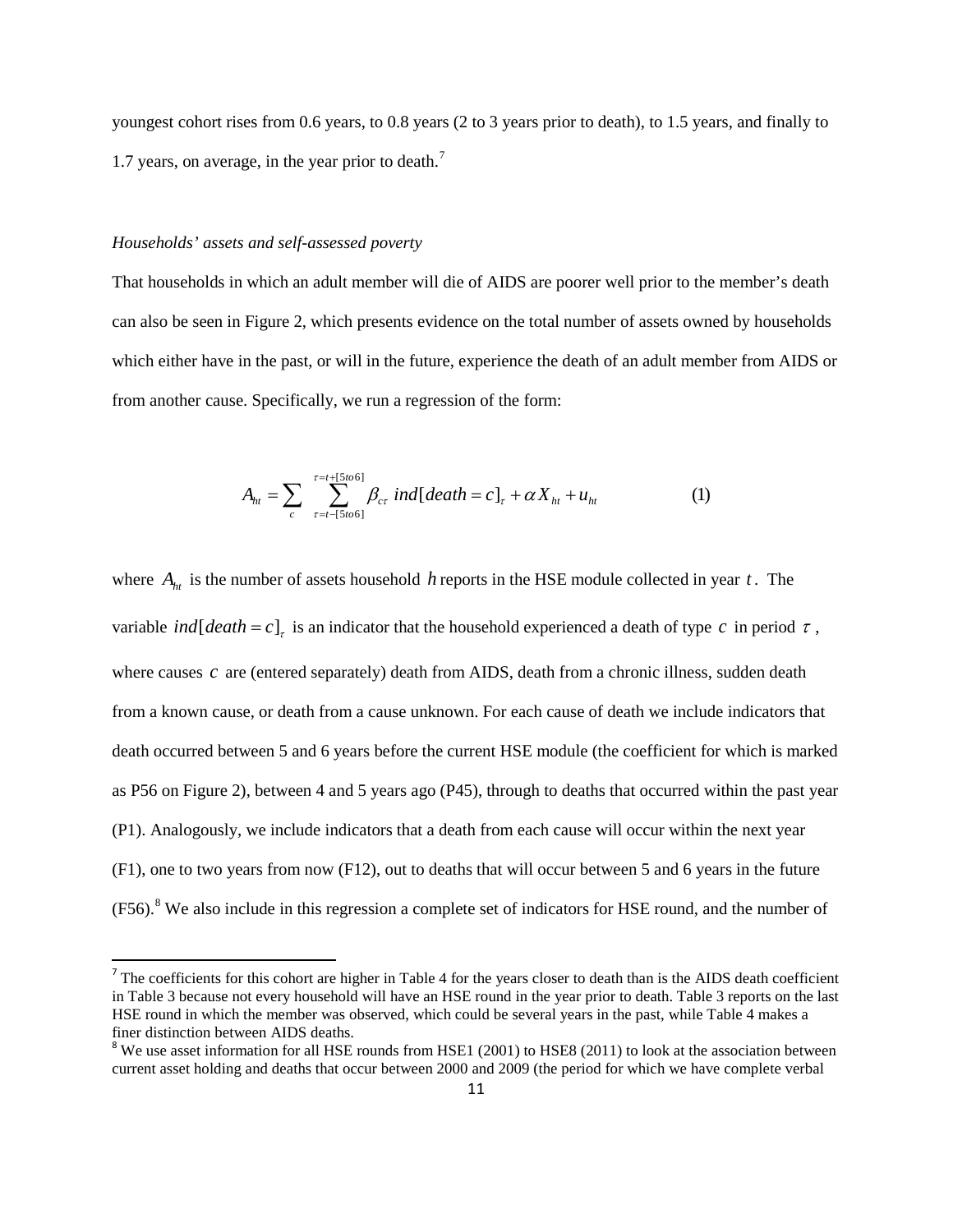household members in each household at the time the household came under surveillance.<sup>[9](#page-12-0)</sup> We allow correlation in the unobservables from the same household observed in different HSE rounds.

The three panels of Figure 2 present regression coefficients and standard errors for leads and lags of death by cause for AIDS (topmost panel), sudden death (middle panel), and non-AIDS chronic conditions (bottom panel). Relative to other households, on average households that have or will experience a death from AIDS have systematically fewer assets. In the years following a death (P1 through P56), on average such households have 0.4 fewer assets than other households. Households that will experience an AIDS death *in the future* also have significantly fewer assets than other households. This is true even if that death will occur only in 5 to 6 years. Observing uniformly lower asset holdings in households from 1 to 6 years prior to an AIDS death suggests that the lower level of assets in AIDS households prior to death is not due to the household drawing down assets to care for members who become ill, as assets are lower outside the window of time when individuals with AIDS would be alive and in need of support. The asset deficit is smaller before a death than after (0.25 assets versus 0.4), but is statistically significant for all indicators of future death. These findings, for AIDS deaths, are consistent with households being poorer prior to the onset of AIDS illness and death, and households becoming even poorer after the death – possibly due to the expense incurred in paying for a funeral. We will return to this in Section 5.

The loss of assets at the time of death can be seen for other causes as well. For example, in households where an adult member will die in the future of a sudden death, asset holdings are not

 $\overline{\phantom{a}}$ 

autopsy data). At each HSE round, not every household contributes information for all periods in the past and the future. For example, for a household observed at HSE4 (2006), we can document the correlation between current household SES and deaths that occurred up to 6 years in the past. For that household, however, we can only observe the association between current SES and deaths in the future up to 3 years out. When information is missing we assign household zero values, and include an indicator that recognizes that this information is missing at that point for that household.

<span id="page-12-0"></span><sup>&</sup>lt;sup>9</sup> Larger households are more likely to experience a death. Larger households also on average own more assets. We include the number of members at the household's first visit to break any mechanical link between assets and death that works simply through household size.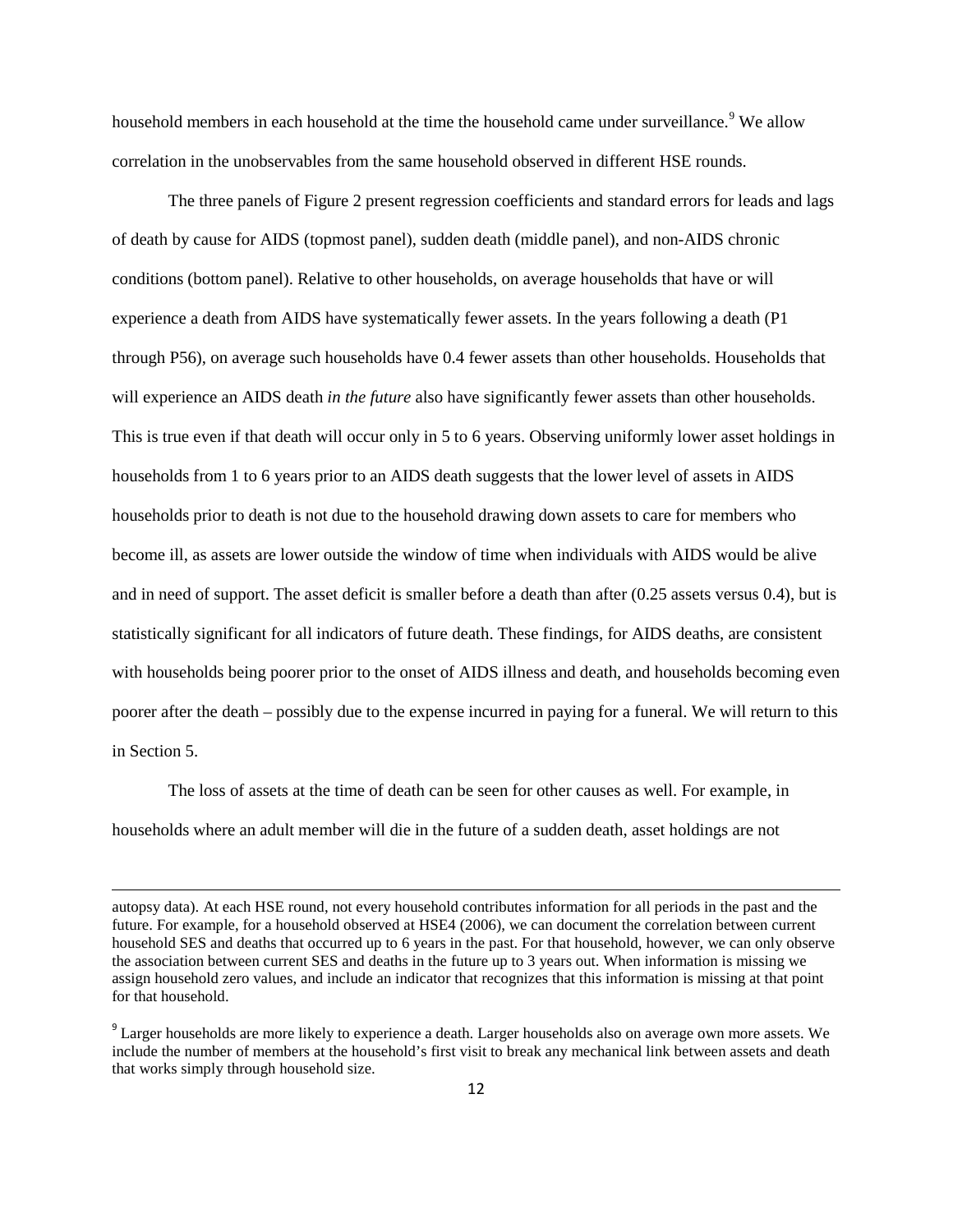significantly different from those observed in other households. This can be seen in coefficients F1 through F56 in the middle panel of Figure 2. With sudden death, we expect no feedback from illness to asset depletion prior to the death. However, once a death occurs, such households' asset positions fall significantly below those of other households, with deficits of 0.2 to 0.4 assets. The same pattern can be seen for deaths from chronic illness in the bottom panel – suggesting that assets are not drawn down to pay for expenses of those who are chronically ill prior to death.

*F*-statistics on the joint significance of indicators for past deaths and future deaths, by cause, are presented in Table 5, and corroborate the evidence in Figure 2. Households in which a member has or will die of AIDS are significantly different from other households both prior to and after the death. The *F*statistics and *p*-values for variables P1 through P56 (for deaths in the past) are presented in column 1, and those for variables F1 through F56 (deaths in the future) are presented in column 2. Households in which a member will die of a chronic disease or die a sudden death are not statistically different in their asset holdings before such deaths occur, but are significantly poorer following the death.

Beginning with the second household economic module (HSE2, 2003/04), a knowledgeable household member was asked to report on the household's current financial situation, with possible responses being that the household was "Very Comfortable," "Comfortable," "Just Getting By," "Poor," or "Extremely Poor." We use households' responses to this question as a second marker of household socioeconomic status, and run a regression similar to equation (1), but with a dependent variable equal to 1 if the household reports that it is "poor" or "very poor," and zero otherwise. Coefficients on leads and lags of death by cause are presented in Figure 3, and *F*-statistics on death indicators are presented in columns 3 and 4 of Table 5. Households in which a member has died or will die of AIDS are significantly more like to report that they are poor. This is true well before and many years after the death. Households where a member will die a sudden death are no more or less likely to report that they are poor until the death occurs. After a death, they are approximately 5 percentage points more likely to report that they are poor. This persists throughout the period in which we can study them. Households in which a member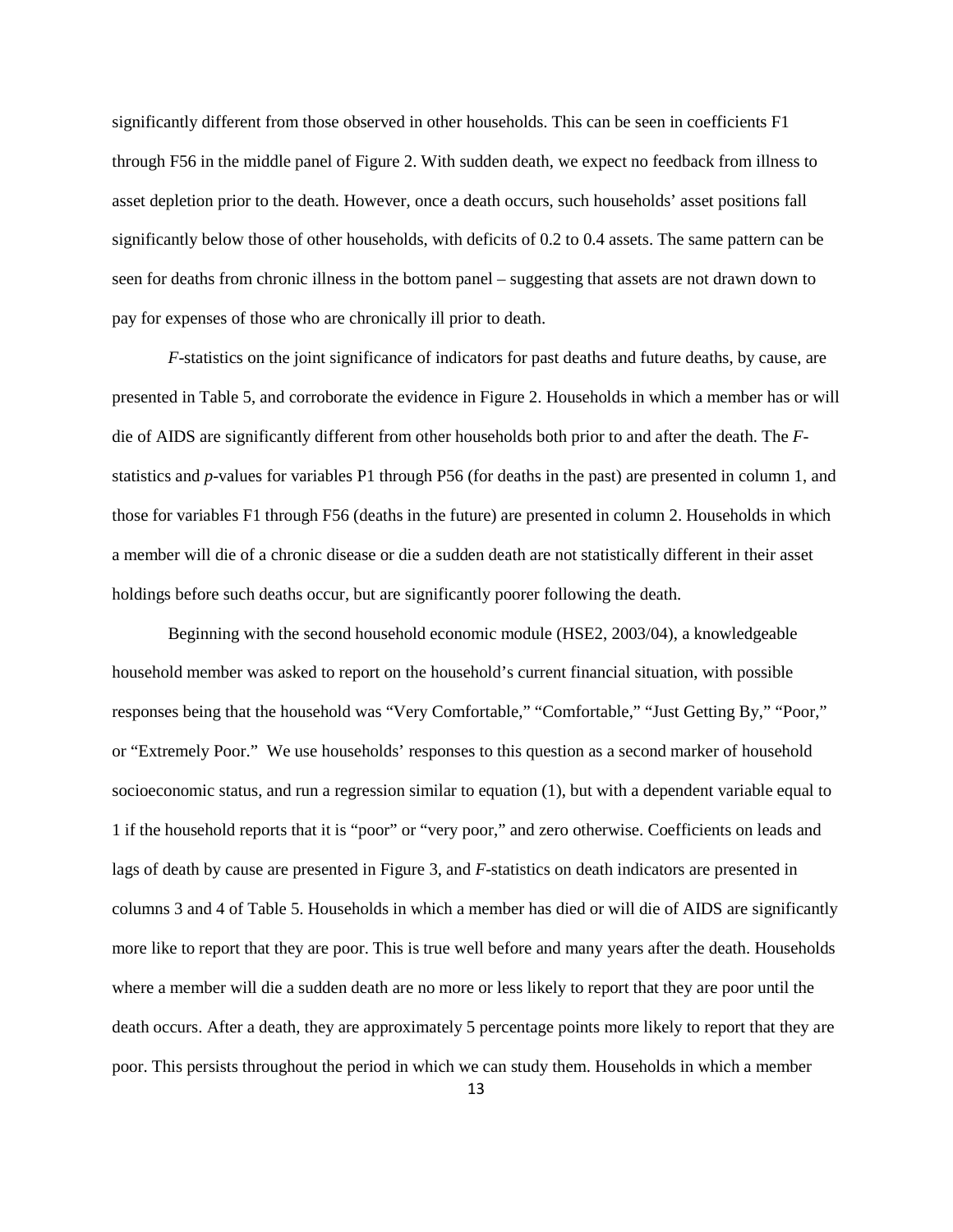will die of a chronic condition are not more likely to report poverty prior to the death. However in the first year after the death they are significantly more likely to report that their household is poor – an effect that abates with time. We will present evidence in Section 5 that the less pronounced effect of a funeral on poverty for those households in which someone died from a chronic condition may be due to the financing of the decedent's funeral.

The results presented on past and future deaths in Figures 2 and 3 compared households that experience a death to other households observed in the same HSE round. We can also use the longitudinal data to compare households with their own earlier markers of socioeconomic status by running regressions of the form:

$$
[y_{ht} - y_{h,t-1}] = \sum_{c} \delta_c \ ind[death = c, t - (t-1)] + \gamma X_{ht} + u_{ht}. \tag{2}
$$

$$
y_{ht} = \alpha y_{h,t-1} + \sum_{c} \delta_c \ ind[death = c, t - (t-1)] + \gamma X_{ht} + u_{ht}. \tag{3}
$$

In equation (2),  $[y_{ht} - y_{h,t-1}]$  is the change in a socioeconomic outcome (number of assets owned, selfreport of poverty) between the current round of HSE data and the data collected in the most recent previous HSE round, and *ind*[ $death = c, t - (t - 1)$ ] is an indicator that a death from cause *c* occurred between the HSE rounds. In these regressions, we also include the number of household members reported in the previous round, a complete set of HSE round indicators, and the number of days that has passed between the two HSE survey rounds.

In the DSA, change in asset holdings between survey rounds is lower on average for households initially observed with more assets. Our results above suggest that initial asset holdings are lower for households that will experience an AIDS death. For this reason, we also run regressions that allow more flexibility between past and current asset position. Equation (2) implicitly restricts the coefficient on lagged asset holdings to be equal to one. We relax that constraint in equation (3), and examine how current assets are associated with death between survey rounds, conditional on previous assets.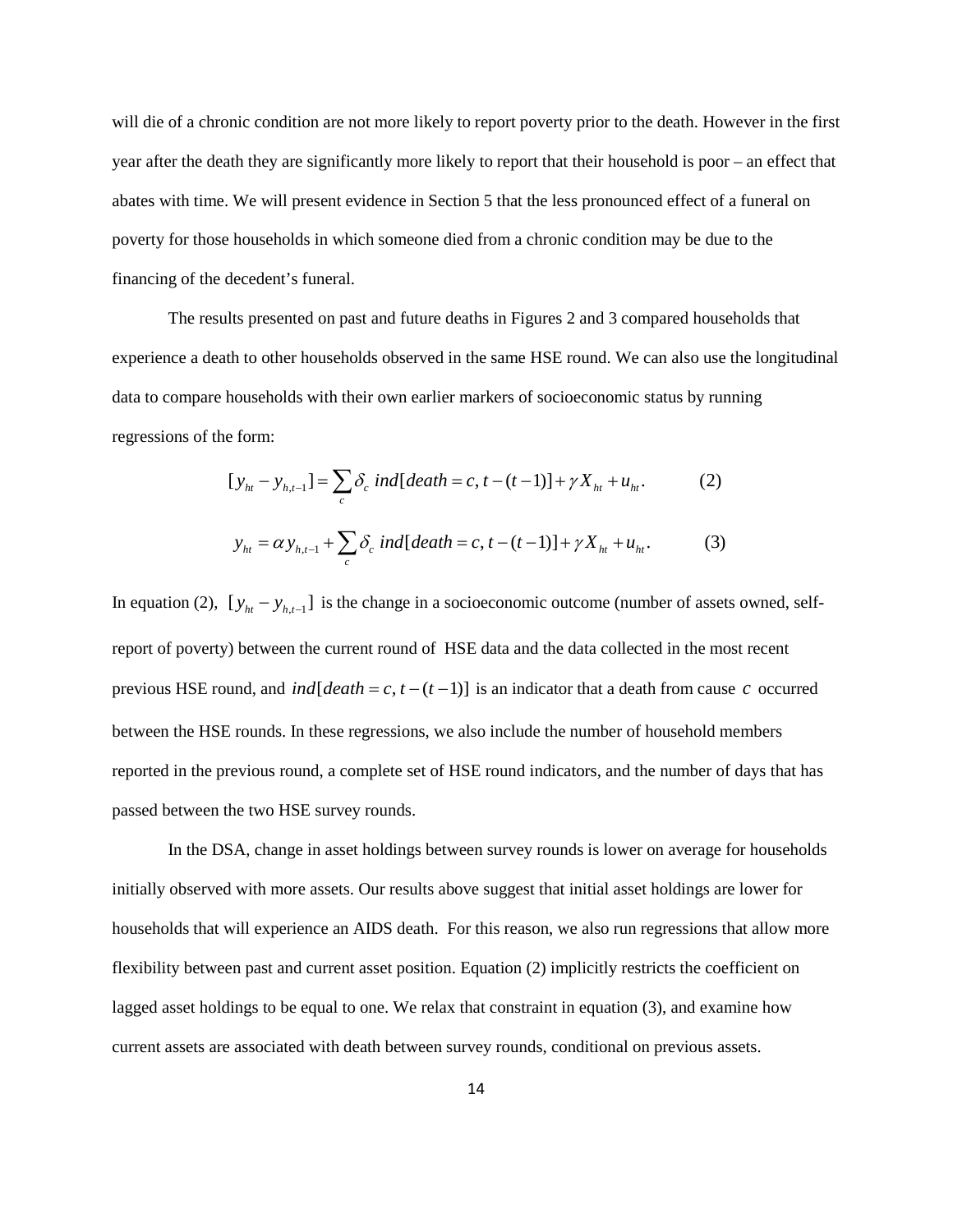Results for estimation of equations (2) and (3) are reported in Table 6. We find, controlling for the household's previous asset position, death from any cause between survey rounds is associated with reporting significantly fewer assets in the current HSE round. Similarly, conditional on the household's previous report on poverty, a death between the rounds is associated with a positive and significant increase in the probability of reporting the household is poor or very poor in the current wave.<sup>[10](#page-15-0)</sup>

### *Prime-age and pension-age*

We turn attention from death by cause to focus on death by age and sex. There are many reasons why the death of household members may have different effects on household socioeconomic status, depending on the age and sex of the member who died. In South Africa, women above the age of 60 and men above the age of 65 are generally eligible for a state old-age pension that, by international standards, is very generous.<sup>[11](#page-15-1)</sup> Take up of the pension in the African community is high (upwards of 90 percent), and we assign pension status to members based on their age eligibility. Old age pensioners are significantly less likely to be working, and are significantly more likely to contribute to a fund – a burial society or a funeral policy – to defray costs associated with their own funerals. Pensioners generally live in large, multiple generation households, and their households tend to be poorer than other households on average (Case and Deaton 1998). For all of these reasons, we might anticipate the correlates and consequences of their deaths may differ from those of prime-aged adults.

To examine this we run a regression similar to that presented in equation (1):

<span id="page-15-0"></span><sup>&</sup>lt;sup>10</sup>We have focused here on the deaths of all adult household members, whether or not they were resident in the DSA. Deaths of non-resident members may have different effects on households, and their impacts may be more heterogeneous – depending on how close the non-resident member was to the household residing in the DSA; whether he or she sent or received transfers from the household prior to death; and whether the DSA household financed the funeral for the non-resident member. We test for differences in the associations between household SES and past and future deaths by residency status. We find no significant difference between the impact of resident and non-resident deaths on household SES, running tests that are analogous to those presented in Tables 5 and 6. We present these results in Appendix Tables 1 and 2. As we see no significant differences in the patterns for resident members and all members, we continue to examine deaths of all members.

<span id="page-15-1"></span> $11$  Beginning in April 2008, men's age eligibility began to move toward 60. We assign pension-eligibility to reflect the law change.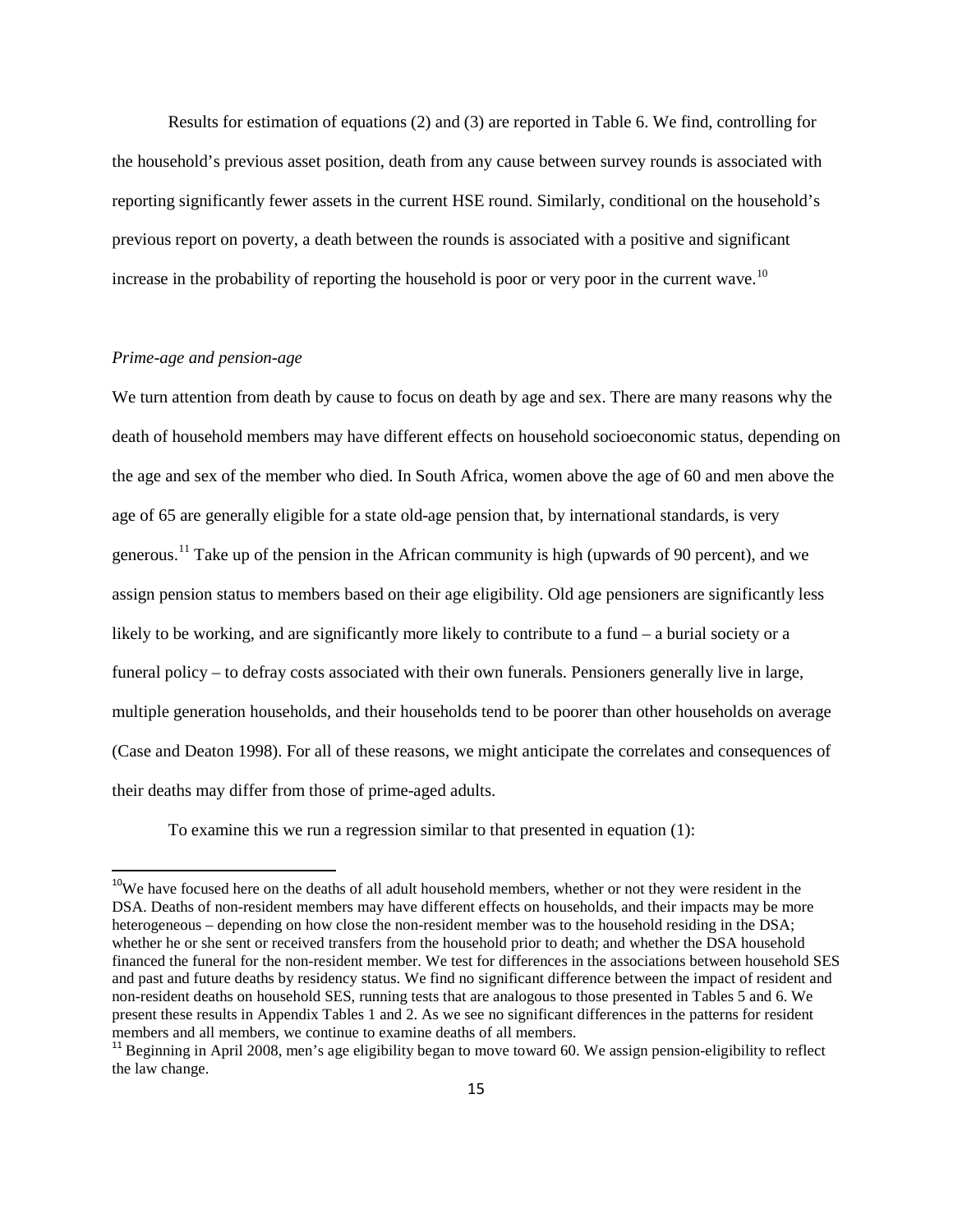$$
A_{ht} = \sum_{age/sec} \sum_{\tau=t-\lceil 5to6 \rceil}^{\tau=t+\lceil 5to6 \rceil} \beta_{age/sec,\tau} \text{ ind[death = age / sex]}_{\tau} + \alpha X_{ht} + u_{ht}
$$
(4)

where we have replaced indicators of death by cause by indicators of death by age and sex categories (prime-aged women, prime-aged men, pension-aged women and pension-aged men). We present results for household asset holding in Figure 4, and for household self-assessed poverty in Figure 5. Corresponding *F*-statistics from these two socioeconomic status regressions are presented in Table 7.

In households that will experience the death of a prime-aged or pension-aged man, we see no significant difference in asset holdings, relative to other households, prior to the member's death. However, prime-aged and pension-aged females are observed living in households with fewer assets in the years leading up to their deaths. Self-assessed poverty follows a similar pattern, with households in which prime-aged or pension-aged women die more likely to report that the household is poor prior to the death. For the younger women, this may reflect the fact that 70 percent of prime-aged women who died between 2000 and 2009 died of AIDS—true of only 52 percent of prime aged men who died during that period.

The death of a member in all four age-sex groups is associated with a significant and substantial deterioration in their households' relative asset position following the member's death, with the most pronounced deterioration for households that experience the death of a pension-aged man. Relative to other households, the death of a member in any of these age-sex categories is associated with a higher probability of reporting that the household is poor or very poor following the death.

Table 8 presents results for changes in household asset holding and reports of poverty following the deaths of prime-aged and pension-aged adults. These are run for regressions analogous to those presented in equations (2) and (3). We find, controlling for the households' previous level of assets, or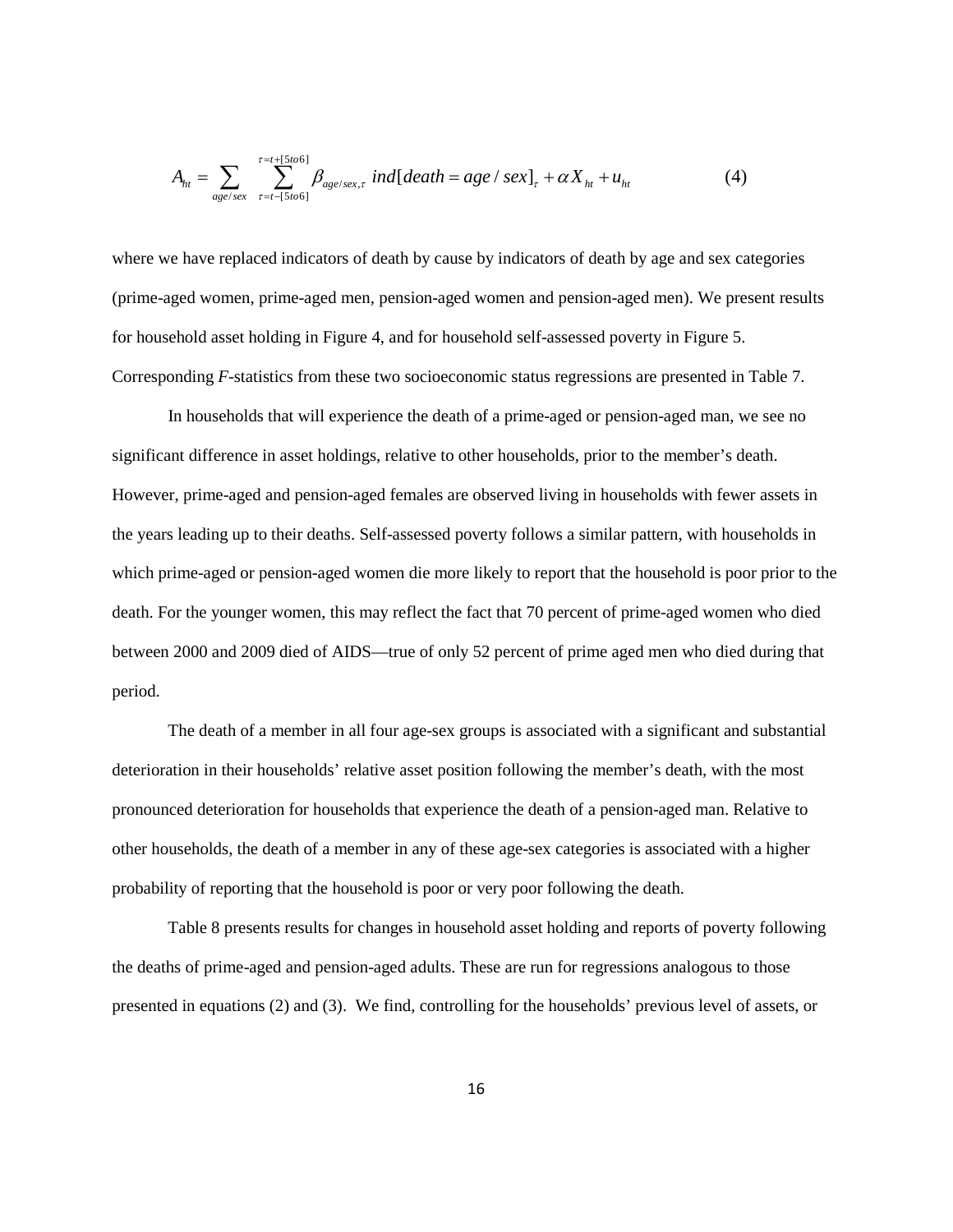their previous report on household poverty, that the death of all four types of members is associated with poorer socioeconomic status – measured using either assets or self-assessed poverty.

### **5. Discussion**

There are many reasons that households may lose ground relative to other households following the death of a member. Additional data collected through the Africa Centre Demographic Surveillance System can help us sort through some of the possible causes.

### *Funerals*

A household in the DSA may become permanently poorer following the death of a household member in part because of the obligation it faces to bury members in a manner that reflects both the household's status and the member's status within the community. For example, it is generally expected in KwaZulu-Natal that funerals will be larger, the older was the deceased, and that the feast following a man's funeral will involve slaughtering a cow (an expensive proposition),while that following a woman's will involve slaughtering a goat (at lesser expense).<sup>[12](#page-17-0)</sup> Case et al. (2012) use data collected in the DSA on the funeral expenses for the deaths of household members that occurred between January 1, 2003 and December 31, 2005 to document funeral expenditures and financing.[13](#page-17-1) Using data collected in the *Illness and Death Survey*, they find the average cost of an adult funeral is approximately equal to median per capita annual African income during this period. While community, church, and employers often contribute toward the funeral, the deceased's household on average paid 90 percent of the costs associated with the funeral. A

<span id="page-17-0"></span><sup>&</sup>lt;sup>12</sup>Cattle in this area sold for approximately 2000 Rand a head in the 2003-2005 period of data collection. This estimate is consistent with other reports for this period. King (2004) reports sale prices for a cow fluctuated between R1500 and R2000 in the former bantustan of KaNgwane, between 2000 and 2002. McCord (2004) reports that sale prices for cows varied from R700 to R3000 in Limpopo in mid-2003. To provide a yardstick against which to measure this sum, we note that in the 2003-2004 HSE2 data collection for the DSA, median total household expenditure per month was 776 Rands.

<span id="page-17-1"></span><sup>13</sup>ACDIS recorded 3728 adult deaths between January 2003 and December 2005. The *Illness and Death Survey* collected funeral information for 84 percent of individuals who died in that period.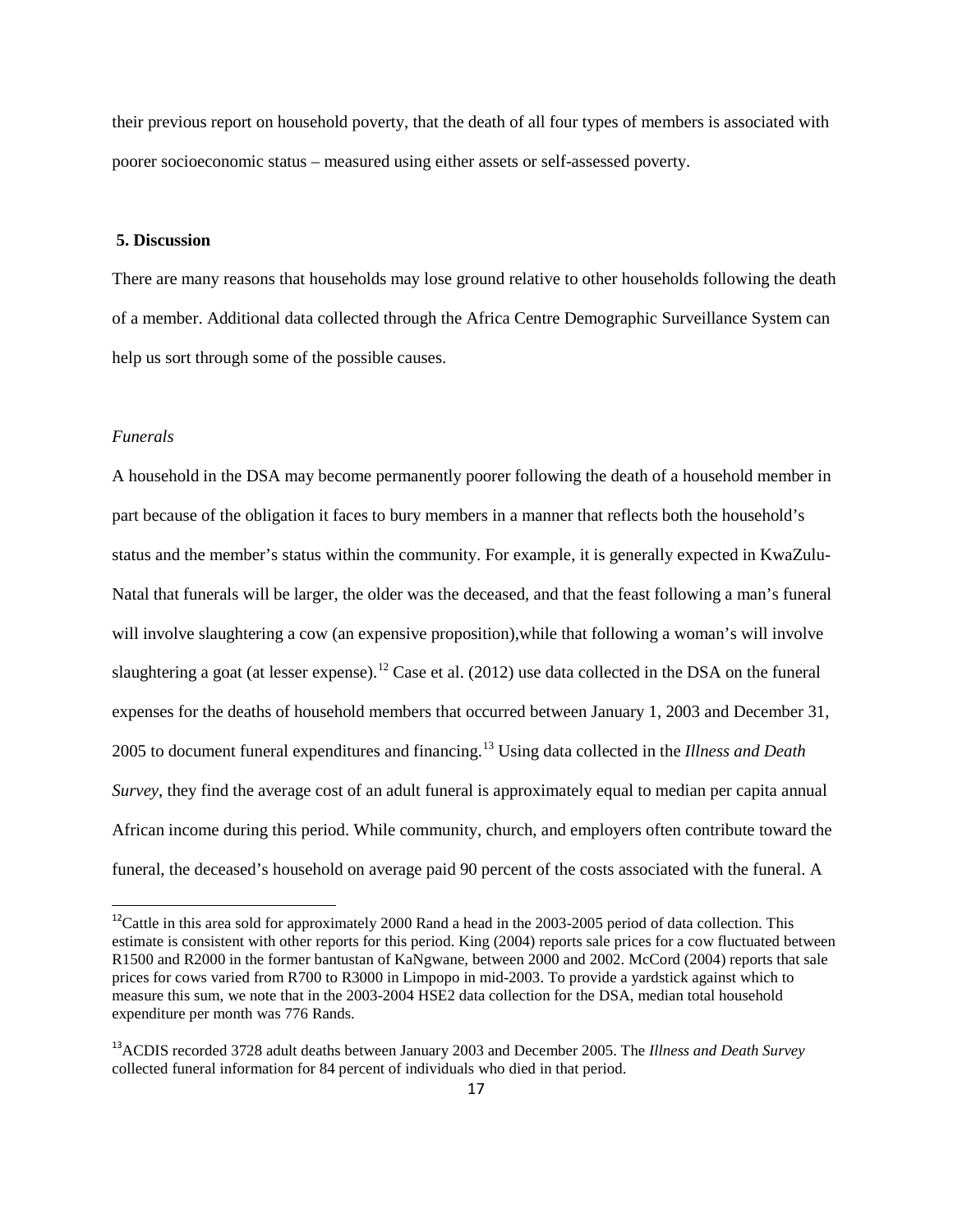quarter of all adults who died in that period had some sort of funeral insurance that paid (primarily) cash to the policy holder's beneficiaries. Policy holders are overwhelmingly old age pensioners, who join a burial society or take out a policy with a funeral parlor or an insurance company at the time they begin to receive their state old-age pension. A quarter of households in the DSA borrowed money (many at usurious interest rates) to bury their dead. $14$ 

 Using data collected in the *Illness and Death Survey*, Table 9 presents descriptive regression results for funeral expenditures and financing. Column one presents coefficients from a regression of total funeral spending (in Rand) on indicators for the cause of death, and indicators for whether the deceased was a prime-aged or pension-aged man or woman. The benchmark characteristics of the deceased, captured by the constant term, are those of a prime-aged woman who died after a chronic illness. On average, a funeral for this type of member cost just over 5000 Rand (8000 Rand in 2012 prices). If she had died of AIDS, approximately 1300 fewer Rand would have been spent on the funeral. This reflects in part the fact, discussed in the previous section, that households in which a member will die from AIDS are poorer well before the death. Relative to a prime-aged woman, 450 extra Rand are spent on average on a pension-eligible woman's funeral, more than 500 additional Rand for that of a prime-aged man, and more than 1800 Rand more are spent on the funeral of a male pensioner—a combination that reflects the status of members by age and sex, and the higher likelihood that a deceased pensioner had funeral insurance.

The relative probabilities of having held funeral insurance prior to death can be seen in column two, where the dependent variable is equal to 1 if the deceased's primary caregiver reports that a funeral policy paid out at death, and is equal to 0 otherwise. Relative to a prime aged woman dying after a chronic illness, prime aged women who die of AIDS are 13 percentage points *less* likely to have had a

<span id="page-18-0"></span> $14$ Qualitative field work conducted by Themba Mbhele (2007) in the Dondotha Area Study documents exorbitant interest rates charged by money lenders.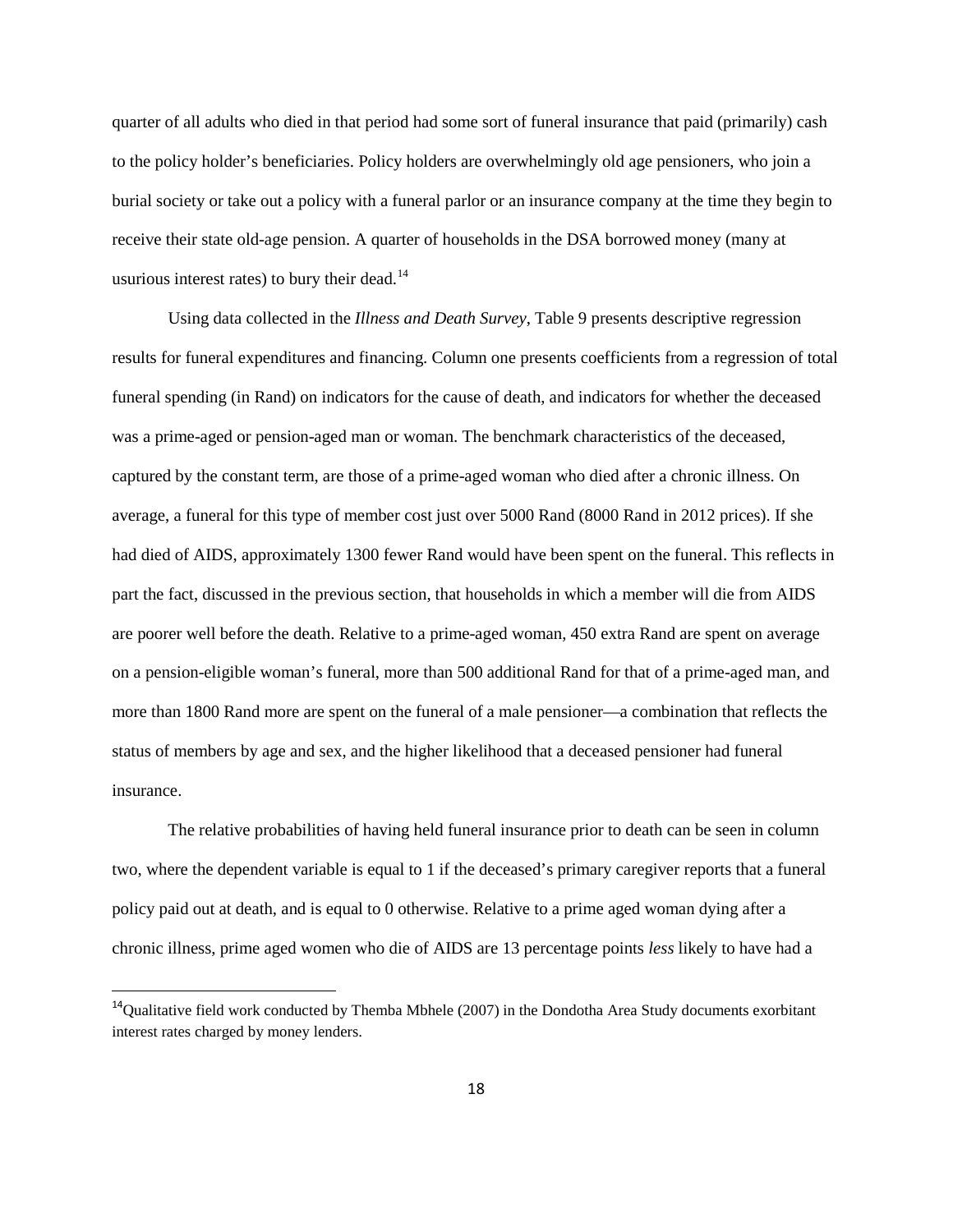funeral policy, and those dying a sudden death are 8 percentage points less likely. In contrast to primeaged adults, pensioners are highly likely to hold a policy: 78 percent of pension aged men (0.300+0.482) and 86 percent of pension aged women who died between 2003 and 2005 held funeral insurance. Even the households of pensioners with burial insurance on average pay positive out-of-pocket expenses for the funeral. On average, 2300 Rand are spent by the household for the funeral of a pension-aged man who held burial insurance, while 800 Rand are spent for pension-aged women with insurance.

Households that do not have the resources on hand to finance an appropriately-sized funeral often borrow money to do so. This can be seen in column three, where the dependent variable is an indicator equal to 1 if the household reports that it borrowed money for the funeral. This occurred in 18 percent of the funerals observed for prime-aged women when death followed a chronic illness. Borrowing money for a funeral is significantly more likely when the death was due to AIDS (27 percent versus 18 percent). On average, then, AIDS deaths are associated with smaller funerals but the funerals are significantly more likely to be funded, at least in part, out of borrowed money. This kind of debt could strain a household's resources well into the future. The funerals of prime-aged men are larger than those for prime-aged women, and they are almost 5 percentage points more likely to be financed in part with borrowed money. This also leads to households' financial positions being more fragile in the future.

We can observe the impact of borrowing money and of having held a burial insurance policy on the asset holdings and self-assessed poverty of households in HSE modules before and after a death that was recorded in the *Illness and Death Survey*. Table 10 presents coefficients from regressions analogous to those presented in equation (3) but with indicators that an adult death from any cause occurred between HSE rounds and, for those households with a death, an indicator that the deceased had burial insurance and an indicator that the household borrowed money for the deceased's funeral. (These are set to zero for households where a death did not occur.) We control for the number of members in the previous period (prior to the death), and include indicators for which HSE round the observation comes from, and the time in days between the household's last HSE visit date and its current HSE visit date. In the first four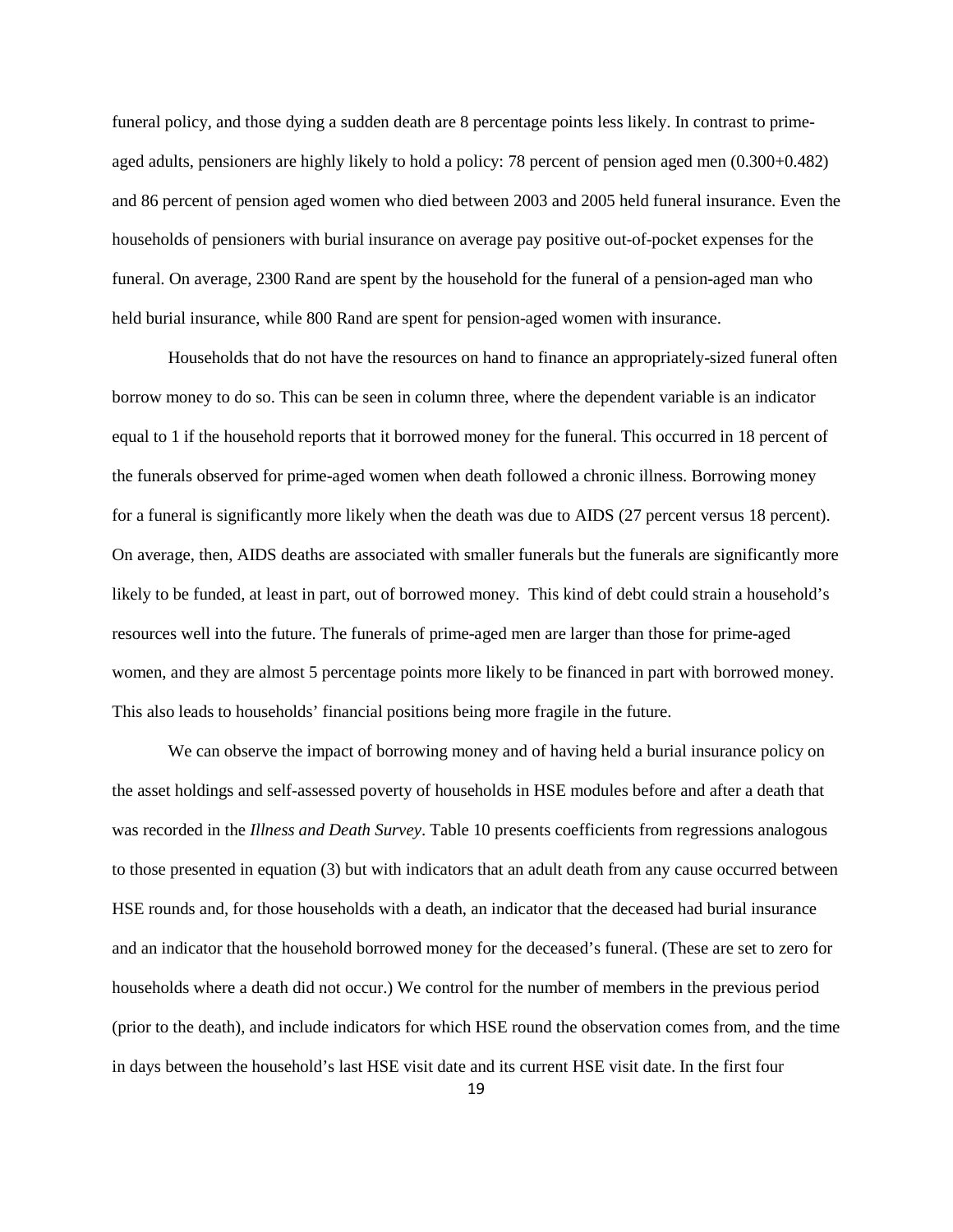columns, we control for the household's asset position in the previous round, and in the last column, we control for their self-assessed poverty in the previous round. Because we recorded information about funerals from 2003 to 2005, we restrict our analysis of assets held to HSE2 (2003/04), HSE3 (2005) and HSE4 (2006).

As we observed in the previous section, death between survey rounds is negatively and significantly associated with asset holdings on average. Relative to other households with the same asset position in the previous round, household that experienced a death hold 0.2 fewer assets when observed following the death. Reporting that money was borrowed for the funeral is associated with an even weaker asset position for the household, with an additional 0.3 fewer assets reported following the death, relative to other households that experienced a death. However, households that report the deceased had a burial policy experience no weakening in their asset position following death. The coefficient on the indicator that the deceased had a policy (0.290) completely offsets the association between death and assets (-0.287). For households that report borrowing money, but also report that the deceased had a funeral policy, death is overall associated with a relatively poorer asset position. The funeral policy offsets the coefficient on death, but borrowing still leaves a household vulnerable to reporting relatively fewer assets than households that were equally positioned in the previous wave. Results in column 5, which report on changes in the probability that a household reports it is poor or very poor, are consistent with these results. Overall, bearing the cost of funerals puts households in a weaker socioeconomic position in the DSA, and provides a partial explanation for the results we observed in Section 4.

#### *Loss of an employed member*

An additional mechanism through which death of an adult member could affect household SES is through the loss of earnings of a working member. In Table 11, we test this in two ways. Using data from the *Illness and Death Study*, we investigate whether household assets and self-assessed poverty following a death are significantly related to a primary caregiver's report that, when the deceased was healthy, his or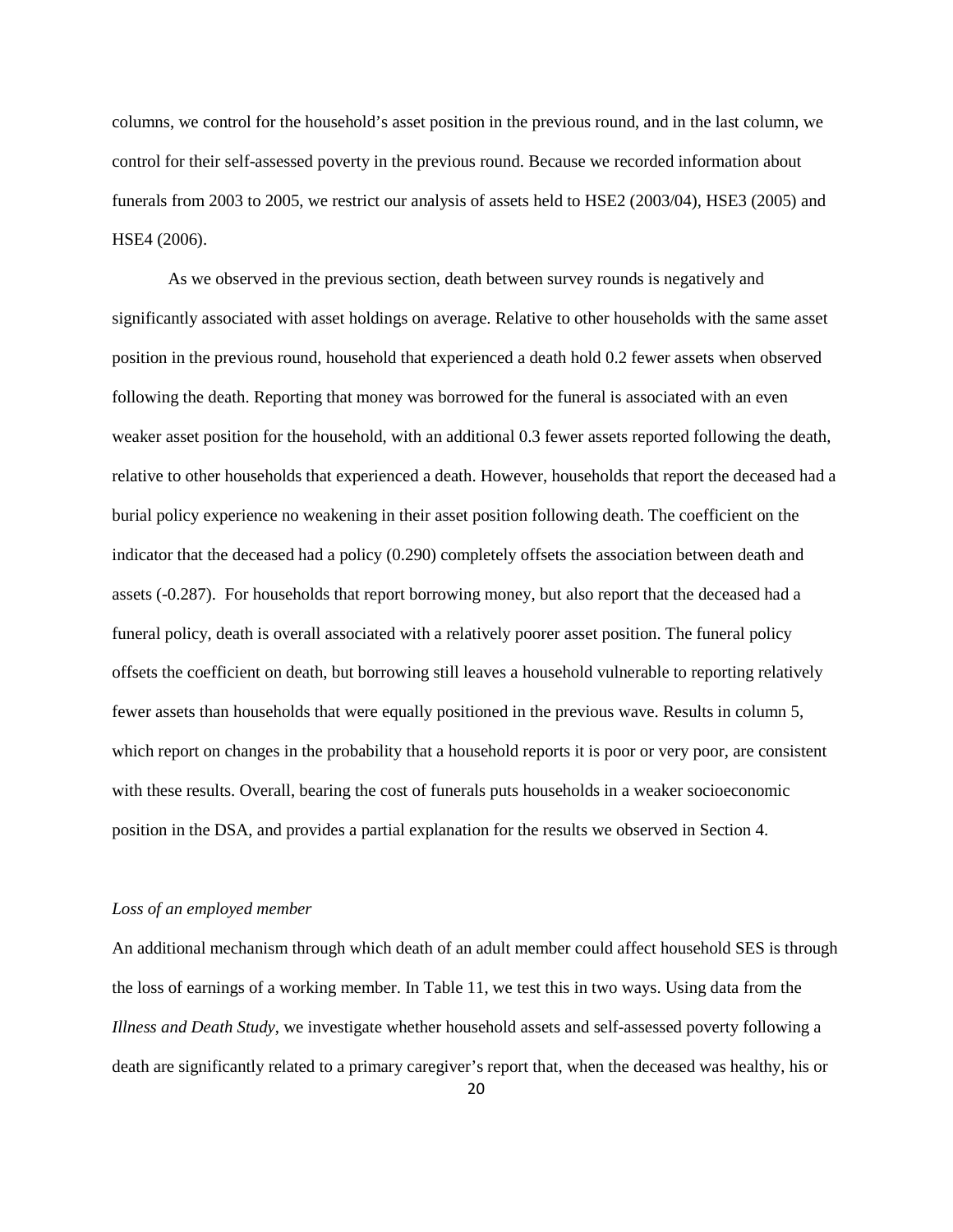her earnings were important to the household (which is true for 25 percent of adult deaths). In addition, we test whether these markers of economic wellbeing are significantly different from those in other households experiencing a death if the deceased was employed when last seen in an HSE module.<sup>[15](#page-21-0)</sup>

Controlling for asset holdings in the previous round, we find that asset holdings are not significantly associated with either of our measures of employment for the deceased. When controls are not included for previous assets, employment of the deceased is positively and significantly associated with household asset holdings: the deceased being employed is itself a marker that the household is better off than other households that experienced a death. This is also reflected in the results reported for selfassessed poverty. Even with a control for self-assessed poverty in the previous round, that the deceased member was working when last seen is negatively and significantly related to the probability of reporting that the household is poor in the current round. The deceased's earnings no longer contribute to the household pot. However, past contributions may protect the household after this member has died. Moreover, conditional on age, we find employed members are significantly more likely to have had a burial policy, which would defray funeral expenses. It is possible that, taken together, these offset the loss of earnings, leading to an insignificant association between employment prior to death and household future SES.

#### *ART and household socioeconomic standing*

That the arrival in the DSA of antiretroviral theory (ART) is beginning to change the age-mortality profile can be seen in Figure 6, which returns to the log-odds of dying from all causes – now presented for 2001 and 2009. It is clear from Figure 6 that death rates at very young ages and in early-middle age have fallen

<span id="page-21-0"></span><sup>&</sup>lt;sup>15</sup> Reports on whether the deceased's earnings were important to the household are only available for deaths covered in the *Illness and Death Survey* (2003-2005)*.* When using this measure of deceased's employment, we focus on changes in assets and self-assessed poverty measured between HSE2 and HS4. Reports on whether the deceased was working when last observed are available, in principle, in all HSE rounds preceding the death. We report on the latter for both the more restricted period—that is, matching rounds with those available in the *Illness and Death Survey*—and for the whole sample period.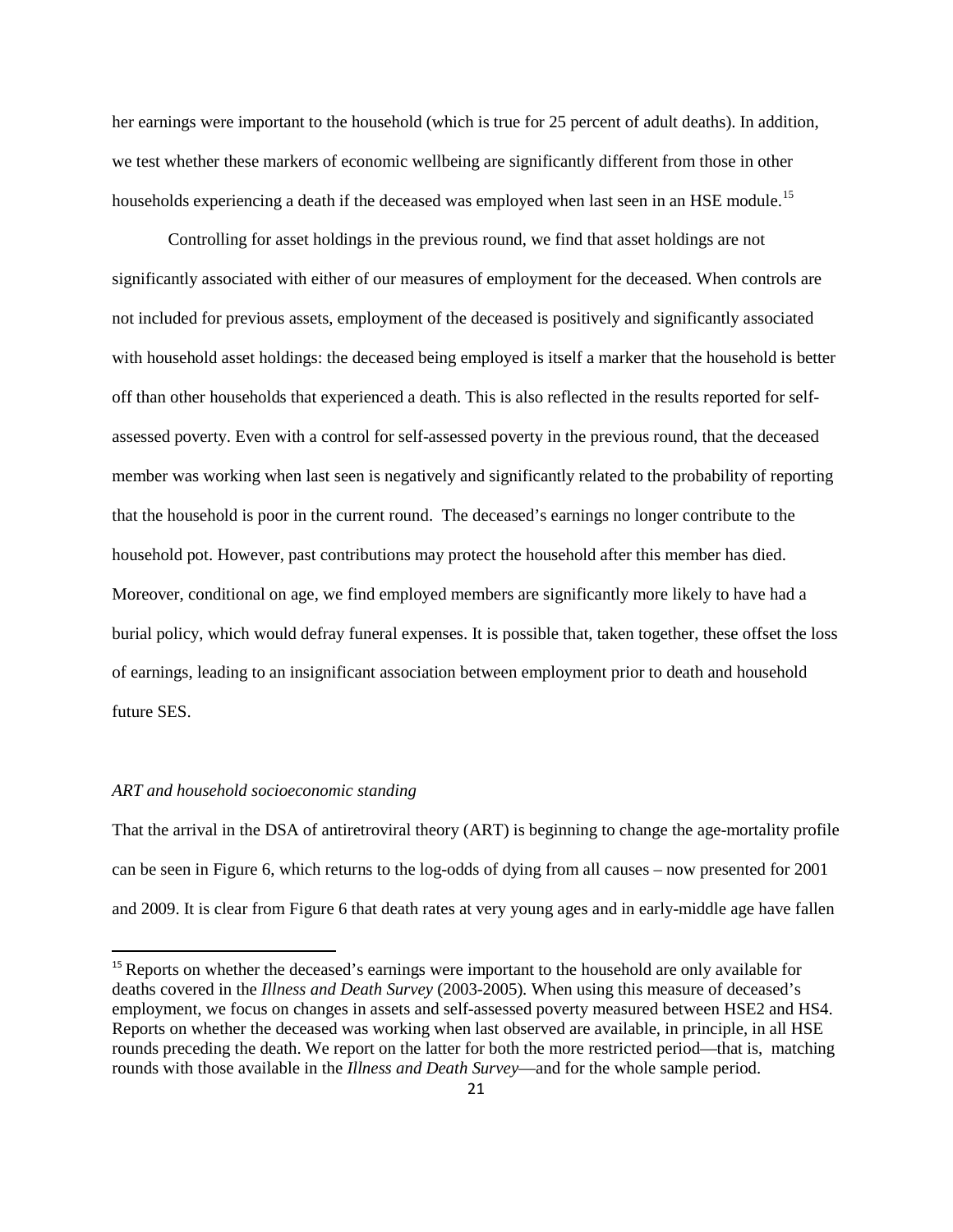during this period. Although it is still far from being approximately linear in age after adolescence, the movement observable is quite marked. (See Herbst et al. 2009, Herbst et al. 2011 for discussion.)

Has the scale-up of ART begun to change the socioeconomic gradient in AIDS mortality we observed for deaths through the first decade of the 2000s? To explore this question, we re-ran equation (1) for all deaths (2000-2009), and included lead and lag indicators that the death in question occurred in the period after ART scale-up occurred in 2008-2009. Table 12 presents the *F*-statistics for the coefficients for AIDS deaths in the past and the future in regressions for asset holdings and reports of poverty. We find no evidence, in these first years after ART scale-up, that deaths in 2008 and 2009 are coming from households that are significantly different from households in which deaths occurred earlier in the decade, measured using household assets. However, with respect to self-assessed poverty, we find that relative to deaths that occurred between 2000 and 2007, those in 2008 and 2009 are drawn from households with lower self-reported poverty, on average. It is too early to document the long-run effects of ART roll-out, but there is a suggestion, based on the self-assessed poverty results, that it could change the socioeconomic gradient in AIDS mortality. It will be interesting to return to this question once additional years of post-rollout data can be added to the analysis.

### *Sample attrition*

Given our reliance on the information collected in HSE modules following deaths, we examine the extent to which death causes households to attrite from surveillance – either because the household dissolves, or because it moves outside of the demographic surveillance area and is lost to follow-up. Appendix Table 3 presents evidence on this for all households who are present in at least one HSE round between HSE1 (2001) and HSE 5 (2007). [16](#page-22-0) Households present at more than one HSE round in this period will appear multiple times in this sample. We test whether those households who remain under surveillance until the

<span id="page-22-0"></span><sup>&</sup>lt;sup>16</sup> We stop at HSE5 so that we can look forward and see whether the household had attritted before HSE6, which is the last round for which we currently have verbal autopsy data.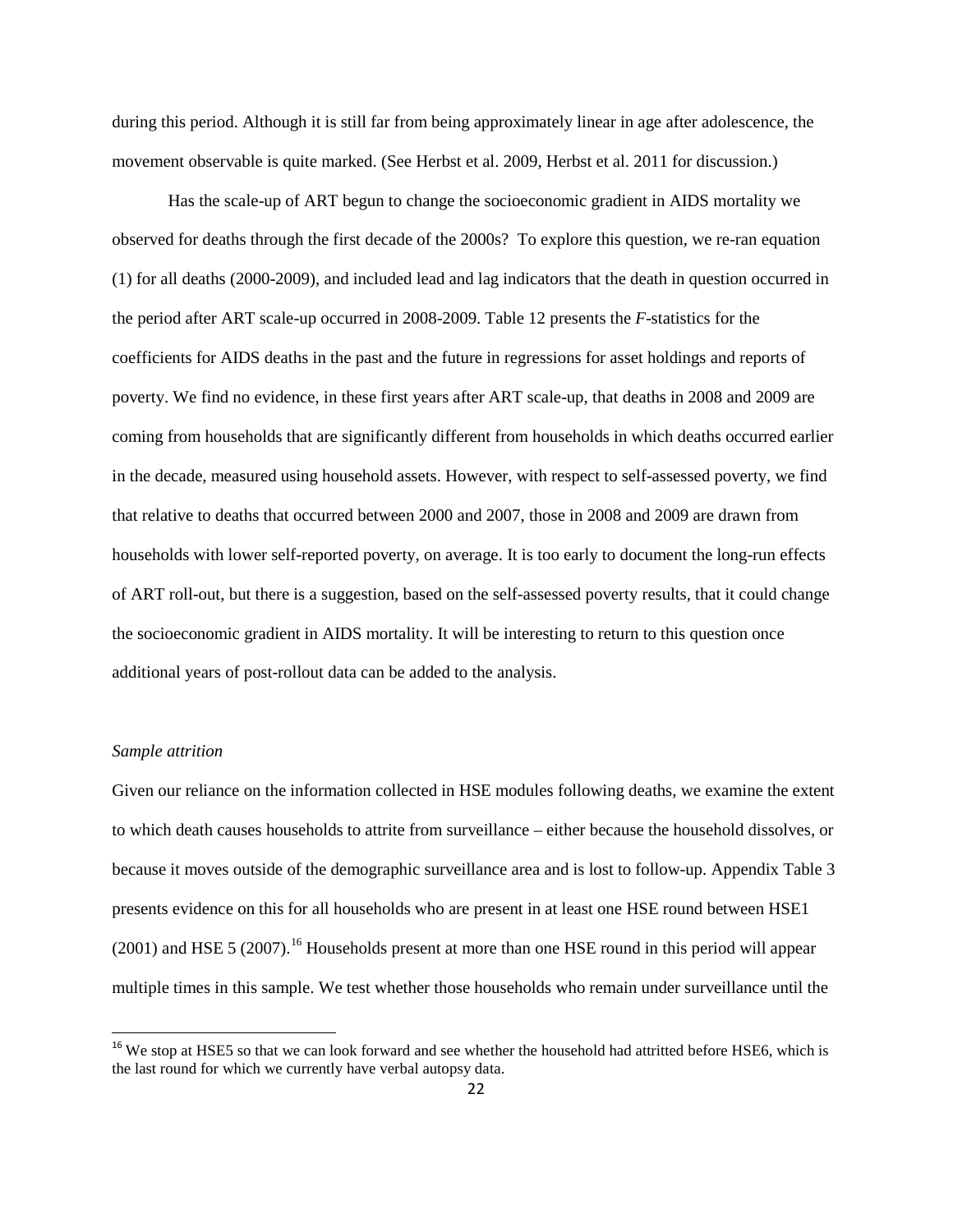next HSE round, and those who leave surveillance for whatever reason, are significantly different with respect to household characteristics, including whether a death had occurred in the household in the 12 months prior to the HSE module in which they are observed.

Among households lost to follow-up, 9.4 percent experienced the death of an adult member from any cause in the year before their household was visited for the HSE round. This is true for 9.9 percent of households not lost to follow-up. That this difference is not statistically significant can be seen in the last column, where the significance of differences between the means presented in columns one and two are noted with asterisks (\* for significance at the 10 percent level, \*\* for 5 percent, \*\*\* for 1 percent).<sup>[17](#page-23-0)</sup> Looking at death in the household by cause, we find a small but statistically significant difference in the fraction of households that had an AIDS death, with households who remain under surveillance more likely to have had an AIDS death (5.0 percent versus 4.2 percent). Households that remain under surveillance and those who will exit before the next HSE round do not differ significantly in the fraction that experienced the death of a prime aged woman, a pension aged woman, or a pension aged man. Households that remain under surveillance are significantly more likely to have experienced the death of a prime-aged male household member (4.4 versus 3.7 percent). Households that exit surveillance are more fragile, in that they have fewer members and lower socioeconomic status, measured using assets owned, and self-assessed poverty.

### **6. Conclusions**

In the demographic surveillance area, AIDS mortality follows a sharp economic gradient. We find that less well educated individuals in asset poor households are at significantly higher risk of dying from AIDS than are other individuals of the same age and sex. Part of the mechanism through which education leads to lower AIDS mortality appears to be through lowering the risk of contracting HIV (Bärnighausen

<span id="page-23-0"></span><sup>&</sup>lt;sup>17</sup> As in Hosegood et al. (2004b), household dissolution is significantly more likely following an adult death. However, household dissolution accounts for a relatively small fraction of households that attrite. Overall, attrition is insensitive to adult death.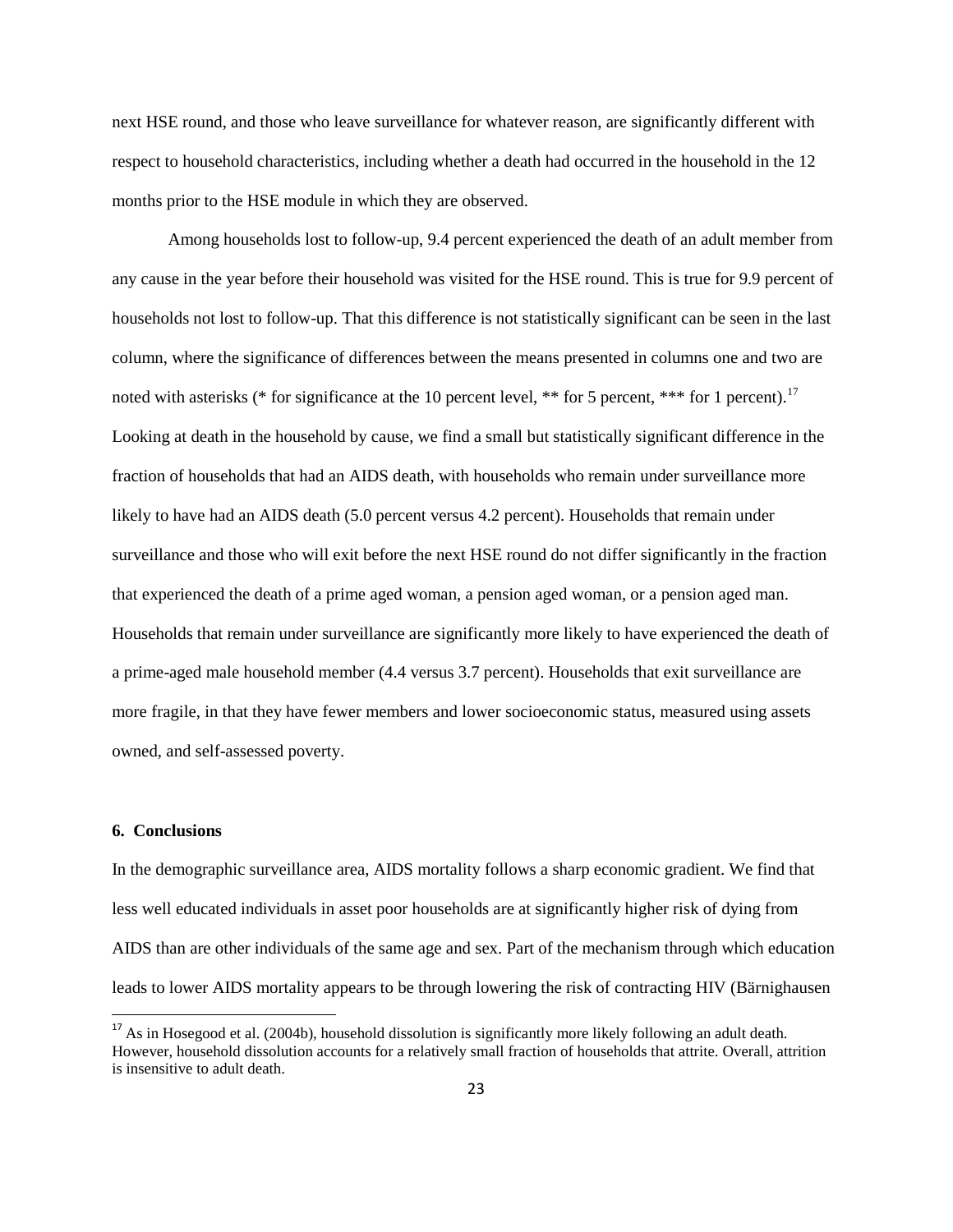et al. 2007). A better understanding of the mechanisms through which education operates in doing this would be helpful for prevention campaigns. Education may also lead to behaviors that increase the time from HIV to AIDS, and the success of ART programs upon the arrival of AIDS. It is an open question whether continued ART provision will, over time, lessen the SES gradient in AIDS mortality. Continued demographic surveillance may provide answers to these questions with time.

Death in households in the DSA is associated with persistently poorer household socioeconomic status, measured in a variety of ways. We find that funerals play a role in lowering household SES following a death, especially in those cases in which money was borrowed to pay for the funeral. Future analyses on individuals in households that experience a death may shed light on the repercussions of large funerals for individual members' outcomes.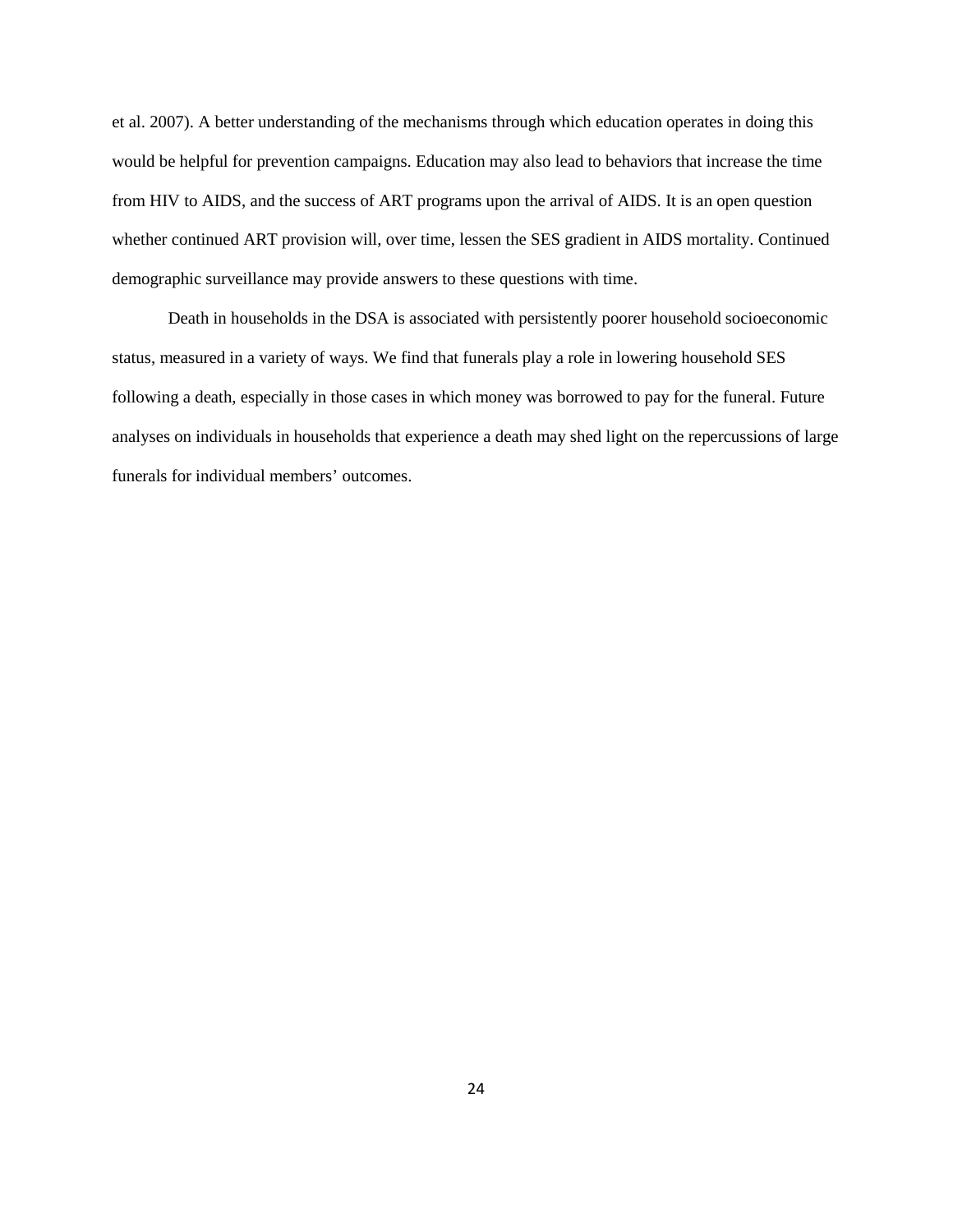#### **References**

.

Bärnighausen, Till, Victoria Hosegood, Ian M. Timaeus, and Marie-Louise Newell. 2007. "The Socioeconomic Determinants of HIV Incidence: Evidence From a Longitudinal Population-based Study in Rural South Africa." *AIDS* 21 (suppl 7): S29-38.

Beegle, Kathleen and Joachim De Weerdt. 2008. "Methodological Issues in the Study of the Socioeconomic Consequences of HIV/AIDS." *AIDS* 22(suppl 1): S89-94.

Case, Anne and Angus Deaton. 1998. "Large Cash Transfers to the Elderly in South Africa." 1998. *Economic Journal* 180(450): 1330-1361.

Case, Anne and Alicia Menendez. 2011. "Requiescat in Pace? The Consequences of High Priced Funerals in South Africa." Chapter 11 (pages 351-73) in *Explorations in the Economics of Aging,* David Wise (ed.) University of Chicago Press.

Case, Anne, Anu Garrib, Alicia Menendez and Analia Olgiati. 2012. "Paying the Piper: The High Cost of Funerals in South Africa." Forthcoming *Economic Development and Cultural Change*.

Collins, Daryl L. and Murray Leibbrandt. 2007. "The Financial Impact of HIV/AIDS on Poor Households in South Africa." *AIDS* 21(Suppl 7): 575-81.

Elo, Irma T. and Samuel H. Preston. 1996. "Educational Differentials in Mortality: United States 1979- 85." *Social Science & Medicine* 42(1): 47-57.

Fortson, Jane G. 2011. "Mortality risk and human capital investment: The impact of HIV/AIDS in sub-Saharan Africa." *The Review of Economics and Statistics*, 93(1): 1–15.

Herbst, A.J., G.S. Cooke, T. Bärnighausen, A. Kanykany, F. Tanser, and M.L. Newell. 2009. "Adult Mortality and Antiretroviral Roll-out in Rural KwaZulu-Natal, South Africa." *Bull World Health Org*. 87(10): 754-62.

Herbst, Abraham J., Tshepiso Mafojane and Marie-Louise Newell. 2011. "Verbal Autopsy-based Cause-Specific Mortality Trends in Rural KwaZulu-Natal, South Africa, 2000-2009." Population Health Metrics 9: 47.

Hosegood, V., A. Vanneste and I. Timaeus, 2004. "Levels and causes of adult mortality in rural South Africa: the impact of AIDS." *AIDS* 18:663-671.

Hosegood, Victoria, Nuala. McGrath, Kobus Herbst and Ian Timaeus. 2004b. "The Impact of Adult Mortality on Household Dissolution and Migration in Rural South Africa." *AIDS* 18: 1585-90.

Houlihan, Catherine F., Ruth M Bland, Portia C Mutevedzi, Richard J Lessells, James Ndirangu, Hilary Thulare and Marie-Louise Newell.2011. "Cohort Profile: Hlabisa HIV Treatment and Care Programme." *International Journal of Epidemiology* 40: 318-326.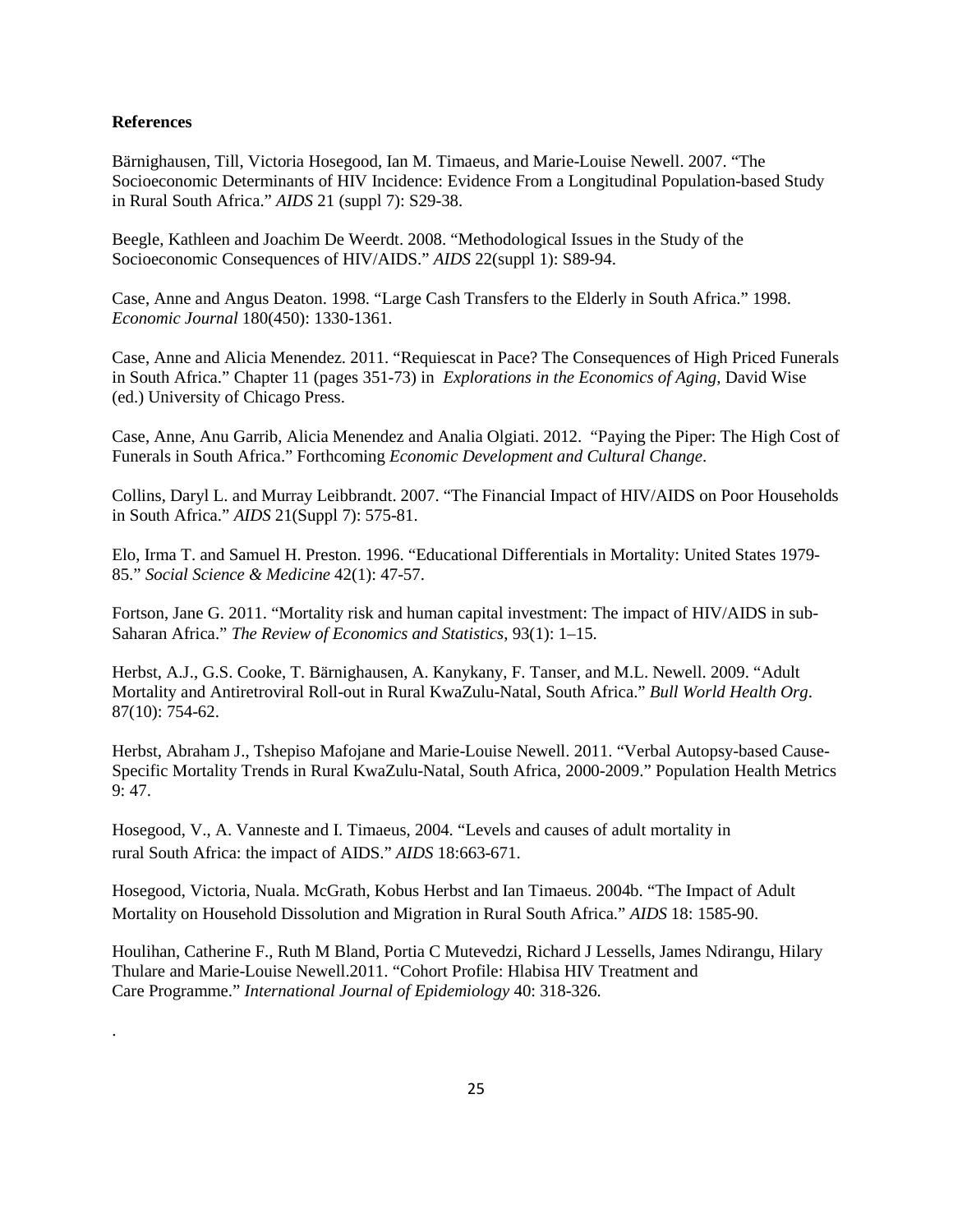King, Brian H. 2004. "Spaces of change: Tribal authorities in the former KaNgwane homeland, South Africa." (March 5, 2004). Center for African Studies. Breslauer Symposium on Natural Resource Issues in Africa. Paper King2004a. Available on line at [http://repositiories.edlib.org/case/breslauer/king2004a.](http://repositiories.edlib.org/case/breslauer/king2004a)

Mbhele, Themba. "The Dondotha Area Study: Five Interviews Conducted by Themba Mbhele." Accessed on line November 20, 2012. [http://www.sarpn.org/documents/d0000159/P152\\_KwaZulu-](http://www.sarpn.org/documents/d0000159/P152_KwaZulu-Natal_Narratives_Dondotha.pdf)[Natal\\_Narratives\\_Dondotha.pdf](http://www.sarpn.org/documents/d0000159/P152_KwaZulu-Natal_Narratives_Dondotha.pdf) .

McCord, Anna. 2004. "Policy expectations and programme reality: The poverty reduction and labour market impact of two public works programmes in South Africa." Economics and Statistics Analysis Unit (ESAU) Working Paper 8. Available on line at [http://www.odi.org.uk/spiru/publications/working\\_papers/Esau\\_8\\_South\\_Africa.pdf](http://www.odi.org.uk/spiru/publications/working_papers/Esau_8_South_Africa.pdf)

McIntyre, Diane, Michael Thiede, Göran Dahlgren, and Margaret Whitehead. 2005. "What are the economic consequences for households of illness and of paying for health care in low- and middleincome country contexts?" *Social Science & Medicine* 62(4): 858-65.

Morgan, D., C. Mahe, B. Mayanja, J.M. Okongo, R. Lubega and J.A.G. Whitworth. 2002. "HIV-1 Infection in Rural Africa: Is There a Difference in Median Time to AIDS and Survival Compared with That in Industrialized Countries." *AIDS* 16(4): 597-603.

Morgan, D., S.S. Malamba, J. Orem, B. Mayanja, M. Okongo, and J.A.G. Whitworth. 2000. "Survival by AIDS Defining Condition in Rural Uganda." *Sex Transm Inf.* 76: 193-197.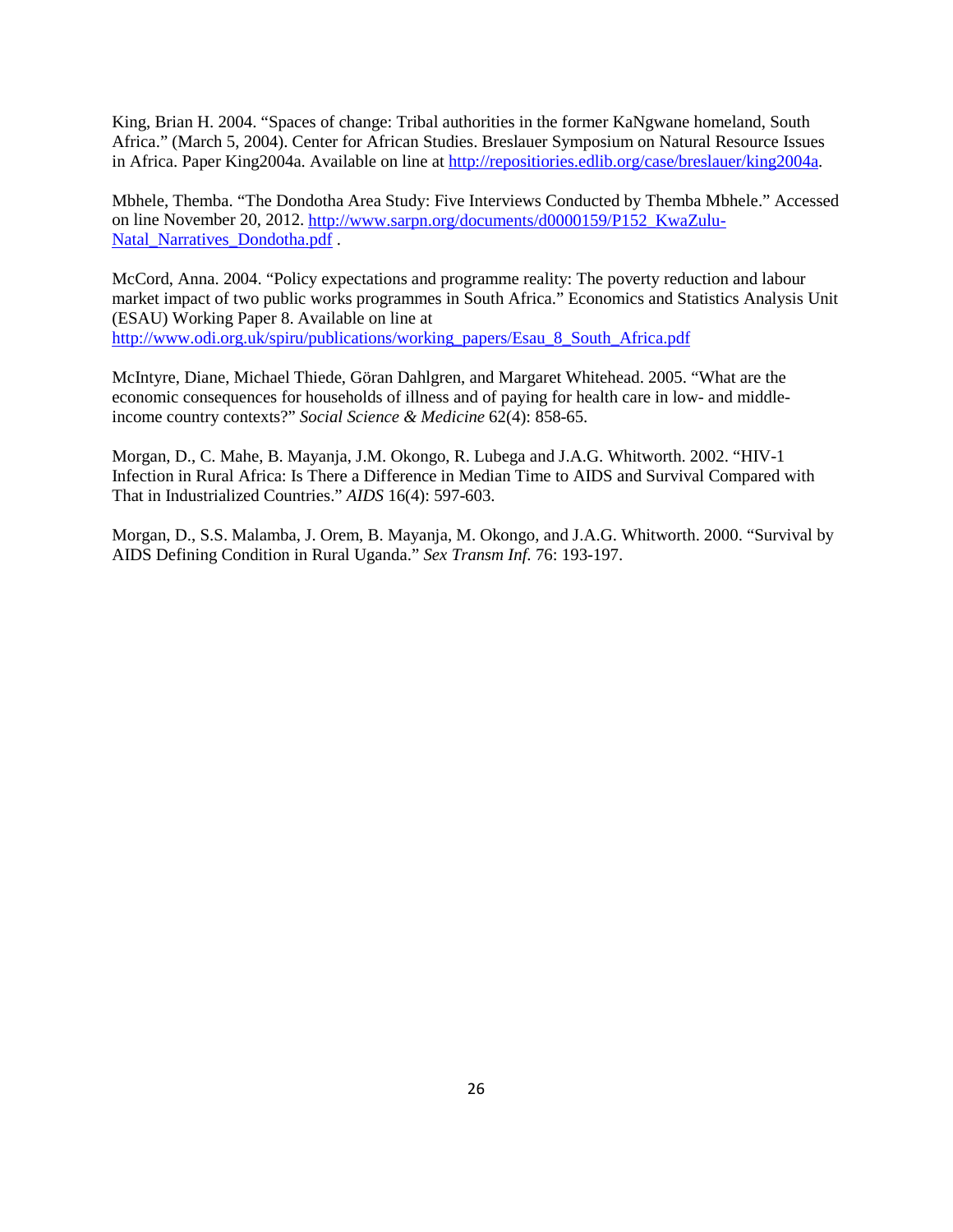|                        | <b>Age Categories</b> |         |         |           |           |         |  |  |
|------------------------|-----------------------|---------|---------|-----------|-----------|---------|--|--|
|                        | $0 - 5$               | $6 - 9$ | $10-19$ | $20 - 29$ | $30 - 39$ | $40+$   |  |  |
| Cause of death:        |                       |         |         |           |           |         |  |  |
| <b>AIDS</b>            | 0.365                 | 0.346   | 0.313   | 0.585     | 0.660     | 0.312   |  |  |
|                        | (0.012)               | (0.038) | (0.022) | (0.010)   | (0.009)   | (0.006) |  |  |
| Sudden death           | 0.500                 | 0.428   | 0.508   | 0.327     | 0.241     | 0.340   |  |  |
|                        | (0.012)               | (0.039) | (0.024) | (0.010)   | (0.008)   | (0.006) |  |  |
| <b>Chronic Illness</b> | 0.074                 | 0.138   | 0.109   | 0.037     | 0.035     | 0.266   |  |  |
|                        | (0.006)               | (0.027) | (0.015) | (0.004)   | (0.003)   | (0.006) |  |  |
| Unknown cause          | 0.062                 | 0.088   | 0.070   | 0.051     | 0.064     | 0.082   |  |  |
|                        | (0.006)               | (0.023) | (0.012) | (0.005)   | (0.004)   | (0.004) |  |  |
| Observations           | 1739                  | 159     | 431     | 2299      | 3031      | 5896    |  |  |

**Table 1. Deaths by Cause in the Africa Centre Demographic Surveillance Area 2000-2009**

Notes. Each cell reports the fraction of deaths attributable to a particular cause, for a given age range. Standard errors are given in parentheses.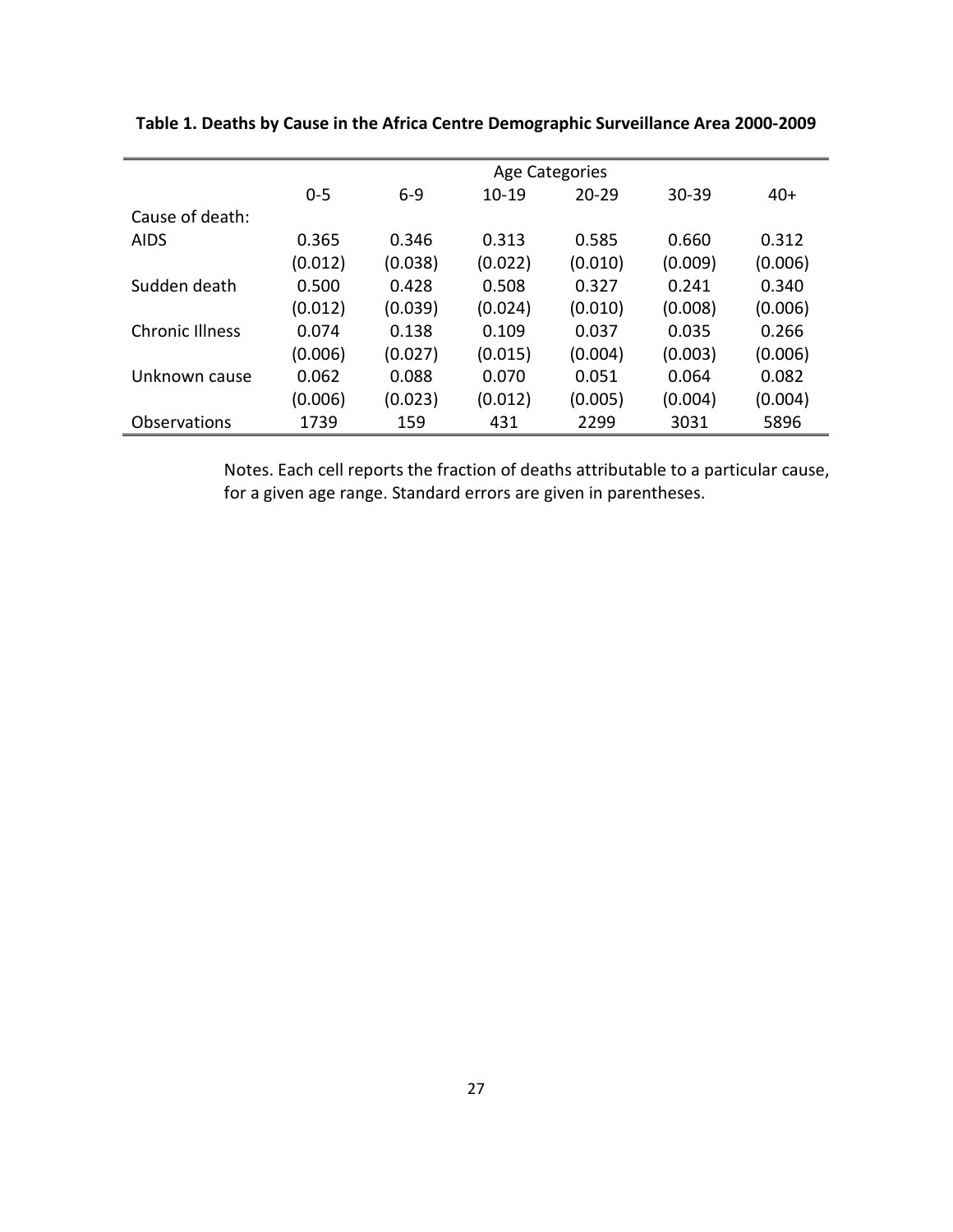|                            | Cause of Death |         |        |         |  |  |
|----------------------------|----------------|---------|--------|---------|--|--|
|                            | <b>AIDS</b>    | Chronic | Sudden | Unknown |  |  |
| Age at death               | 37.2           | 63.5    | 47.5   | 49.9    |  |  |
|                            | (0.15)         | (0.43)  | (0.34) | (0.72)  |  |  |
| Female                     | 0.54           | 0.55    | 0.41   | 0.51    |  |  |
|                            | (0.01)         | (0.01)  | (0.01) | (0.02)  |  |  |
| Indicator: had information | 0.82           | 0.86    | 0.85   | 0.92    |  |  |
| collected in an HSF module | (0.01)         | (0.01)  | (0.01) | (0.01)  |  |  |
| Years of education         | 7.0            | 3.4     | 5.76   | 5.6     |  |  |
|                            | (0.07)         | (0.11)  | (0.09) | (0.18)  |  |  |
| Employed when last seen in | 0.40           | 0.20    | 0.35   | 0.34    |  |  |
| <b>HSE</b>                 | (0.01)         | (0.01)  | (0.01) | (0.02)  |  |  |
| <b>Observations</b>        | 5242           | 1768    | 3571   | 808     |  |  |

**Table 2. Characteristics of Adults Who Die, By Cause of Death, 2000-2009**

Notes. Means presented, with standard errors in parentheses. The sample is restricted to adults, ages 18 and older.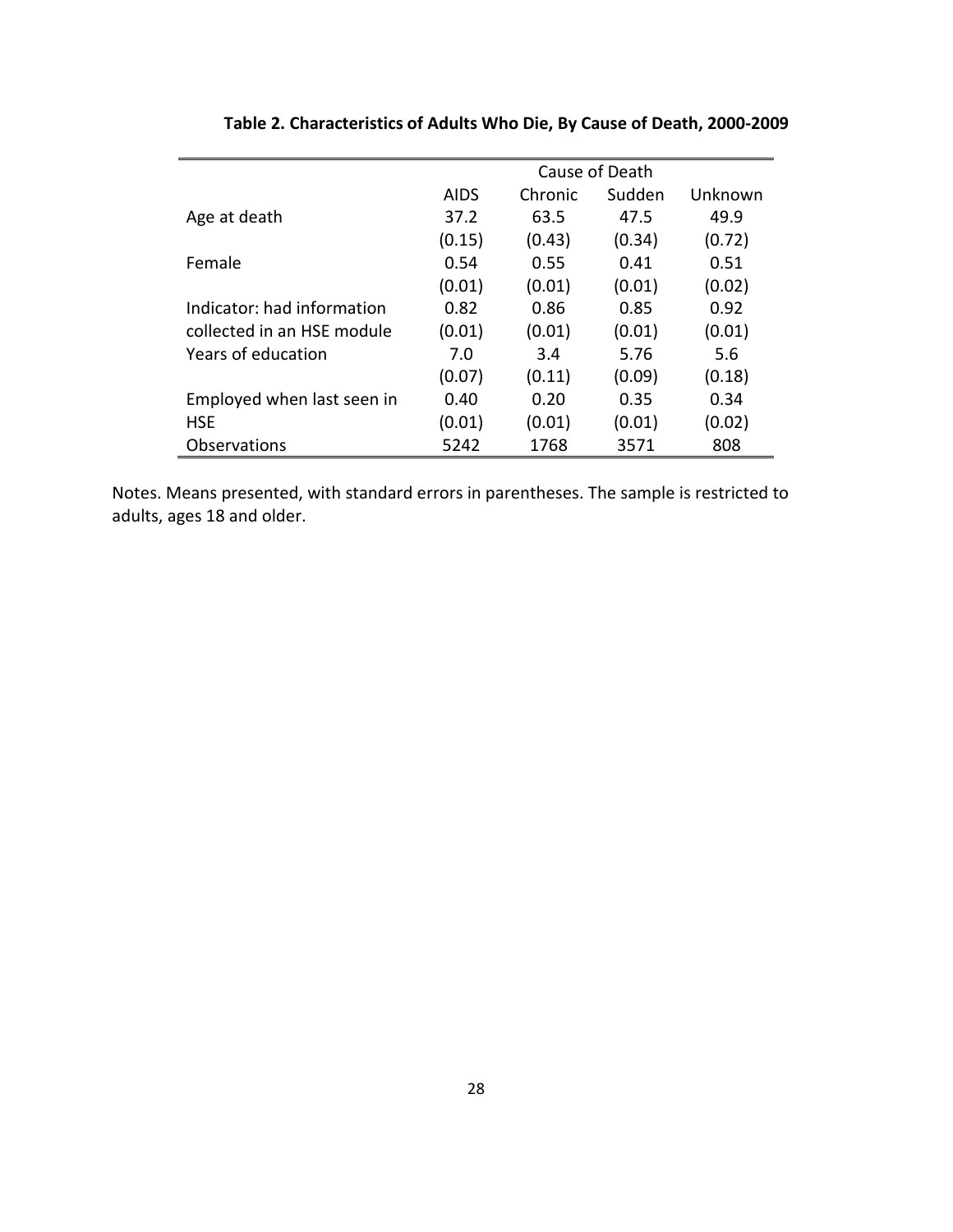### **Table 3. Educational Attainment and Death by Cause**

|                                  |                        |                     | Dependent Variable: Years of Completed Education |                       |                        |                        |                        |                        |
|----------------------------------|------------------------|---------------------|--------------------------------------------------|-----------------------|------------------------|------------------------|------------------------|------------------------|
| (Standard errors in parentheses) |                        |                     |                                                  |                       |                        |                        |                        |                        |
|                                  | Age Category           |                     |                                                  |                       |                        |                        |                        |                        |
|                                  | $40+$                  |                     | 30-39                                            |                       |                        | $20 - 29$              |                        | $10 - 19$              |
| Indicator: Died of               |                        |                     |                                                  |                       |                        |                        |                        |                        |
| <b>AIDS</b>                      | $-0.592***$<br>(0.132) | $-0.216$<br>(0.169) | $-0.648***$<br>(0.142)                           | $-0.367**$<br>(0.182) | $-0.605***$<br>(0.098) | $-0.304***$<br>(0.115) | $-1.089***$<br>(0.165) | $-0.502***$<br>(0.193) |
|                                  |                        |                     |                                                  |                       |                        |                        |                        |                        |
| <b>Chronic Illness</b>           | 0.161                  | 0.236               | $-0.547$                                         | $-0.578$              | 0.176                  | $-0.123$               | $-1.363***$            | $-0.711*$              |
|                                  | (0.130)                | (0.156)             | (0.513)                                          | (0.637)               | (0.394)                | (0.491)                | (0.317)                | (0.371)                |
| Sudden Death                     | $-0.196$               | $-0.188$            | $-0.421*$                                        | $-0.174$              | $-0.290**$             | $-0.164$               | $-0.050$               | 0.059                  |
|                                  | (0.120)                | (0.147)             | (0.223)                                          | (0.270)               | (0.141)                | (0.162)                | (0.137)                | (0.164)                |
| Household fixed effects?         | No                     | Yes                 | No                                               | Yes                   | No                     | Yes                    | No                     | Yes                    |
| <b>Observations</b>              | 13997                  |                     | 9727                                             |                       |                        | 16840                  |                        | 25596                  |

Notes: OLS coefficients presented, with standard errors in parentheses. All regressions include controls for year of birth, and an indicator for sex. The sample is restricted to observations from HSE rounds 1 to 6. Each individual appears once in the table. For cohorts ages 20-29, 30-39 and 40 and above, individuals are assigned the mode of the educational attainment reported for them over the HSE rounds. For the cohort aged 10-19, individuals are assigned their educational attainment, residency status and age as of the last HSE round in which they appear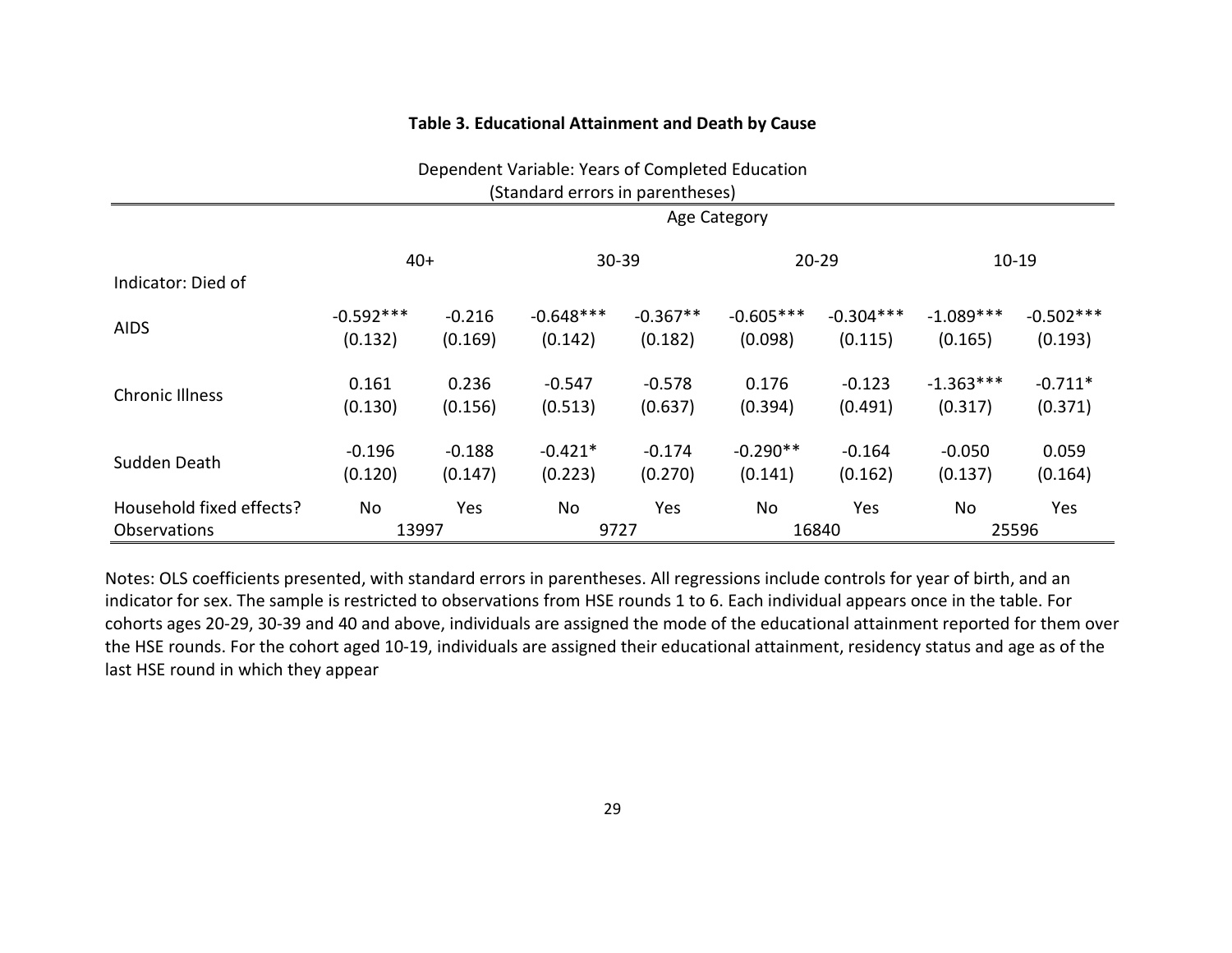|                             | Age Category           |                                    |                        |                        |  |  |  |
|-----------------------------|------------------------|------------------------------------|------------------------|------------------------|--|--|--|
| Indicator: Will die of AIDS | $40+$                  | $30 - 39$                          | $20 - 29$              | $10 - 19$              |  |  |  |
| In less than 1 year         | $-0.804***$<br>(0.202) | $-0.525***$<br>(0.202)             | $-0.869***$<br>(0.176) | $-1.655***$<br>(0.315) |  |  |  |
| In $1 - 2$ years            | (0.167)                | $-0.484***$ $-0.842***$<br>(0.159) | $-0.901***$<br>(0.123) | $-1.479***$<br>(0.282) |  |  |  |
| In $2 - 3$ years            | $-0.676***$<br>(0.167) | $-0.481***$<br>(0.163)             | $-0.637***$<br>(0.123) | $-0.831***$<br>(0.229) |  |  |  |
| In 3 or more years          | $-0.492***$<br>(0.110) | $-0.555***$<br>(0.110)             | $-0.569***$<br>(0.073) | $-0.611***$<br>(0.096) |  |  |  |
| <b>Observations</b>         | 50127                  | 32106                              | 59017                  | 81428                  |  |  |  |

## **Table 4. Educational Attainment and Time to Death**

Notes: OLS coefficients presented, with standard errors in parentheses. All regressions include a complete set of year of birth indicators interacted with age indicators, and indicators for sex, residency, HSE round, and indicators for death by a chronic illness and sudden death. The sample is restricted to observations from HSE rounds 1 to 4.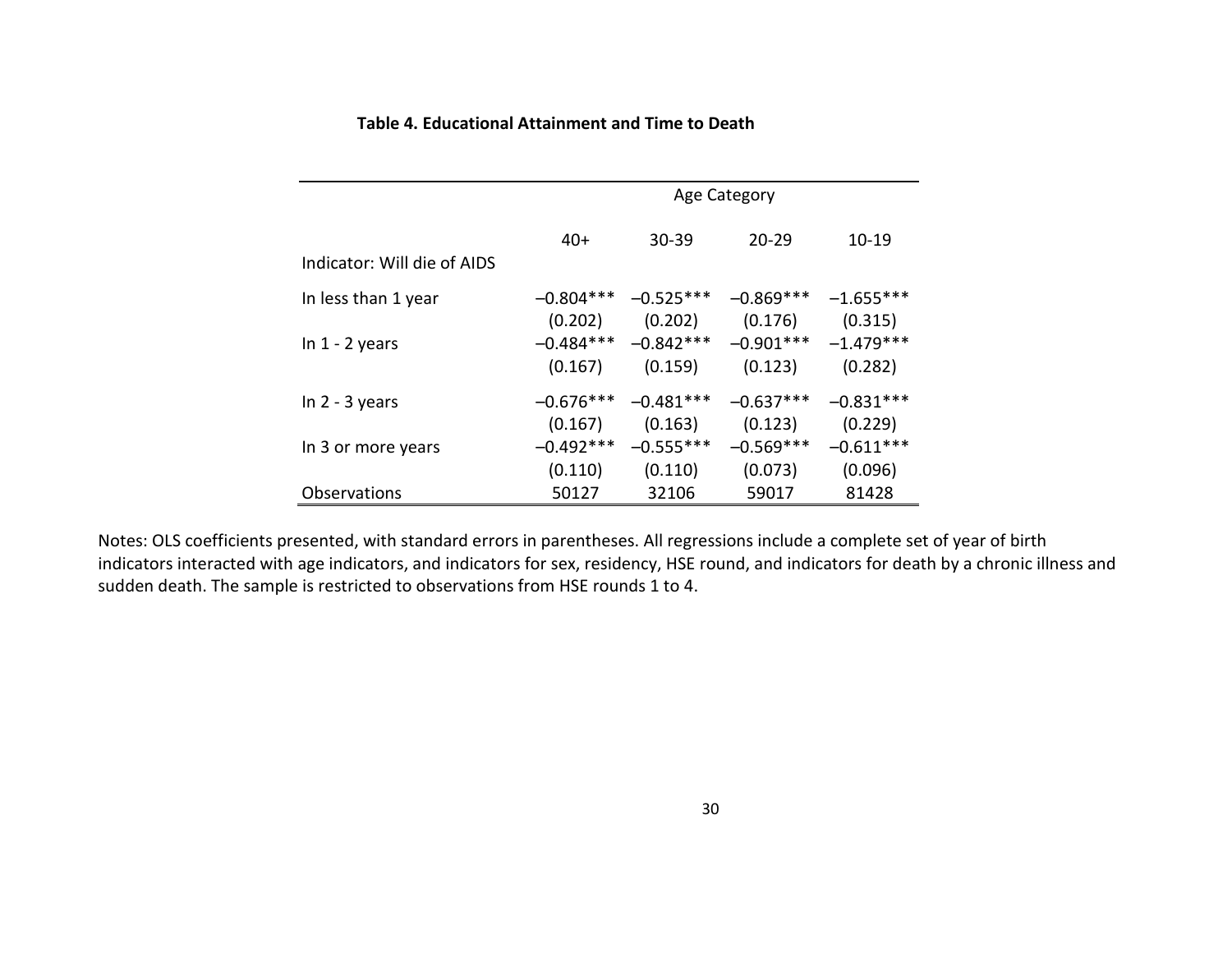|                 | Dependent variable: |                         |            |                   |  |  |  |
|-----------------|---------------------|-------------------------|------------|-------------------|--|--|--|
|                 |                     | <b>Household Assets</b> |            | Poor or very poor |  |  |  |
|                 | Past death          | Future<br>death         | Past death | Future death      |  |  |  |
| AIDS            | 23.09               | 7.00                    | 19.61      | 7.46              |  |  |  |
|                 | (0.000)             | (0.000)                 | (0.000)    | (0.000)           |  |  |  |
| Chronic illness | 2.43                | 0.76                    | 2.14       | 0.52              |  |  |  |
|                 | (0.024)             | (0.600)                 | (0.046)    | (0.762)           |  |  |  |
| Sudden          | 7.06                | 0.69                    | 7.30       | 0.27              |  |  |  |
|                 | (0.000)             | (0.654)                 | (0.000)    | (0.933)           |  |  |  |
| Unknown         | 1.73                | 0.97                    | 1.51       | 1.59              |  |  |  |
|                 | (0.110)             | (0.440)                 | (0.171)    | (0.160)           |  |  |  |

**Table 5***. F***-statistics and** *p***-values on indicators of past or future death by cause**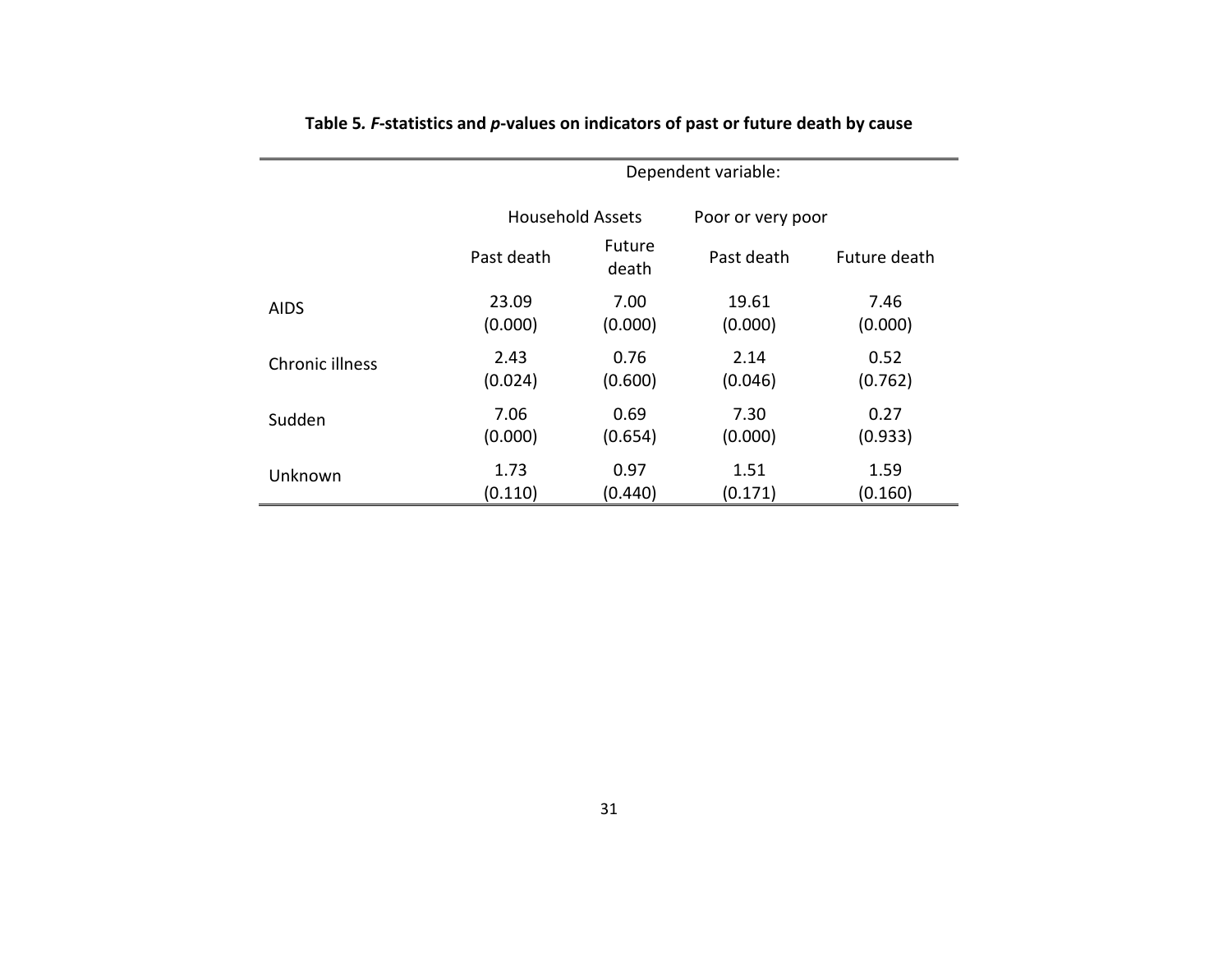|                                                     | Change in<br>Number of<br>assets owned | Number of<br>assets owned | Change in Self-<br>reported<br>poverty | Self-reported<br>poverty |
|-----------------------------------------------------|----------------------------------------|---------------------------|----------------------------------------|--------------------------|
| AIDS death between<br>HSE survey rounds             | $-0.152***$<br>(0.044)                 | $-0.259***$<br>(0.039)    | $0.033**$<br>(0.014)                   | $0.069***$<br>(0.011)    |
| Sudden death between survey<br>rounds               | $-0.144***$<br>(0.051)                 | $-0.165***$<br>(0.045)    | 0.011<br>(0.015)                       | $0.029**$<br>(0.012)     |
| Death from chronic illness<br>Between survey rounds | $-0.099$<br>(0.080)                    | $-0.116*$<br>(0.070)      | $0.039*$<br>(0.021)                    | $0.040**$<br>(0.017)     |
| Assets holdings lagged one<br><b>HSE</b> round      |                                        | $0.607***$<br>(0.005)     |                                        |                          |
| Poverty report lagged one HSE<br>round              |                                        |                           |                                        | $0.200***$<br>(0.006)    |
| Number of observations                              | 44984                                  | 44984                     | 35049                                  | 35049                    |

## **Table 6. Changes in household socioeconomic status following a death**

Notes: All regressions include the number of household members reported in the previous HSE round, indicators for each HSE round, and the number of days since the previous HSE round. Self-reported poverty is an indicator equal to 1 if the household reports it is poor or very poor.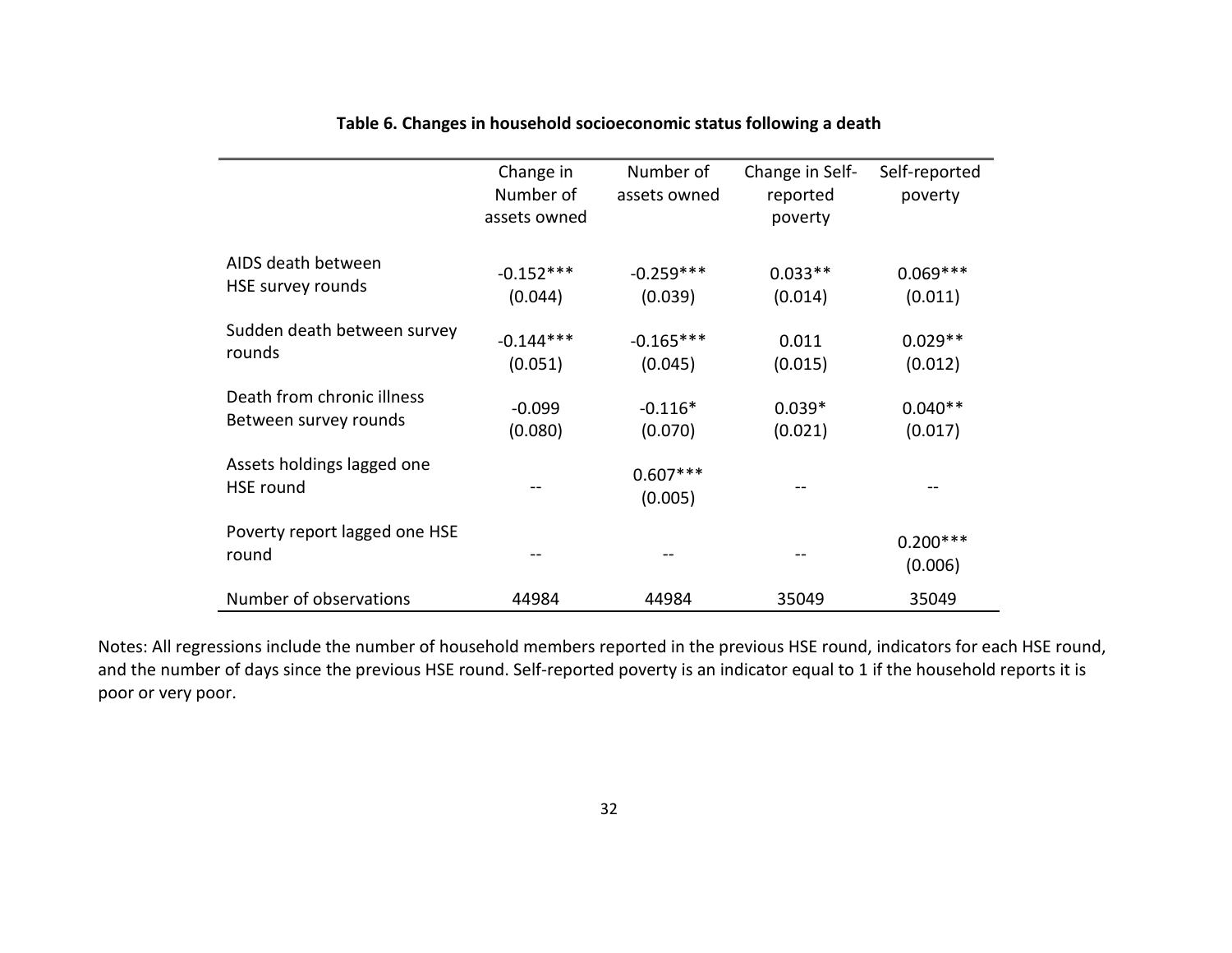|                     |            | Dependent variable:     |                   |              |  |  |  |
|---------------------|------------|-------------------------|-------------------|--------------|--|--|--|
|                     |            | <b>Household Assets</b> | Poor or very poor |              |  |  |  |
|                     | Past death | Future<br>death         |                   | Future death |  |  |  |
| Prime aged male     | 8.65       | 0.49                    | 10.92             | 0.74         |  |  |  |
|                     | (0.000)    | (0.816)                 | (0.000)           | (0.595)      |  |  |  |
| Prime aged female   | 9.21       | 2.68                    | 6.50              | 4.37         |  |  |  |
|                     | (0.000)    | (0.013)                 | (0.000)           | (0.001)      |  |  |  |
| Pension aged male   | 5.97       | 1.71                    | 4.83              | 0.45         |  |  |  |
|                     | (0.000)    | (0.115)                 | (0.000)           | (0.811)      |  |  |  |
| Pension aged female | 12.81      | 6.25                    | 5.79              | 3.23         |  |  |  |
|                     | (0.000)    | (0.000)                 | (0.000)           | (0.006)      |  |  |  |

**Table 7***. F***-statistics and** *p***-values on indicators of past or future death by age and sex**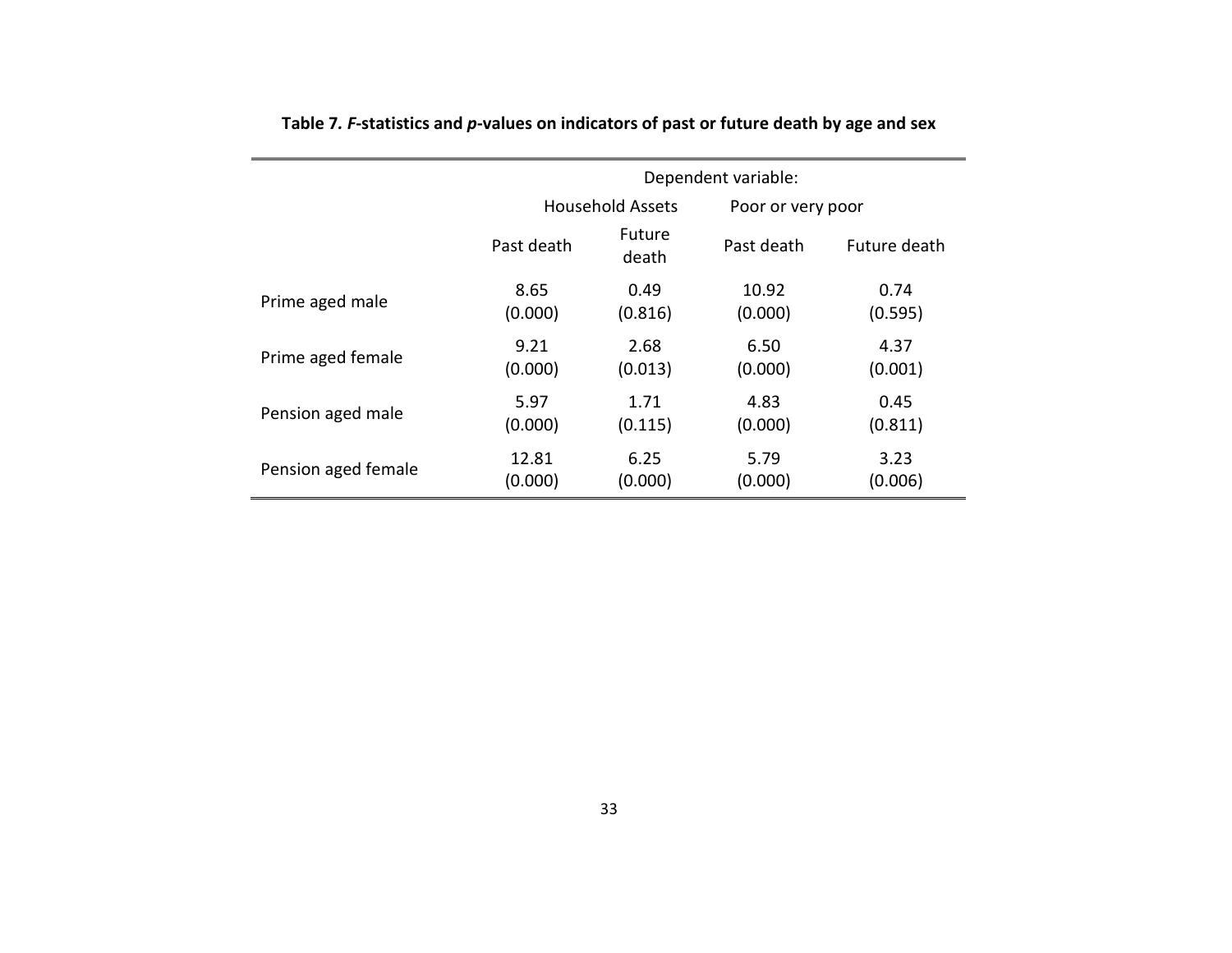|                                        | Change in<br>Number of<br>assets owned | Number of<br>assets owned | Change in<br>Self-reported<br>poverty | Self-reported<br>poverty |
|----------------------------------------|----------------------------------------|---------------------------|---------------------------------------|--------------------------|
| Prime aged male death between          | $-0.168***$                            | $-0.175***$               | 0.019                                 | $0.036***$               |
| HSE survey rounds                      | (0.047)                                | (0.041)                   | (0.014)                               | (0.010)                  |
| Prime aged female death                | $-0.128***$                            | $-0.196***$               | 0.020                                 | $0.050***$               |
| between survey rounds                  | (0.048)                                | (0.043)                   | (0.014)                               | (0.011)                  |
| Pension aged male death                | $-0.239**$                             | $-0.248***$               | 0.040                                 | $0.053***$               |
| between survey rounds                  | (0.096)                                | (0.085)                   | (0.030)                               | (0.023)                  |
| Pension aged female death              | $-0.010$                               | $-0.202***$               | 0.008                                 | $0.051***$               |
| between survey rounds                  | (0.082)                                | (0.072)                   | (0.023)                               | (0.018)                  |
| Assets holding lagged one HSE<br>round |                                        | $0.607***$<br>(0.005)     |                                       |                          |
| Poverty report lagged one HSE<br>round |                                        |                           |                                       | $0.200***$<br>(0.006)    |
| Number of observations                 | 44984                                  | 44984                     | 35049                                 | 35049                    |

## **Table 8. Changes in household socioeconomic status – prime age and pension deaths**

Notes: All regressions include the number of household members reported in the previous HSE round, indicators for each HSE round, and the number of days since the previous HSE round.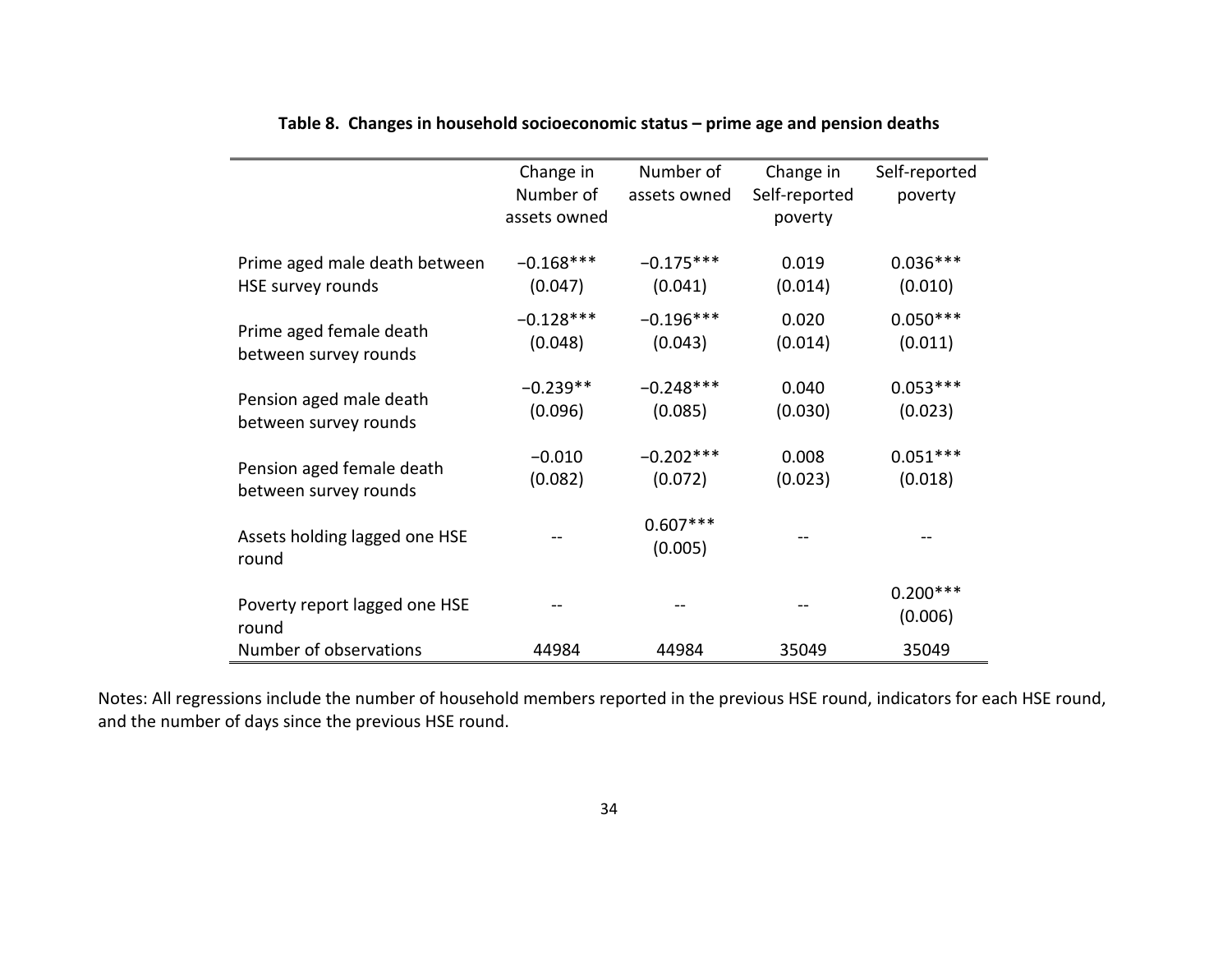| Table 9. Funeral expenses and financing |  |  |
|-----------------------------------------|--|--|
|-----------------------------------------|--|--|

|                              | Dependent variable:  |                |                      |  |  |  |
|------------------------------|----------------------|----------------|----------------------|--|--|--|
|                              | <b>Total funeral</b> | Indicator:     | Indicator: household |  |  |  |
|                              | expenses             | deceased had a | borrowed money to    |  |  |  |
|                              |                      | burial policy  | pay for the funeral  |  |  |  |
| Deceased died of AIDS        | $-1326.96***$        | $-0.128***$    | $0.091***$           |  |  |  |
|                              | (216.67)             | (0.025)        | (0.026)              |  |  |  |
| Sudden death                 | $-182.47$            | $-0.084***$    | 0.006                |  |  |  |
|                              | (210.75)             | (0.024)        | (0.026)              |  |  |  |
| Cause of death unknown       | $-841.55***$         | $-0.064$       | $-0.059$             |  |  |  |
|                              | (311.98)             | (0.036)        | (0.038)              |  |  |  |
| Deceased was prime aged male | 543.13***            | $-0.002$       | $0.047***$           |  |  |  |
|                              | (142.13)             | (0.016)        | (0.017)              |  |  |  |
| Deceased was pension aged    | 1841.35***           | $0.482***$     | 0.008                |  |  |  |
| male                         | (268.53)             | (0.030)        | (0.032)              |  |  |  |
| Deceased was pension aged    | 454.99**             | $0.560***$     | $-0.037$             |  |  |  |
| female                       | (221.00)             | (0.025)        | (0.027)              |  |  |  |
| Constant                     | 5037.41***           | $0.300***$     | $0.178***$           |  |  |  |
|                              | (213.97)             | (0.025)        | (0.026)              |  |  |  |
| Number of observations       | 3183                 | 3109           | 3067                 |  |  |  |

Notes: Data on funeral expenses and financing are drawn from the *Illness and Death Survey* collected in the Demographic Surveillance Area for deaths that occurred between January 2003 and December 2005.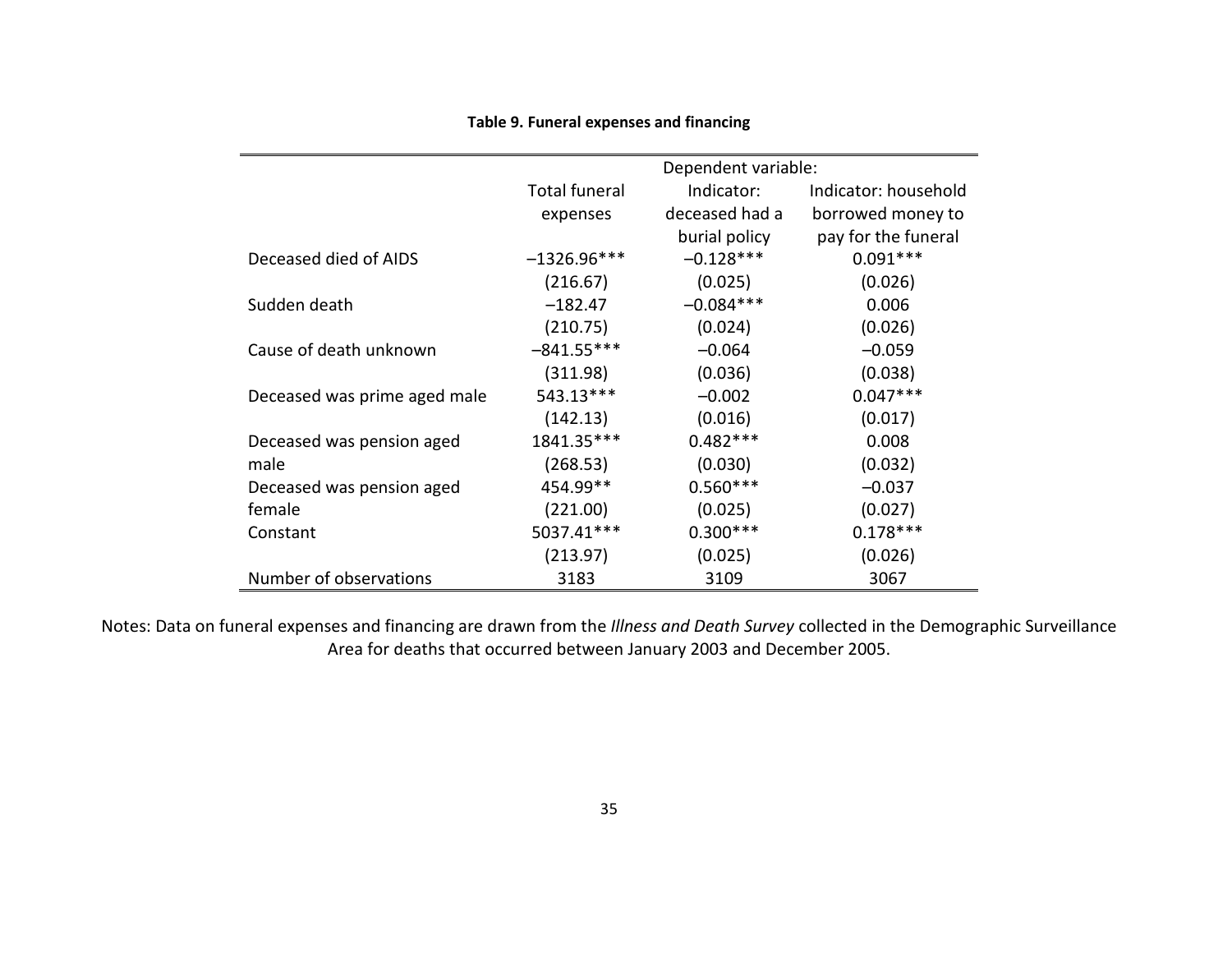## **Table 10. Asset holdings and funeral financing**

|                                                          | Dependent Variable: |                       |                       |                       |                      |  |
|----------------------------------------------------------|---------------------|-----------------------|-----------------------|-----------------------|----------------------|--|
|                                                          |                     |                       | Household assets      |                       | Poor or very Poor    |  |
| Indicator: death in household                            | $-0.208***$         | $-0.132**$            | $-0.287***$           | $-0.208***$           | $0.062***$           |  |
| between survey waves                                     | (0.053)             | (0.062)               | (0.062)               | (0.073)               | (0.017)              |  |
| Indicator: household borrowed<br>to pay funeral expenses |                     | $-0.277**$<br>(0.109) |                       | $-0.248**$<br>(0.111) | $0.061**$<br>(0.027) |  |
| Indicator: deceased had a burial<br>policy               |                     |                       | $0.290***$<br>(0.110) | $0.247***$<br>(0.111) | $-0.049*$<br>(0.027) |  |
| Number of observations                                   | 17502               | 17468                 | 17502                 | 17468                 | 17022                |  |

Notes: All regressions include an indicator for HSE survey round, the number of household members in the previous period, and days between the HSE rounds. Columns 1 to 4 include household asset holdings in the previous round. Column 5 includes the household's report of its financial wellbeing in the previous round. Data are drawn from HSE2, HSE3 and HSE4.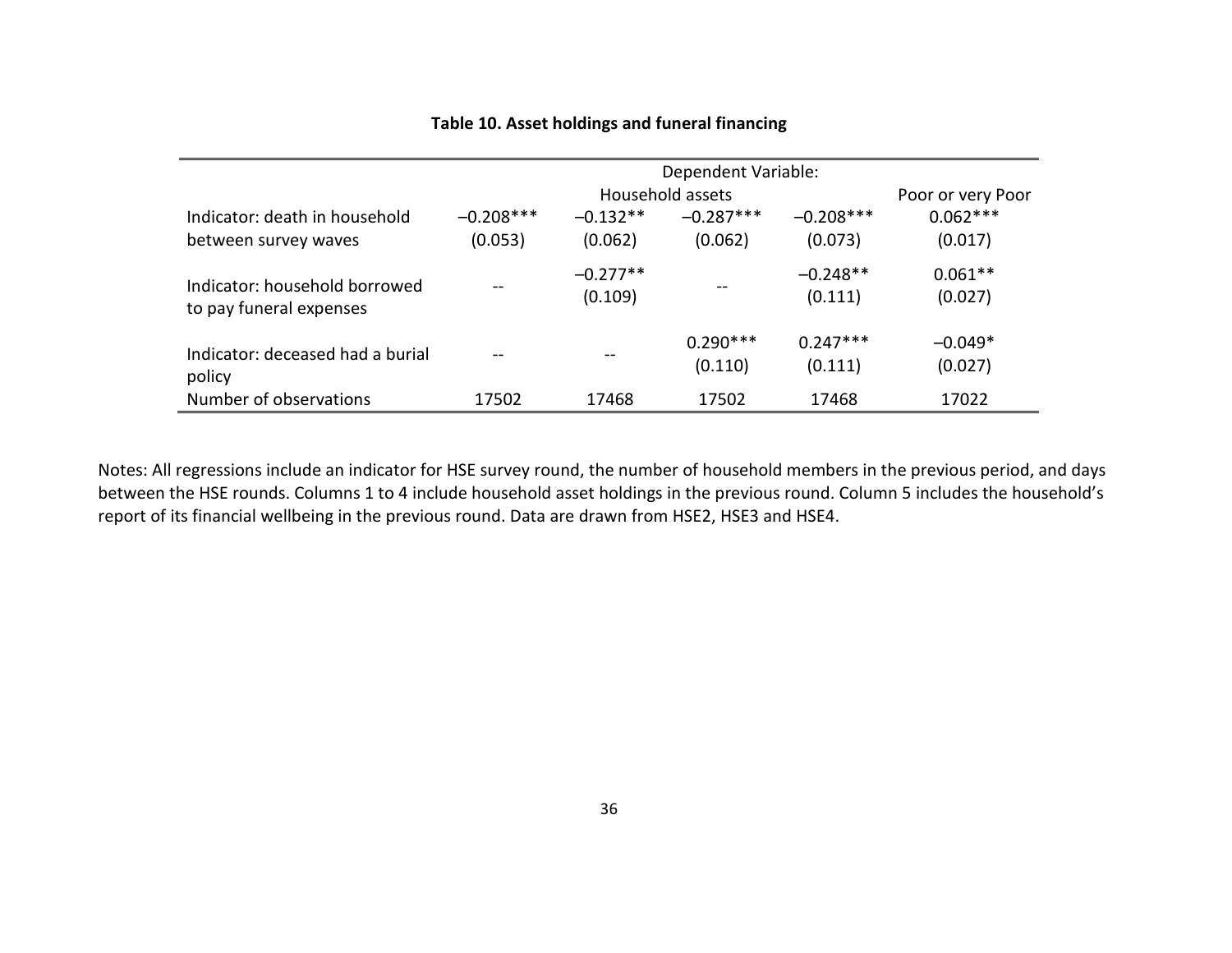|                                                                          | Dependent Variable:    |                          |                        |                          |                       |                        |  |
|--------------------------------------------------------------------------|------------------------|--------------------------|------------------------|--------------------------|-----------------------|------------------------|--|
|                                                                          |                        | Household assets         |                        | Poor or very poor        |                       |                        |  |
|                                                                          |                        | <b>HSE 3 &amp; HSE 4</b> | <b>HSE 2-6</b>         | <b>HSE 3 &amp; HSE 4</b> |                       | <b>HSE 3-6</b>         |  |
| Indicator: death in household<br>between survey waves                    | $-0.208***$<br>(0.079) | $-0.224***$<br>(0.057)   | $-0.262***$<br>(0.036) | $0.083***$<br>(0.019)    | $0.074***$<br>(0.014) | $0.065***$<br>(0.009)  |  |
| Indicator: deceased's earning<br>were important to household             | 0.081<br>(0.147)       |                          |                        | $-0.039$<br>(0.034)      |                       |                        |  |
| Indicator: deceased was<br>working when last observed in<br>an HSE round | $- -$                  | 0.105<br>(0.089)         | 0.081<br>(0.055)       | $- -$                    | $-0.034*$<br>(0.021)  | $-0.038***$<br>(0.014) |  |
| Number of observations                                                   | 16779                  | 18226                    | 44543                  | 16342                    | 17716                 | 34948                  |  |

### **Table 11. Employment, earnings and socioeconomic status following a death**

Notes: All regressions include an indicator for HSE survey round, days between the last HSE round and the current round, and the number of household members reported in the previous round. Columns 1 to 3 include a control for household asset holdings in the previous round, and columns 4 to 6 include a control for the household's self-report on poverty in the previous round. Reports that the deceased's earnings were important to the household while he or she was working are drawn from the *Illness and Death Survey*.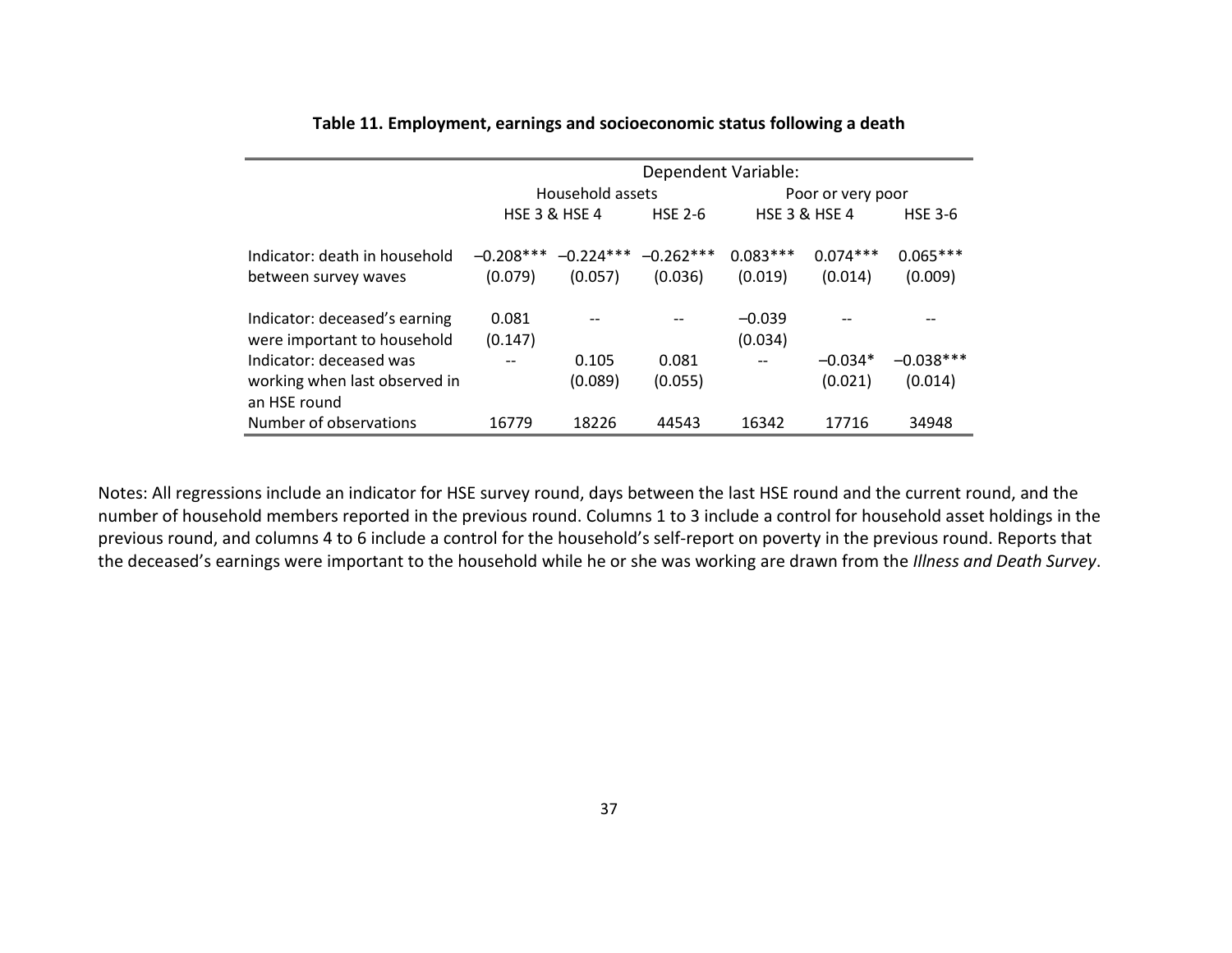|                                                  | Dependent variable: |                 |                   |                  |
|--------------------------------------------------|---------------------|-----------------|-------------------|------------------|
|                                                  | Household Assets    |                 | Poor or very poor |                  |
|                                                  | Past death          | Future<br>death | Past death        | Future death     |
| All AIDS deaths                                  | 20.48<br>(0.000)    | 6.63<br>(0.000) | 19.24<br>(0.000)  | 10.17<br>(0.000) |
| All AIDS deaths $\times$<br>Indicator[Post-2008] | 0.59<br>(0.667)     | 0.40<br>(0.881) | 1.18<br>(0.316)   | 5.74<br>(0.000)  |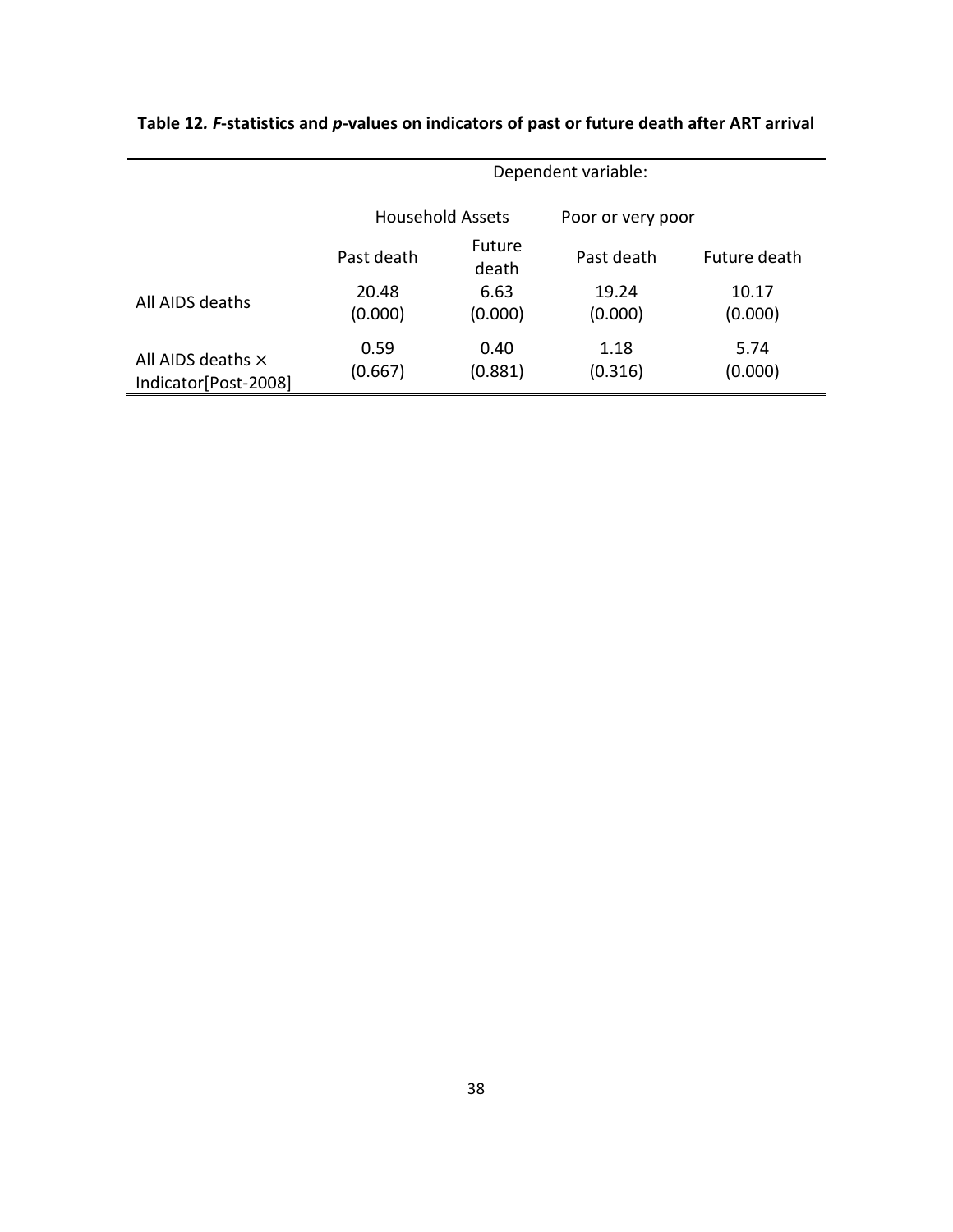

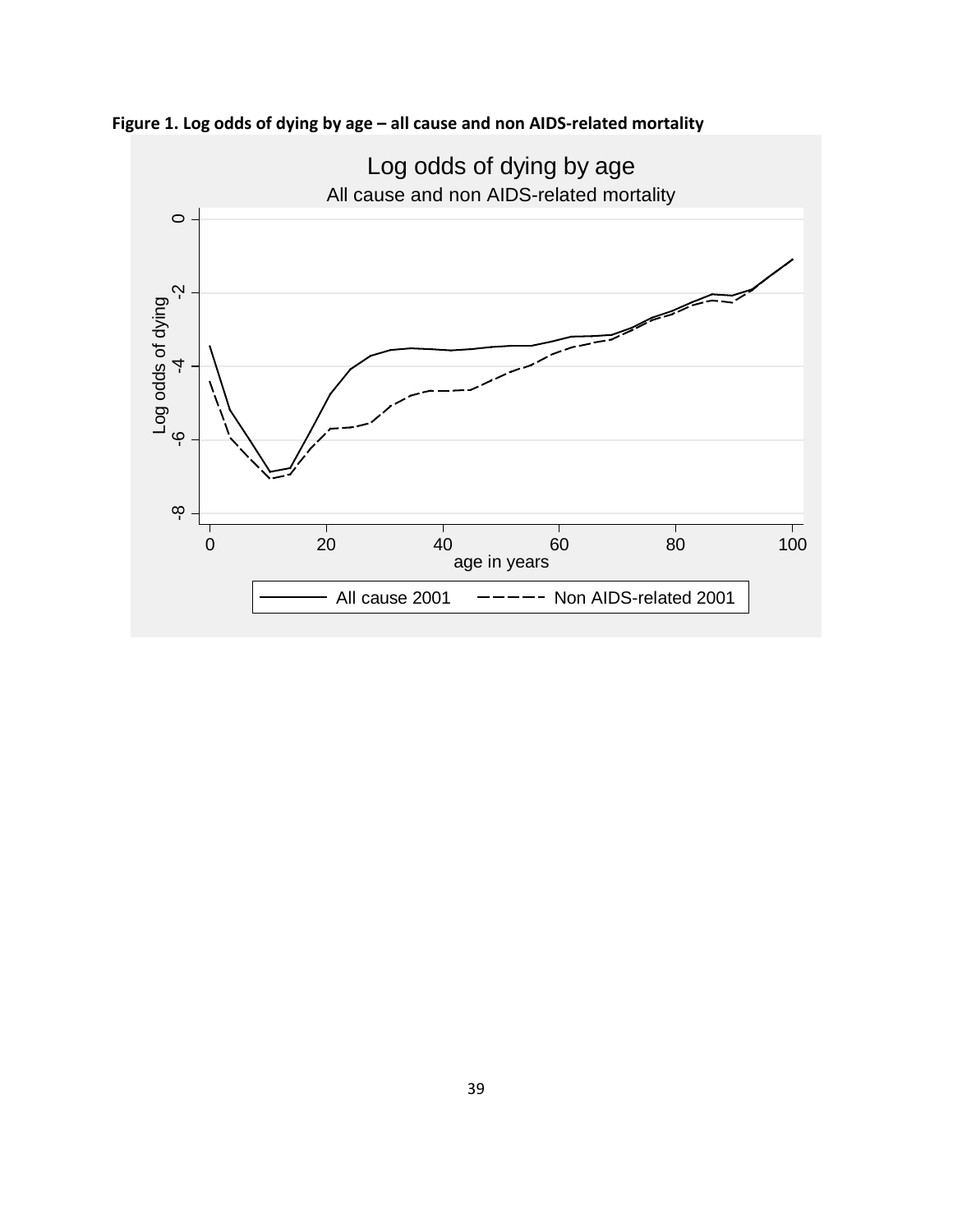

**Figure 2: Relative asset holdings by cause and timing of death**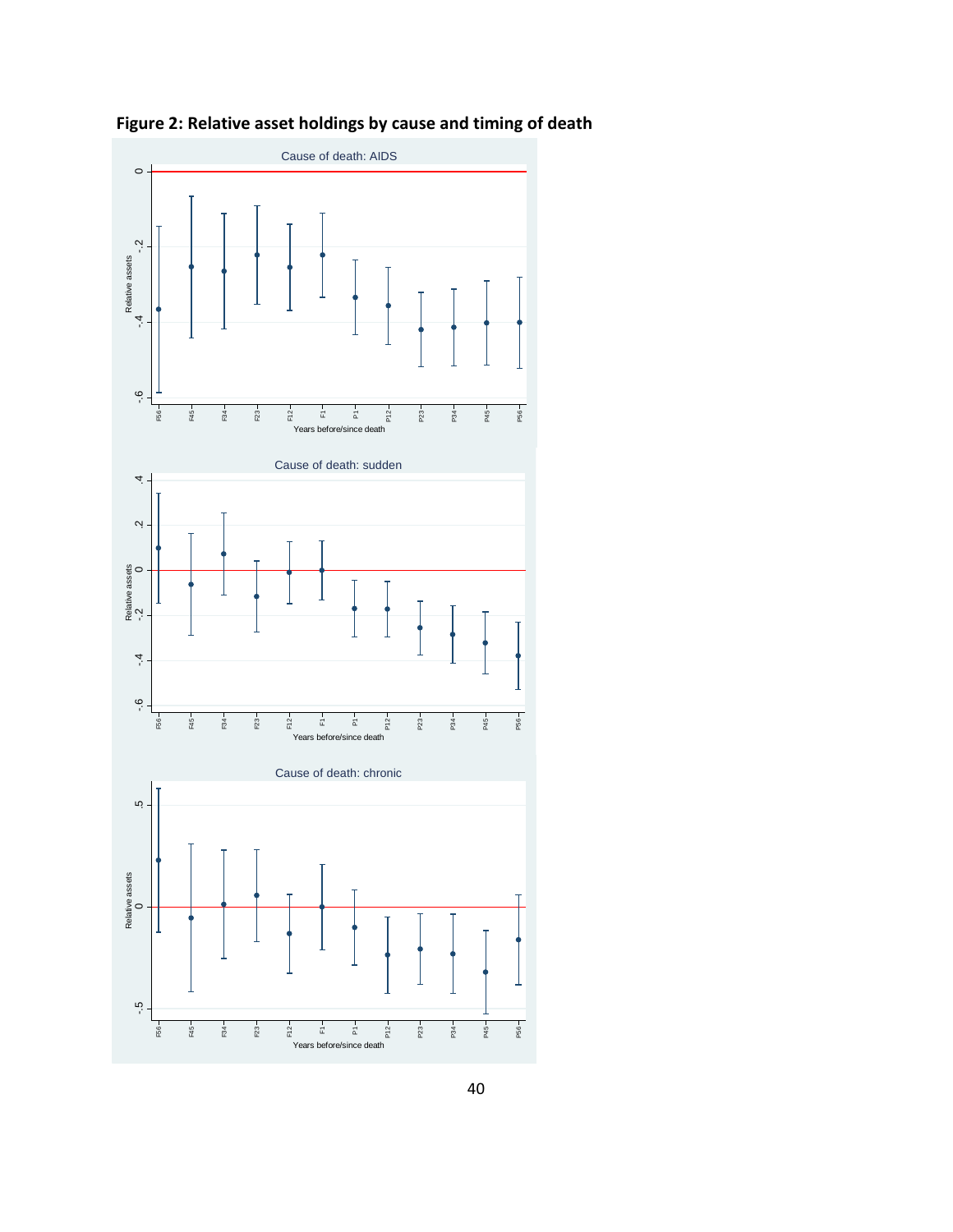

**Figure 3. Relative self-reported poverty by cause and timing of death**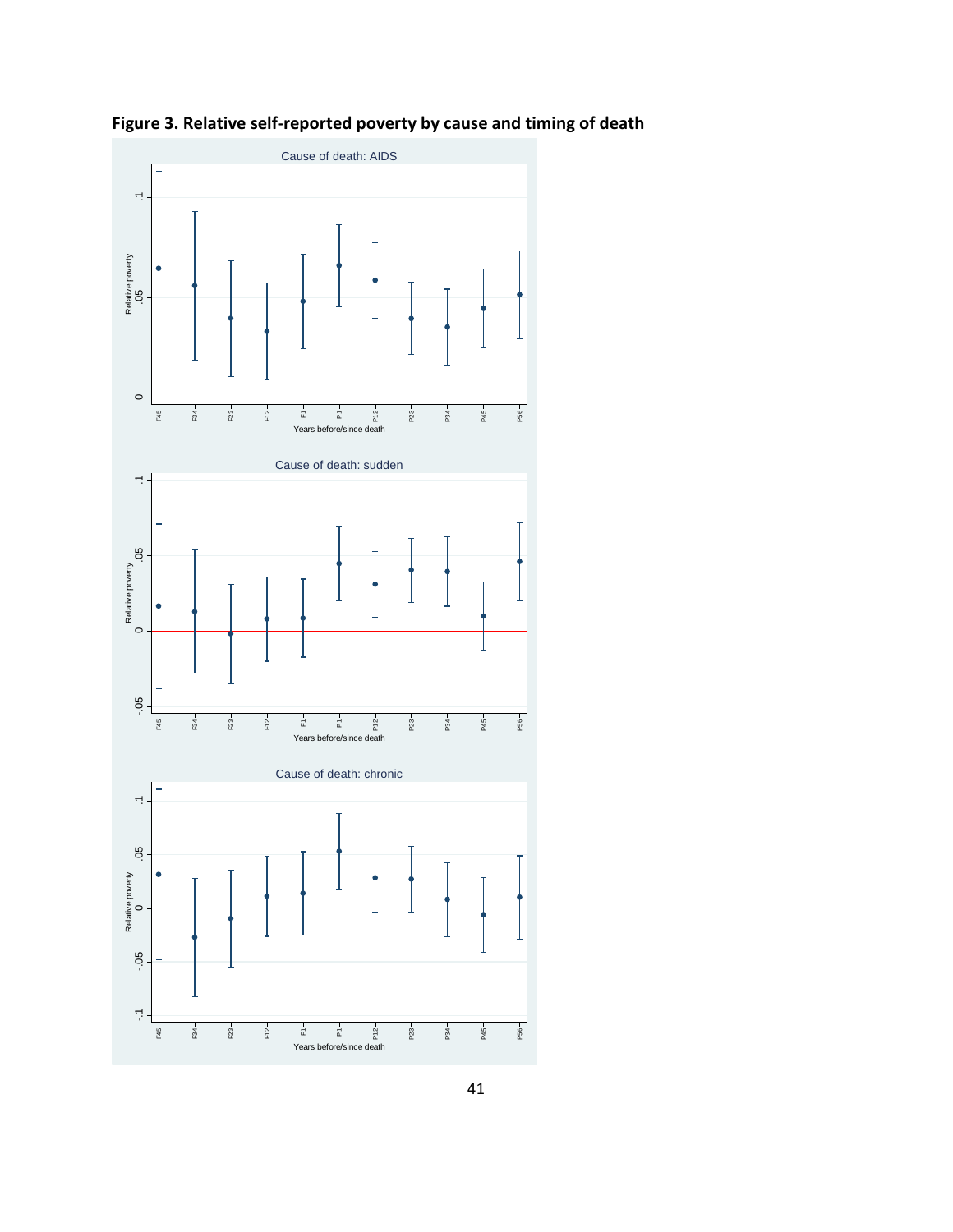

**Figure 4. Relative asset holdings by age and sex of deceased and timing of death**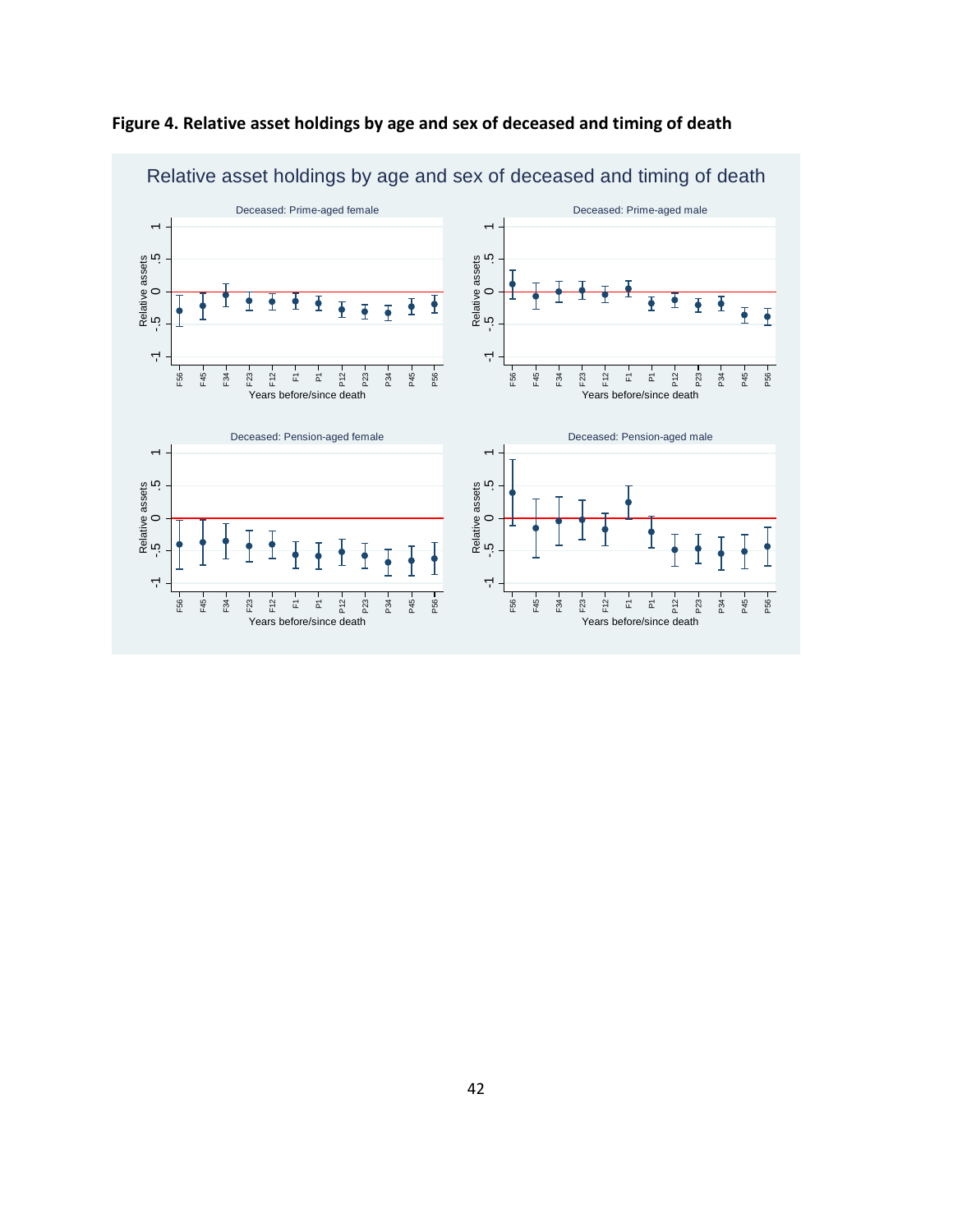

## **Figure 5. Relative self-reported poverty by age and sex of deceased and timing of death**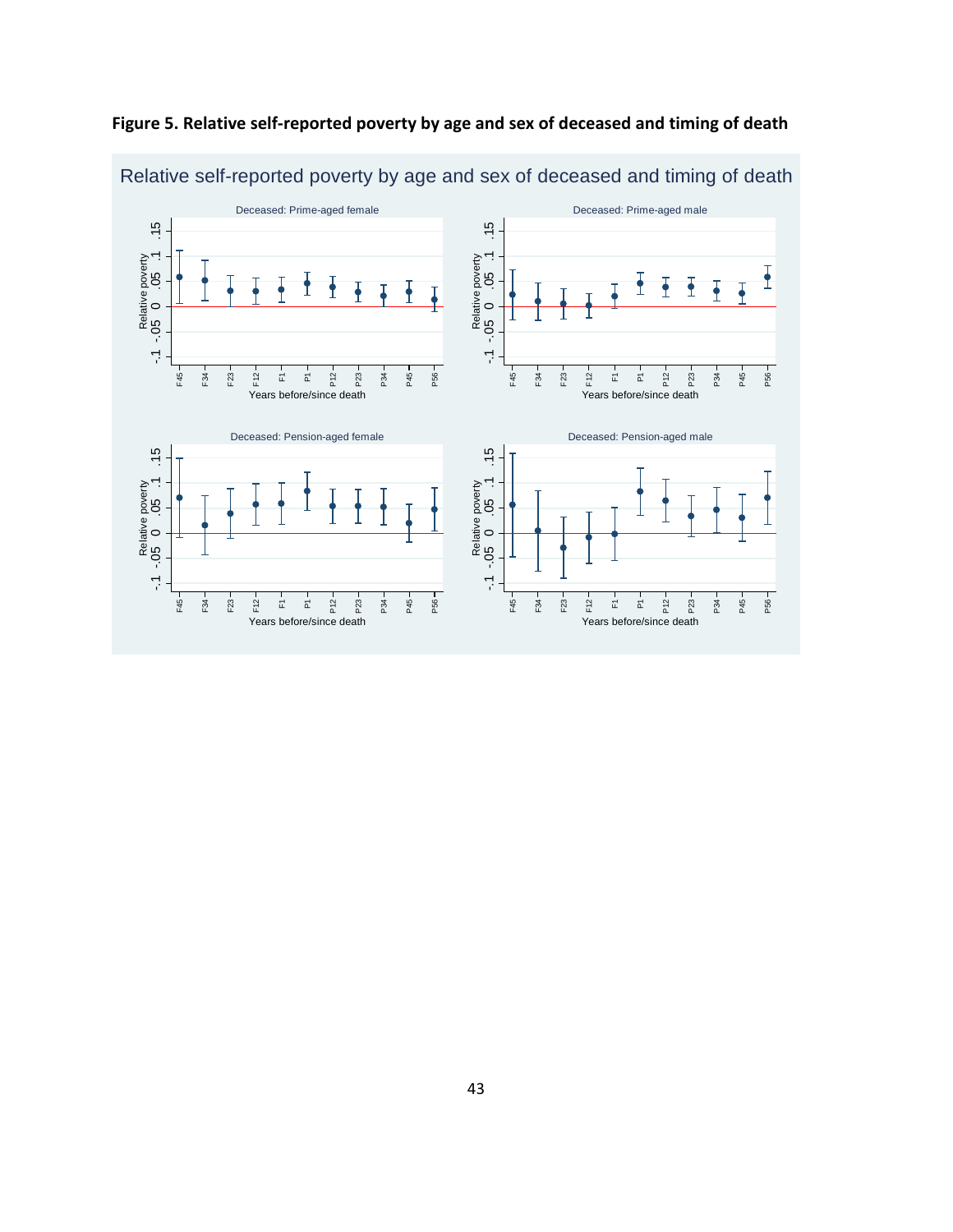

**Figure 6. Log odds of dying by age – all cause mortality in 2001 and 2009**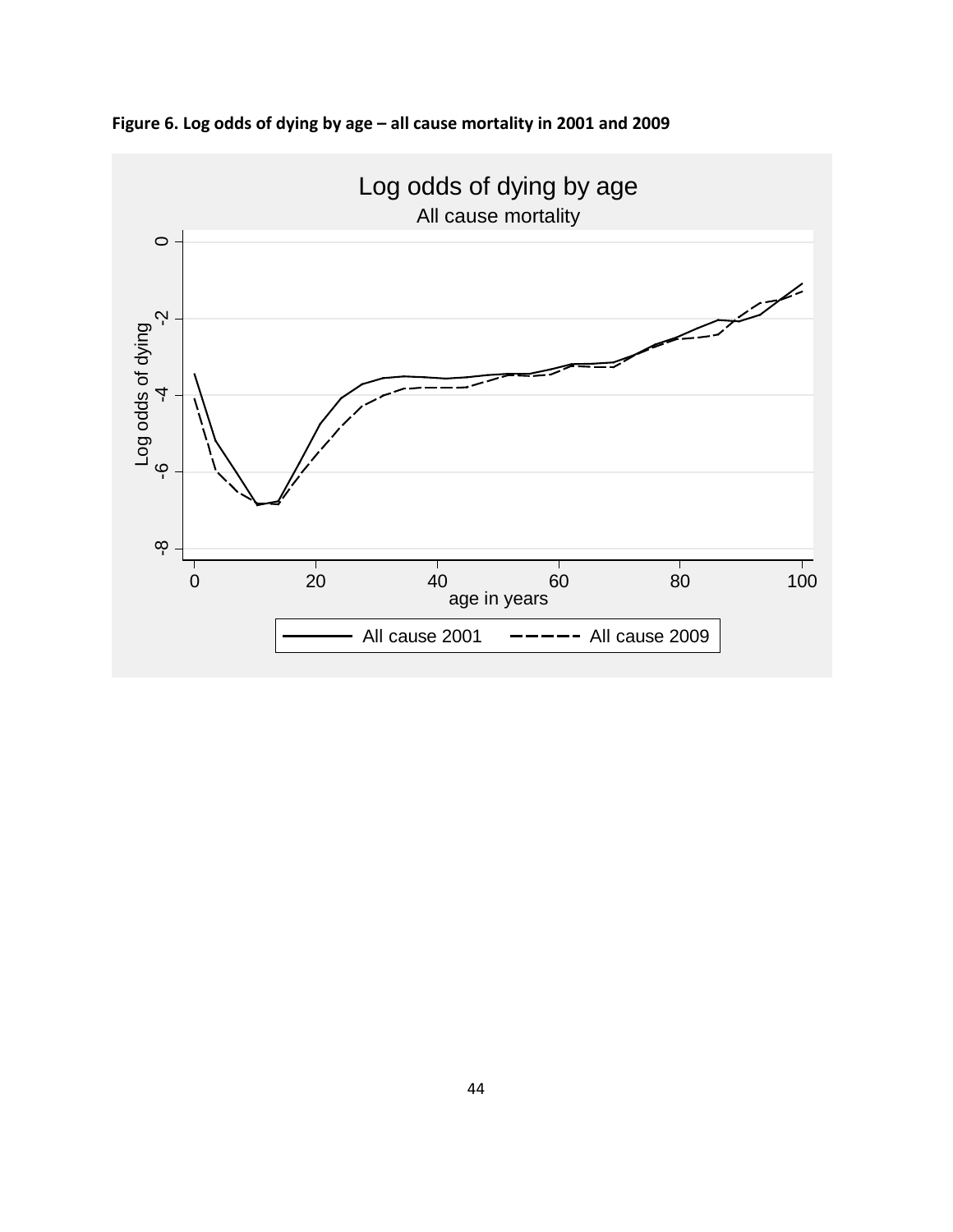| Testachev status at three or acath |                         |         |                   |              |
|------------------------------------|-------------------------|---------|-------------------|--------------|
|                                    | <b>Household Assets</b> |         | Poor or very poor |              |
|                                    | Future                  |         |                   |              |
|                                    | Past death              | death   | Past death        | Future death |
|                                    | 11.64                   | 2.66    | 7.25              | 1.40         |
| Adult deaths                       | (0.000)                 | (0.014) | (0.000)           | (0.221)      |
| Resident adult                     | 0.54                    | 1.45    | 1.43              | 2.46         |
| deaths                             | (0.781)                 | (0.192) | (0.199)           | (0.031)      |

## **Appendix Table 1.** *F***-statistics and** *p***-values on indicators of past and future death by residency status at time of death**

## **Appendix Table 2. Changes in household socioeconomic status following a resident member's death**

|                                                | Change in<br>Number of<br>assets owned | Number of<br>assets owned | Change in Self-<br>reported<br>poverty | Self-reported<br>poverty |
|------------------------------------------------|----------------------------------------|---------------------------|----------------------------------------|--------------------------|
| Adult death between HSE<br>survey rounds       | $-0.106**$<br>(0.054)                  | $-0.181***$<br>(0.047)    | $0.028*$<br>(0.015)                    | $0.037***$<br>(0.012)    |
| Resident adult death between<br>survey rounds  | $-0.083$<br>(0.063)                    | $-0.062$<br>(0.056)       | $-0.005$<br>(0.018)                    | 0.021<br>(0.014)         |
| Assets holdings lagged one<br><b>HSE</b> round |                                        | $0.607***$<br>(0.005)     |                                        |                          |
| Poverty report lagged one HSE<br>round         |                                        |                           |                                        | $0.200***$<br>(0.006)    |
| Number of observations                         | 44984                                  | 44984                     | 35049                                  | 35049                    |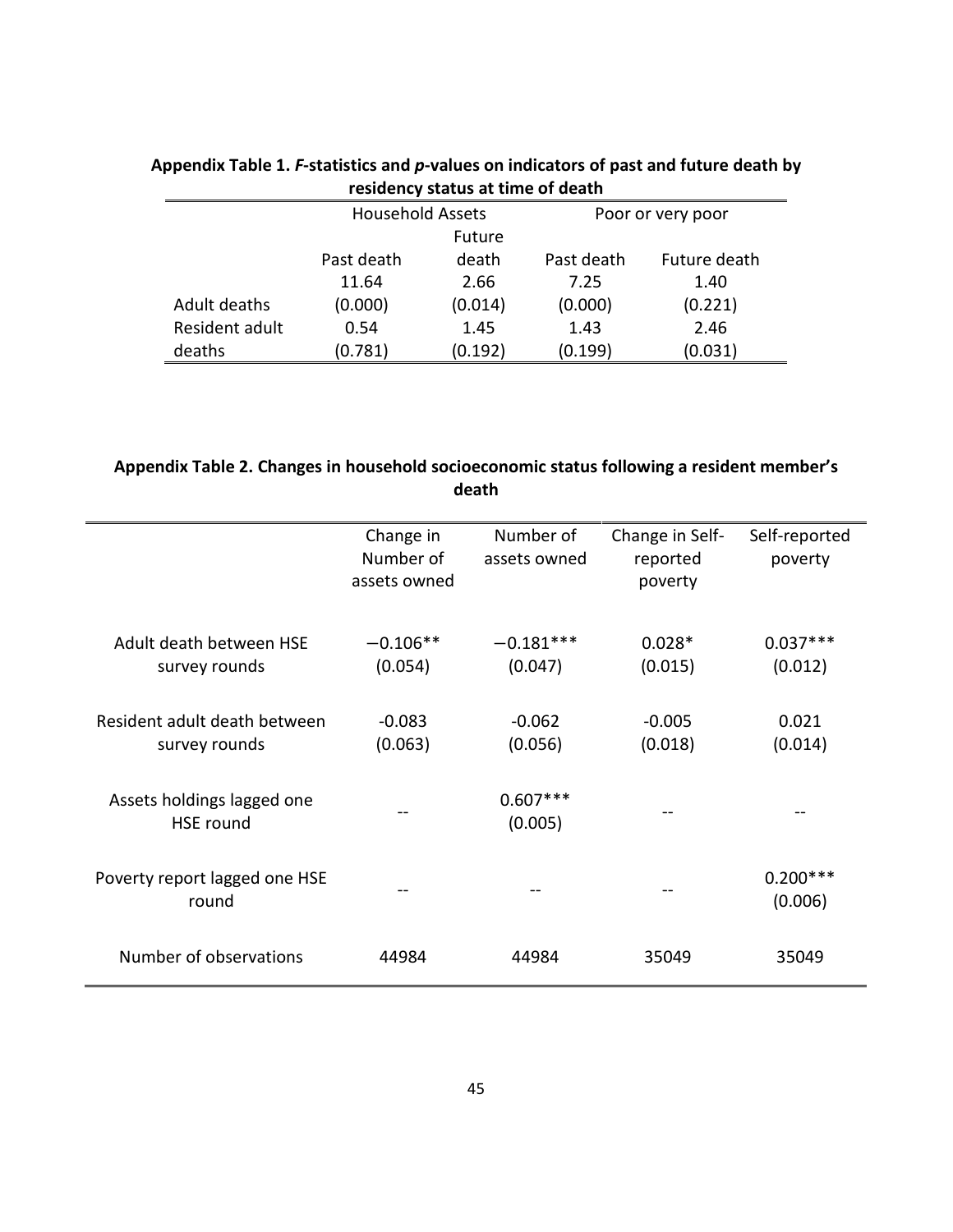|                                     | Among households that |                 |                     |  |
|-------------------------------------|-----------------------|-----------------|---------------------|--|
| Fraction of households in which an  | Left                  | Remained in     | Significance of the |  |
| adult died in the 12 months prior   | surveillance          | surveillance    | difference          |  |
| to the current HSE module from      | between HSE           | and seen in the | between             |  |
|                                     | waves                 | next HSE wave   | households who      |  |
|                                     |                       |                 | stayed and left     |  |
| All causes                          | 0.094                 | 0.099           |                     |  |
| <b>AIDS</b>                         | 0.042                 | 0.050           | $* *$               |  |
| Other chronic illness               | 0.018                 | 0.014           | $***$               |  |
| Sudden death                        | 0.031                 | 0.034           |                     |  |
| Fraction of households in which an  |                       |                 |                     |  |
| adult of the following type died in |                       |                 |                     |  |
| the 12 months prior to the current  |                       |                 |                     |  |
| <b>HSF</b> module                   |                       |                 |                     |  |
| Prime-aged female                   | 0.039                 | 0.039           |                     |  |
| Prime-aged male                     | 0.037                 | 0.044           | $\ast$              |  |
| Pension-aged female                 | 0.015                 | 0.013           |                     |  |
| Pension-aged male                   | 0.009                 | 0.008           |                     |  |
|                                     |                       |                 |                     |  |
| Number of household members         | 4.449                 | 8.454           | ***                 |  |
| Number of resident household        |                       |                 |                     |  |
| members                             | 2.852                 | 5.875           | ***                 |  |
| Total household assets              | 4.14                  | 5.607           | ***                 |  |
| Self-reports poor or very poor      | 0.486                 | 0.428           | ***                 |  |
| Observations                        | 4499                  | 46354           |                     |  |

# **Appendix Table 3. Household attrition between waves of the HSE module, HSE1 to HSE6**